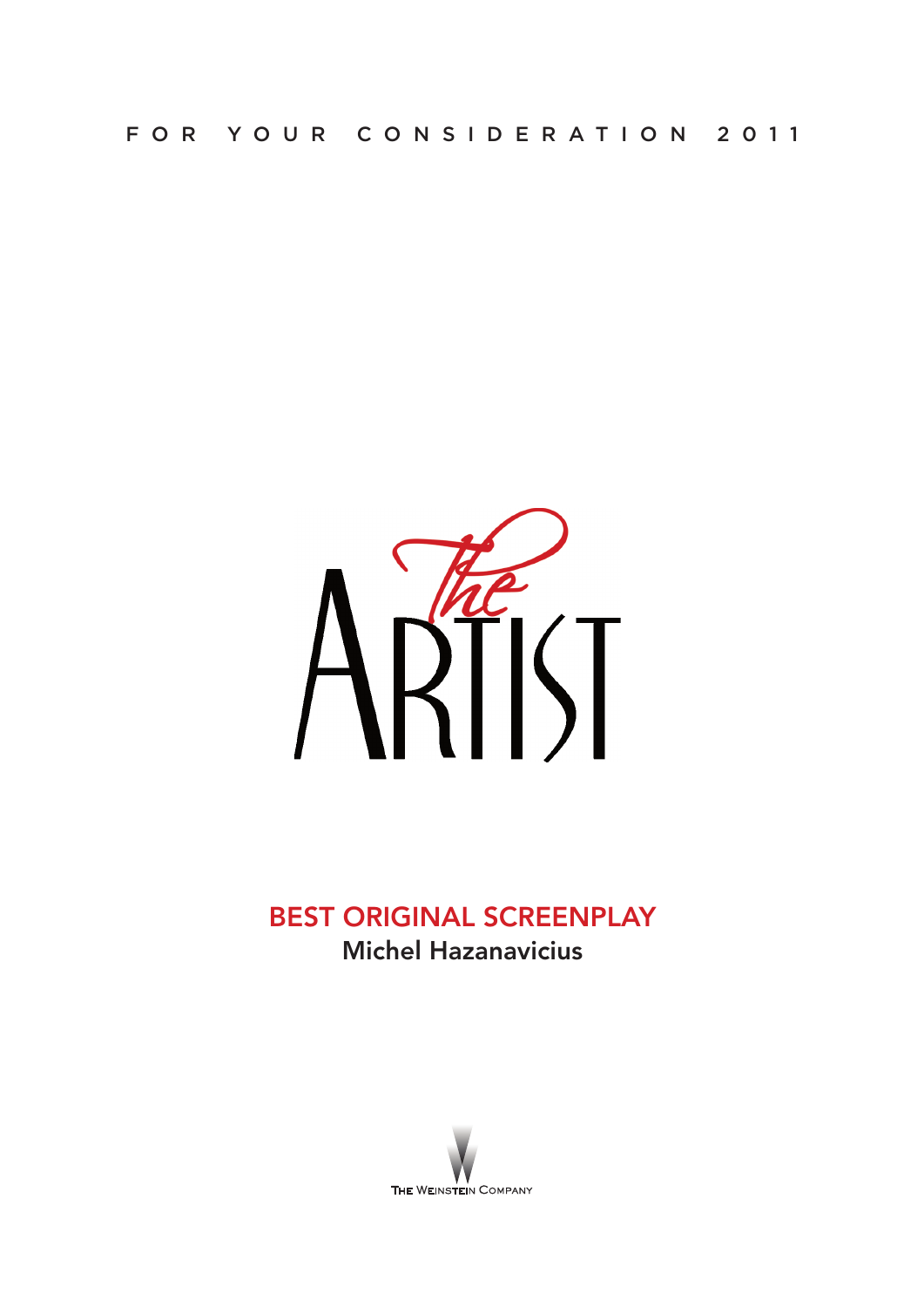# **THE ARTIST**

**Written by MICHEL HAZANAVICIUS**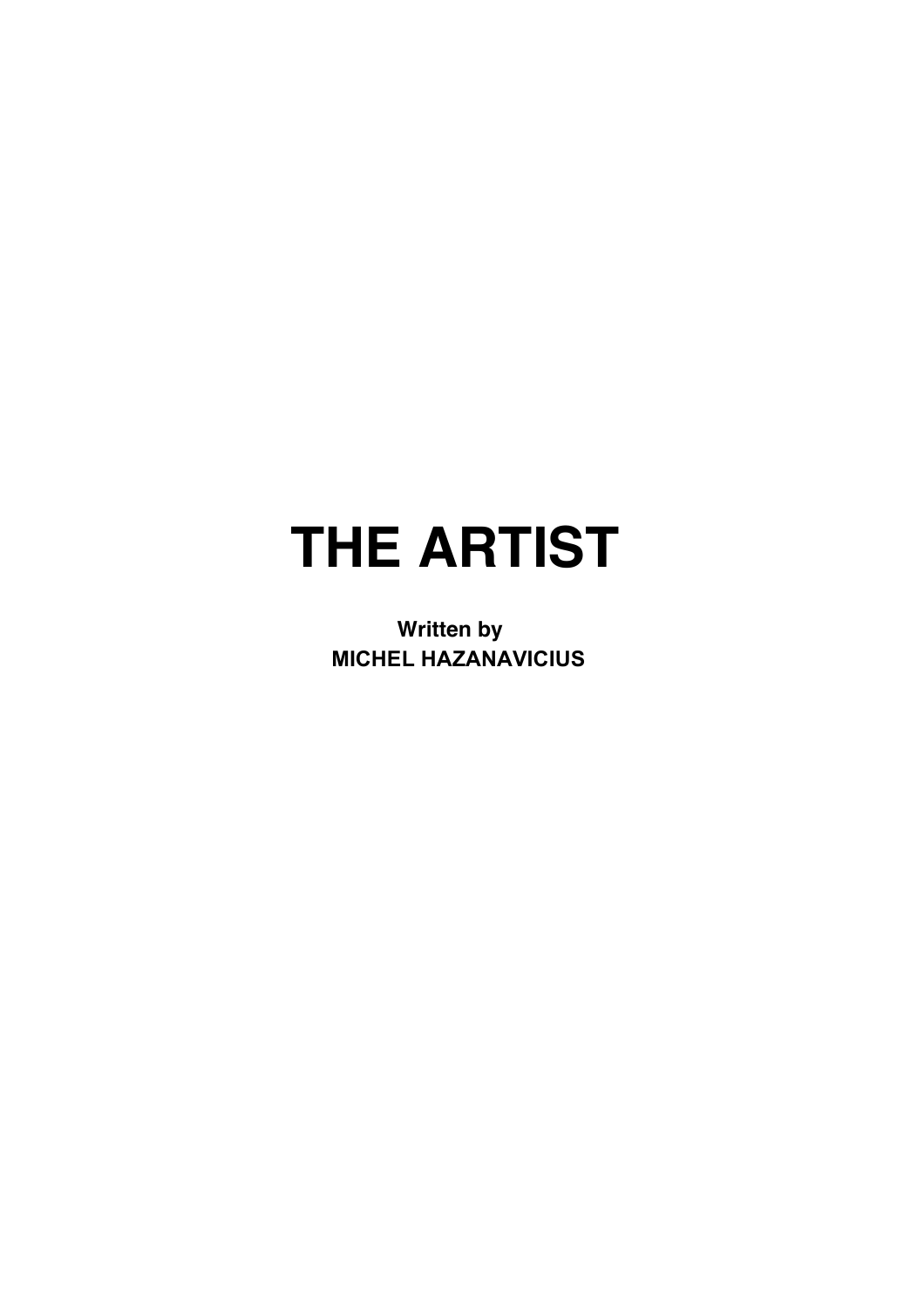# **THE ARTIST**

*Silent film, illustrated musically, with some title cards to indicate the dialogues, with actors whose lips move when they speak although we never hear their voices. The images are in black and white, in format 1.33.*

# 1 **TITLES** 1

The letters of the titles come up on a title card typical of the 1920s. Elegant motifs around the edge of the frame, and, in the background, there are geometrical shapes reminiscent of the light beams of a film première. Behind is a stylized town. The titles end in a fade to black. On black, the date appears on the screen: 1927

# 2 **INT. LABORATORY - DAY** 2

In a "futuristic" 1920s laboratory, a man in tail coat and bow tie is being tortured. Ultrasound is being piped into his ears. It's incredibly painful! He's screaming.

# **Title card: I'm not telling! I won't talk!!!**

His torturers, cold men of science in white coats, gradually increase the volume. The pain seems unbearable, the volume reaches level 10 (maximum), the man passes out!

# 3 **INT. CELLS & CORRIDORS - DAY** 3

Guards wearing long leather overcoats throw the man into a cell!

As the man is lying there on the ground, a dog wiggles through the bars at the window. The dog, a Jack Russell, jumps on top of the man - visibly his master - and begins to lick his face. The man opens one eye! When he sees his dog, he can't help cracking a smile...

The man, now on his feet, looks in pain. Despite the pain, he motions to his dog who begins to bark in lively fashion.

Outside the cell, the guard looks curious about the noise. He goes to the door, opens the spy flap and finds himself face to face with the man, eye to eye just a couple of inches apart! The man moves his eyes in such a way that he hypnotizes the guard! Superimposed on the screen: a spinning black and white spiral, until the dazed guard take his keys, opens the door and releases the man and his dog.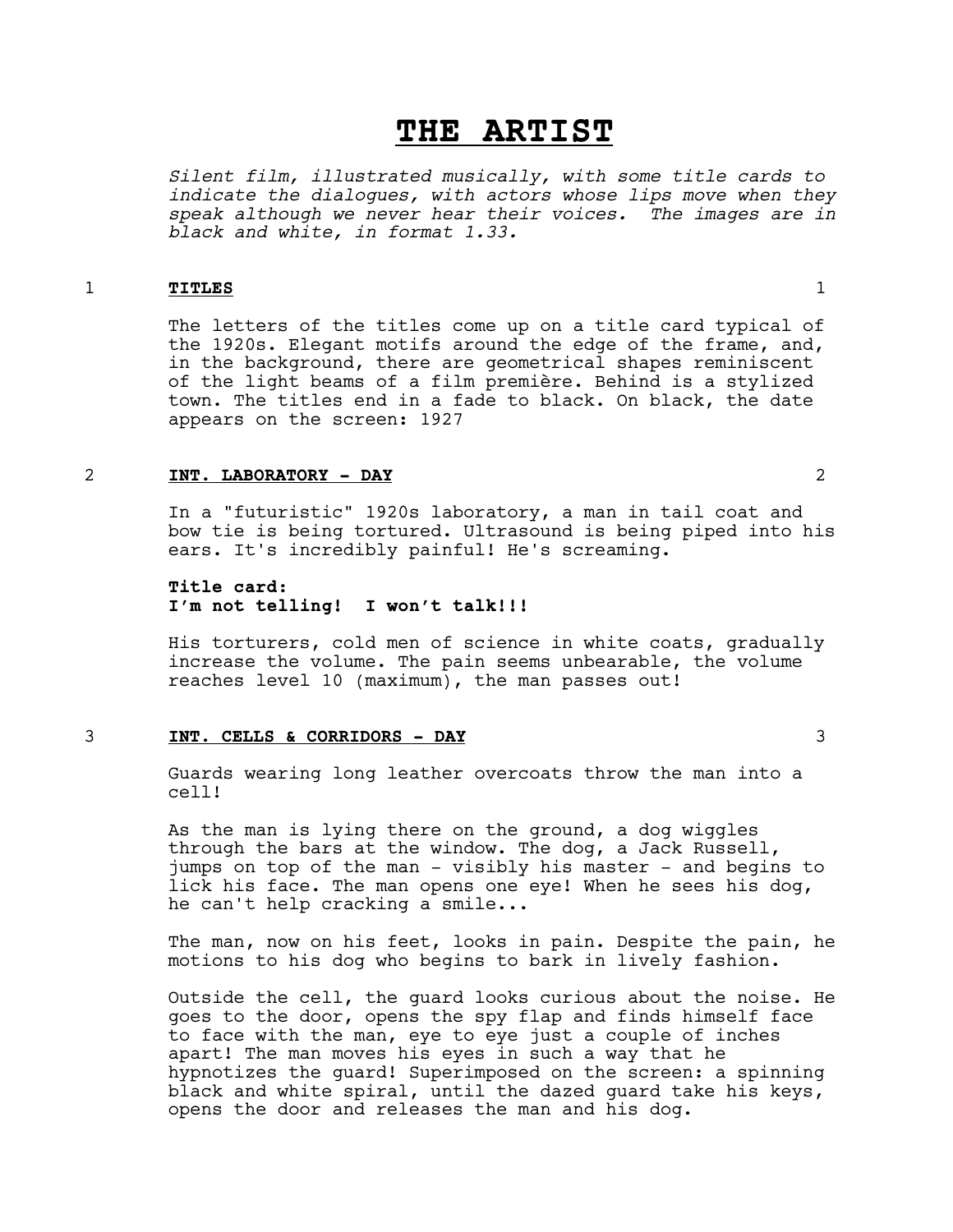The man (the hero, thus) imprisons the guard without harming him, then runs over to the guard's desk. His ears are still causing him pain, but he opens a drawer and takes out his belongings: a top hat which he snaps open, and a mask, which he puts over his head to conceal his eyes.

We catch up with the masked man walking down corridors. He suddenly stops, copied by his dog who follows him like his shadow. The man, on his guard, has spotted another guard where two corridors meet.

With a look, he orders his dog to move forwards into the guard's line of sight. The guard looks over at the animal. Using his fingers, the hero pretends to shoot his dog. The dog collapses, plays dead. The guard, increasingly curious, gets to his feet. He slowly approaches the motionless dog. When he comes close he is attacked from the side by the hero, who quickly puts him out of action with a mere punch!

The masked man then rushes to another cell, and releases a young female prisoner. She too is wearing evening dress. As she is thanking him he staggers and clutches his ears in pain. She's concerned.

**Title card: Can I help you in some way?**

He refuses.

# **Title card: No. I don't get helped. I give the help around here.**

He composes himself. She casts him an admiring glance. Then, in view of the urgency of their situation, they escape at a run.

4 **EXT. HOUSE/LABORATORY - DAY** 4

They come out of a house that is lost in the hills, climb into a Bugatti sports car that the man starts by rubbing two wires together, and speed off.

# 5 **EXT. ROAD - DAY** 5

The car speeds along the road. Its occupants turn round to check they aren't being followed.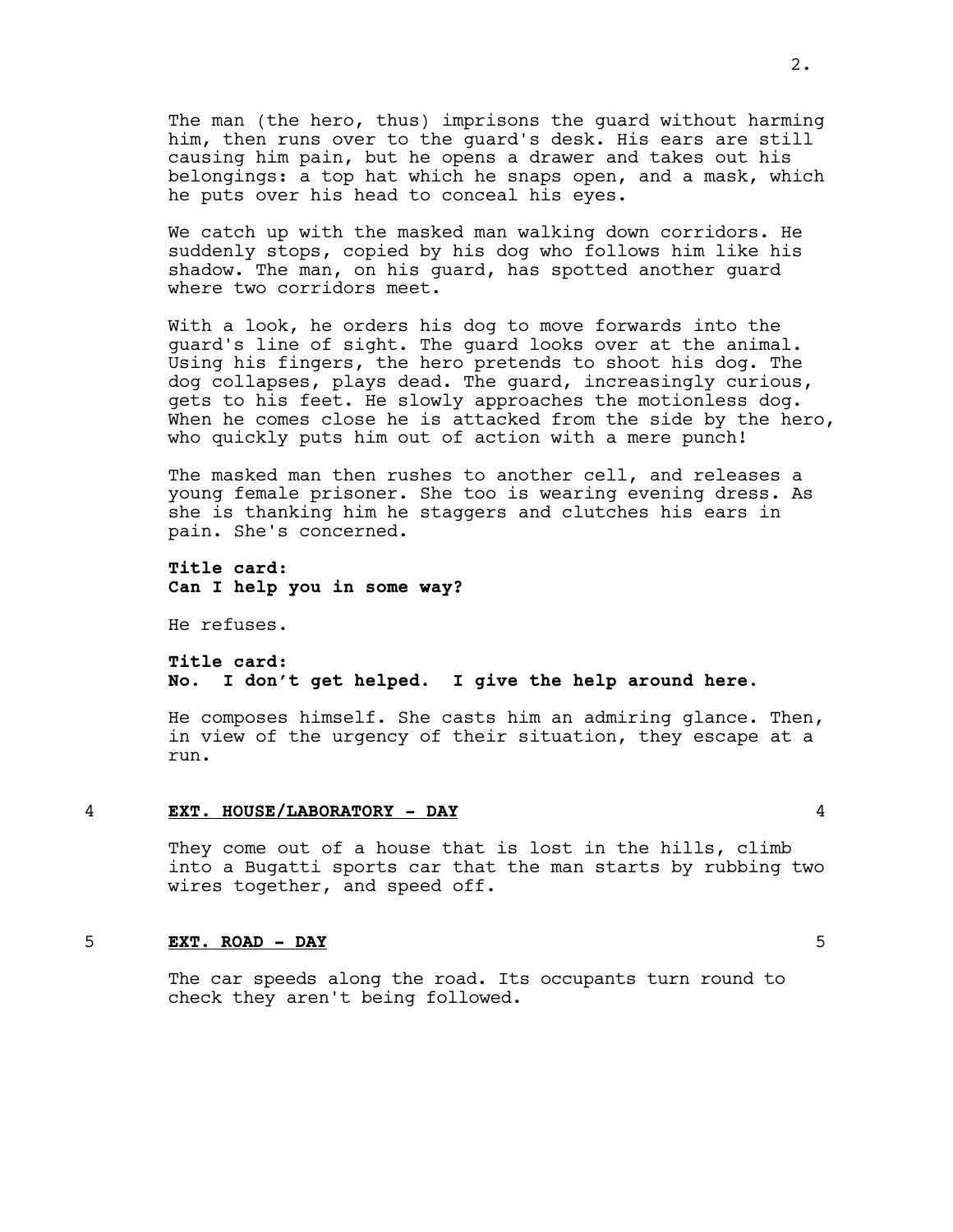#### 6 **INT. HOUSE/LAB - DAY** 6

The guard who got knocked out picks himself up, realizes what's happened and dashes over to his office. He grabs a radio emitter and begins sending a message.

#### 7 **EXT. AIR FIELD - DAY** 7

The hero, the young woman and the dog come to a halt in the Bugatti on the air field, by a telegraph pole whose wires lead...to a watch tower.

In the watch tower, a radio receptor is vibrating. A soldier approaches, listens and suddenly understands! He grabs hold of his gun and goes out onto the air field, only to find the fugitives! He tries to shoot at them as he draws closer, but the hero manages to throw an airplane propeller at him, before climbing inside where the woman and dog are waiting for him.

The airplane begins to move.

The soldier shoots.

The airplane is positioning itself on the runway, while the soldier continues to fire!

The aircraft gains speed.

The soldier is still shooting, but too late, as the heroo pulls back the joystick, and the airplane takes to the sky...

The soldier is furious, but the hero is all smiles as he looks back towards the ground and shouts something.

## **Title card: Free Georgia forever!!!**

The airplane flies away into the evening sky.

#### 8 **EXT. AIRPLANE - NIGHT** 8

A little later in the night, still at the controls, the man is fighting not to fall asleep. Behind him, the women is sleeping, the dog is lying in her arms. Suddenly she is awoken by explosions happening close by! Pandemonium! The man doesn't understand it either, he tries to pick up altitude, but quickly notices that the explosions are in fact pretty and inoffensive. He consults a calendar dial on the control panel that shows it is July 14th, immediately understands, and bursts into laughter.

# **Title card: We've arrived, welcome to France!!!**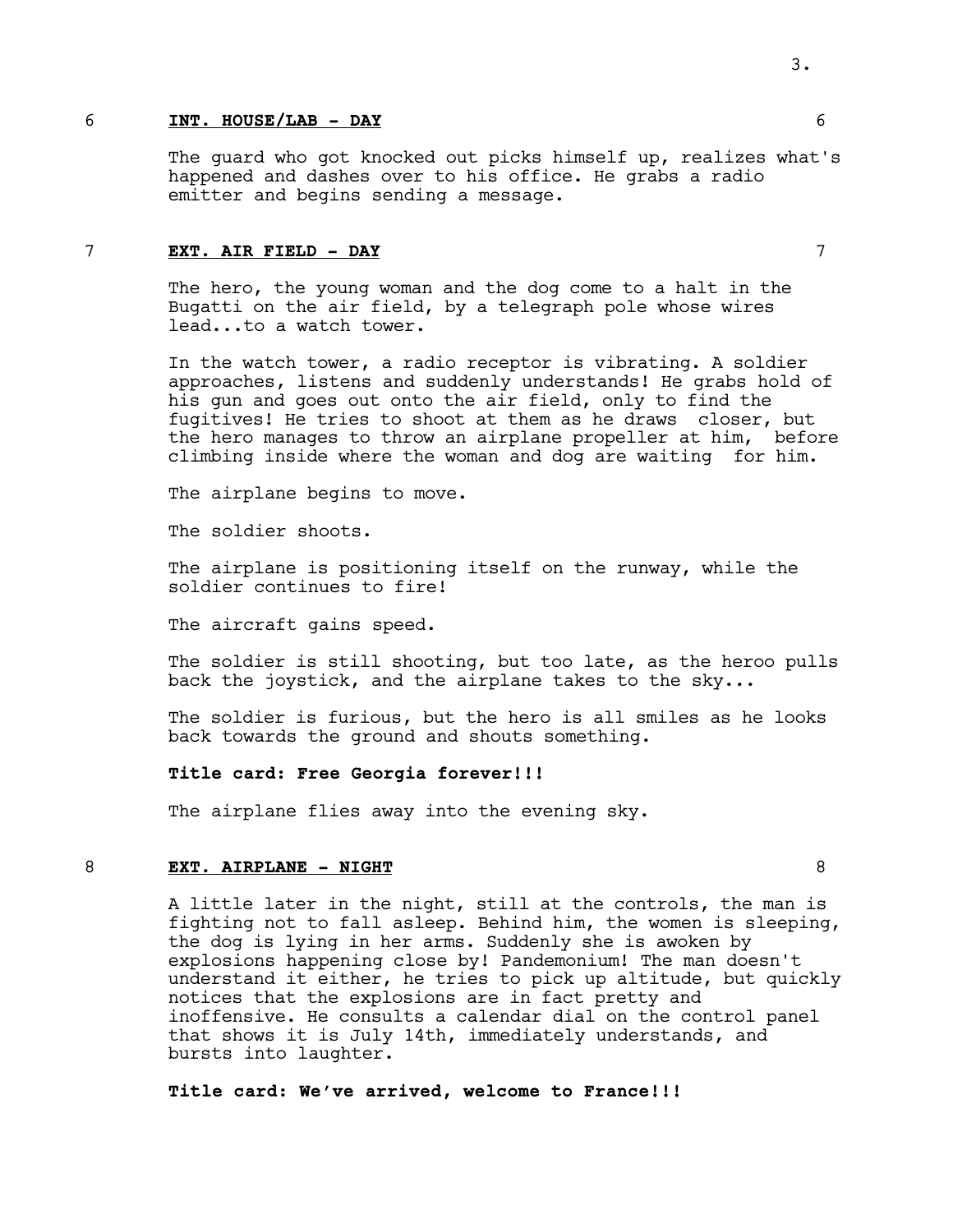As the music picks up the tune of The Marseillaise, the airplane flies away through the exploding fireworks...

The words "The End" appear on the screen.

#### 9 **INT. WINGS MOVIE THEATER LOS ANGELES - NIGHT** 9

From the moment they parked the car onwards, we become absorbed by what's happening around the screening of end of this film.

Behind the screen, we've seen the actor who plays the hero his name is George Valentin - closely studying the reactions of the audience. He was standing close to his dog, motioning to it not to make a noise. The dog's name is Jack.

In the same area, we've also seen the lead actress. Her name is Constance Gray. She too looks tense and is latched onto the arm of a pleasant-looking man who is chewing anxiously on a cigar. The man looks rich, but a little weak. He's surely the producer.

# 10 **INT. MOVIE THEATER LOS ANGELES - NIGHT** 10

In the house, much of the audience is open-mouthed, excited, immobile and often wide-eyed.

In the pit, a symphony orchestra plays to accompany the film.

**(9)** Now that the film is ending, and the last note is sounding, the cast anxiously awaits the audience's verdict, which, after two or three seconds of silence, bursts into thunderous applause, to the great joy of the actor and the people around him, especially the actress and the producer, who kiss each other on the lips.

Two theater hands bring down the curtain.

**(10)** The lights come on. George Valentin comes onto the stage and acknowledges the audience, they are cheering for him. He is so happy he dances a few tap steps to express his joy then he acknowledges the orchestra before finally motioning to someone in the wings to join him. Jack the dog trots over in response. The crowd laughs and cheers, George waves to the dog, Jack waves back then waves at the audience, the people are loving it!

In the wings, Constance is fuming with rage, but on stage, George is pretending with his fingers to pull at the dog, who fakes death. Thunderous applause again.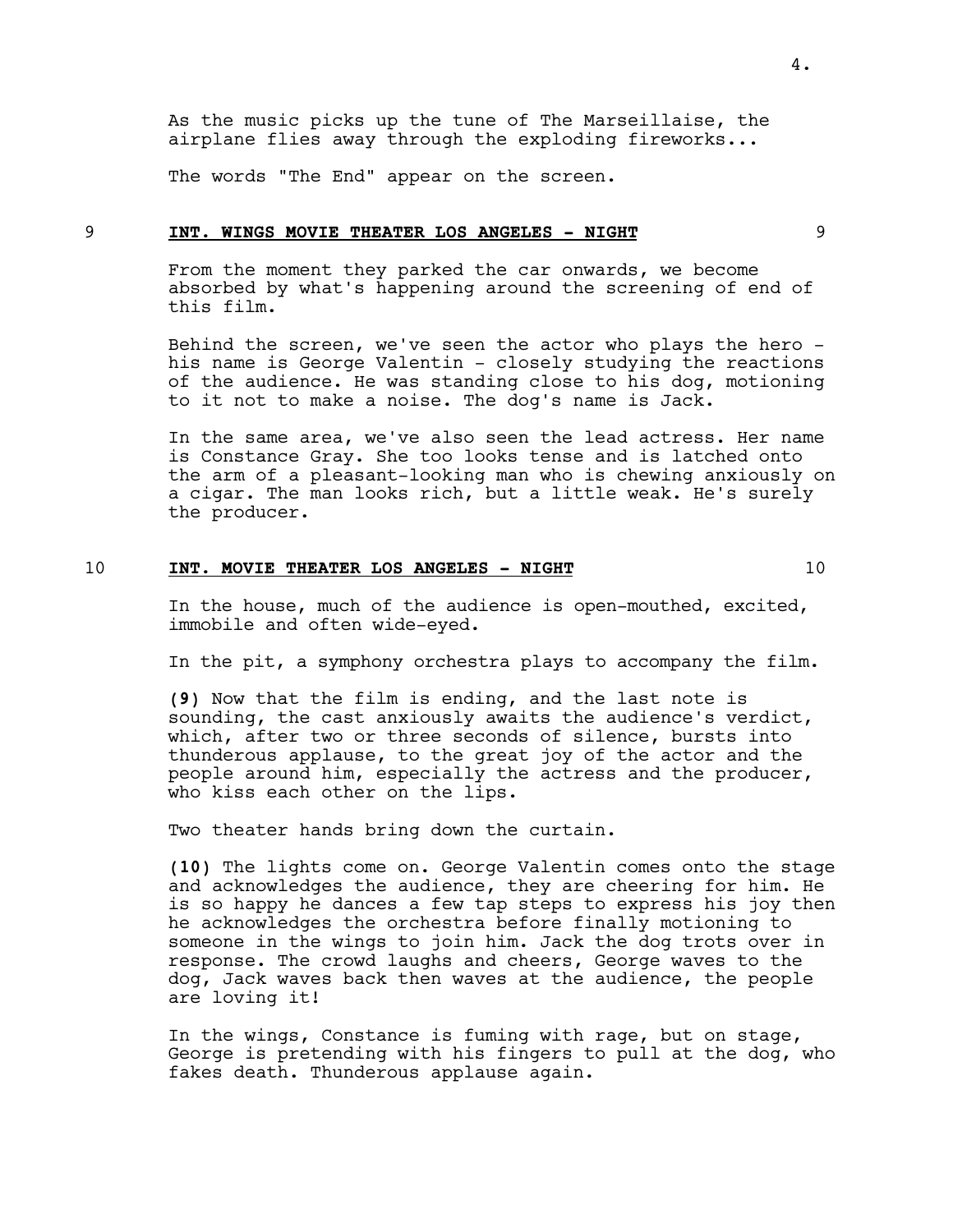Behind the actress, the producer can't hold back a smile, and this enrages the actress still more.

Suddenly, George, hamming it up, remembers something he'd forgotten, and asks someone from the other side of the wings to join him. It's Constance. She comes over, smiling to the audience, and says something to George with a smile.

#### **Title card: I'll get you for that.**

She waves, but we can tell that her smile is set between her teeth. She isn't feeling comfortable. George motions firing a gun with his fingers, but she does not fall down, merely casts him a "very funny" glance. George looks at his fingers, not understanding why they don't work anymore then mimes throwing them away behind him, as though they've become useless. Constance stalks back off into the wings in annoyance, but the audience is ecstatic. Once in the wings, the actress sticks up her middle finger at George, and exaggeratedly mouths so he can read her lips: "Put this up your ass." George, grinning broadly, responds by clapping his hands in applause, then leaves the stage, executing a few more dance steps as he does so. The audience is delighted.

As he comes off stage, George gets soundly told off by Constance, but, still grinning, he motions towards the audience who are still asking for more. The producer, although delighted by the successful reception, makes a weak attempt to calm the actress down. As for George, he returns to the stage, the audience roars. He pretends to want to leave the stage, and mimes bumping into an invisible wall just as he's leaving the stage. George holds his nose, the audience goes wild, Constance gets even madder, and while George carries on clowning about, the producer too breaks into a beaming smile. He's probably realized that George has the audience on his side… Constance, furious, storms off. She is followed by the producer who is trying to placate her, although it looks like he's got his work cut out for him.

#### 11 **EXT. MOVIE THEATER LOS ANGELES - NIGHT** 11

Outside, we are in front of a typically American movie theater decked out with all the accessories of a grand première. The entrance is lit up, there are crowds gathered on the sidewalk, cops are guarding the red carpet with a cordon of bodies, etc.

George comes out, causing the crowds, mainly young women, to press forwards - and the photographers' flashes to spark into life. The cops are struggling to maintain control of the situation as George poses for the photographers and waves at his many fans.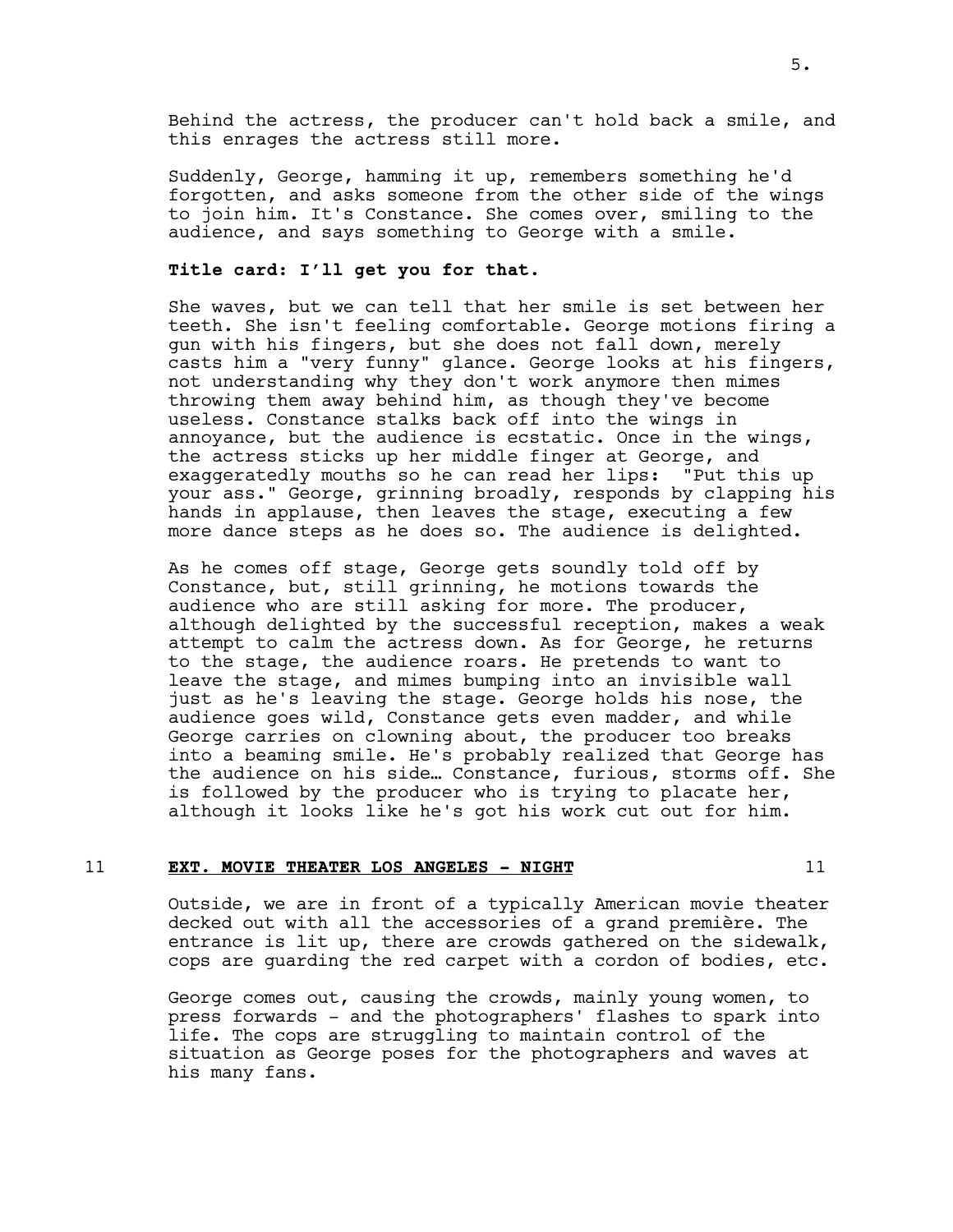In the crowd, a young woman right at the front is staring at him in rapture. She drops her bag and, as she bends to pick it up, a swell in the crowd pushes her underneath the arms of the policeman in front of her, out of the crowd and into George. She stares at him, more in love than ever, delighted to be there. The police wait for someone to give orders. George doesn't quite know what to do. Nobody moves. The young woman finally bursts out laughing, which, after a moment of shock, causes George to laugh too, thus placating the cops and tacitly signaling to the photographers that they can take pictures of the scene. The flashes seem to lend the woman self-confidence who, in a very carefree manner, begins to clown about in front of them. George is delighted at the sight, by the whole scene and, realizing this, the young woman steals a kiss. Flash. The image becomes static, then dissolves into the printed picture on the front page of "The Hollywood Reporter" newspaper, along with three other pictures of the scene and the headline **WHO'S THAT GIRL?**

#### 12 **INT. GEORGE & DORIS' HOUSE - DAY** 12

The very same newspaper is being read by an elegant woman sitting at a sumptuous breakfast table. We are in the large dining room of an ultra-luxurious Hollywood villa. All around her are magnificent furniture, superb paintings and objets d'art, including a beautiful trio of monkeys, one hiding its eyes, one with hands clasped to its ears and the third obscuring its mouth. George comes into the room and kisses his wife. She responds with cold indifference. You could cut the atmosphere with a knife. The woman hands George the newspaper. He knows what's up but tries to laugh it off. She doesn't find it funny, is as cold as stone and barely looks at him. She is obviously extremely annoyed with him. George picks up his dog and puts it on the table. Jack drops his head to one side and his big eyes implore seem to implore her forgiveness. It's the exact expression of someone asking to be loved, but Doris is implacable. She gets up, walks away and does not turn back. Left on his own, George has a closed expression on his face. He seems unhappy to have hurt his wife's feelings. Then he realizes that Jack is on the table in a ridiculous pose, and signals to him to get down. The dog obeys. George looks at the paper, the cause of his problems.

#### 13 **EXT. HOLLYWOOD STREET BUS - DAY** 13

Thirteen white letters placed on a hillside.

#### **HOLLYWOODLAND.**

Below, in town, a bus.

6.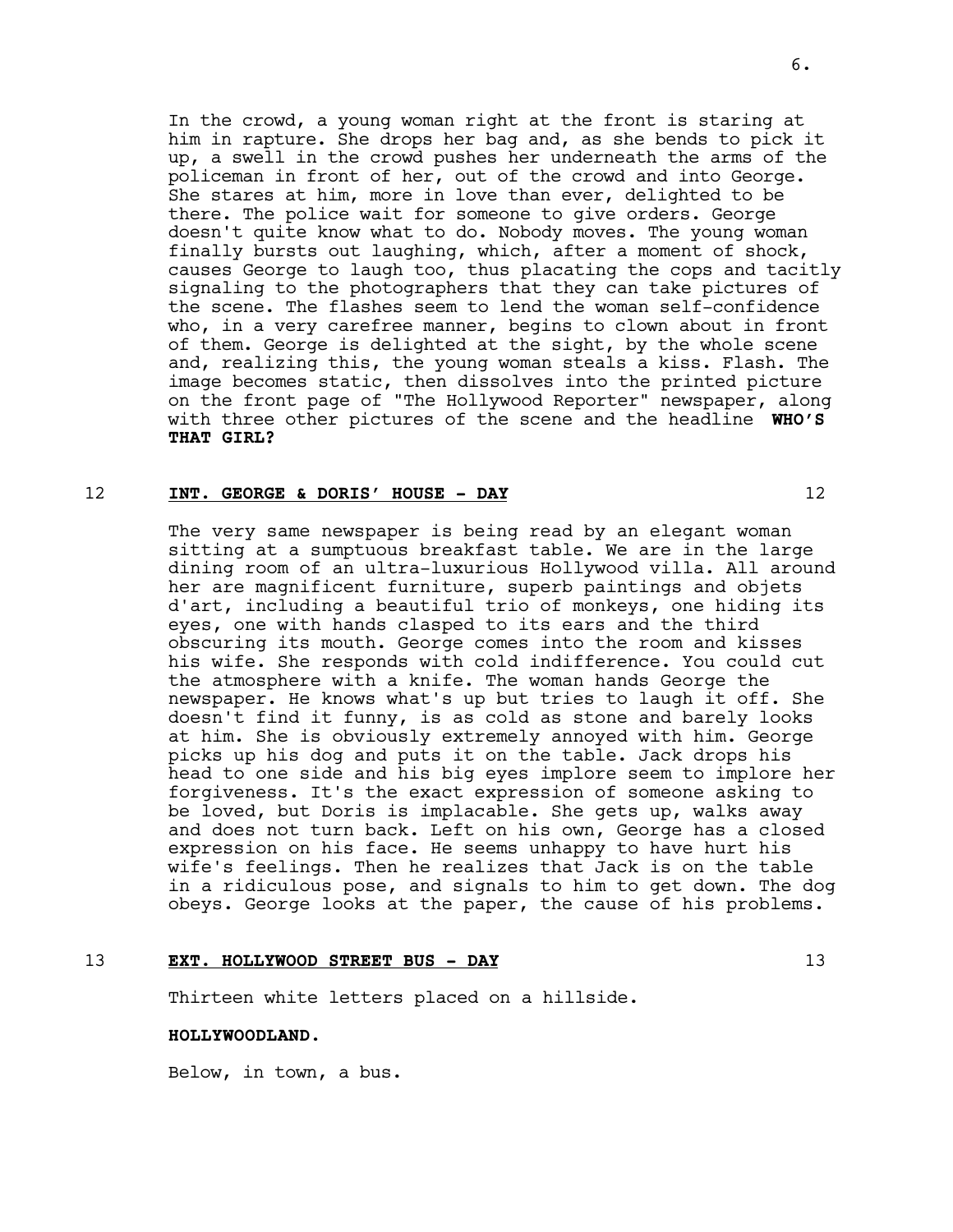#### 14 **INT. BUS (DRIVING)/HOLLYWOOD - DAY** 14

Inside the full bus is the young woman from the day before. Her name is Peppy Miller. She is proudly holding "The Hollywood Reporter" with her face on the front page, and is more or less discreetly making suggestive glances, hoping that someone recognizes her. But the people around her - from working and middle class backgrounds - are visibly on their way to work and remain impervious to her game.

She - carefully - puts the paper away in her bag, in which four or five copies of the newspaper are already carefully tucked away, then gets off the bus at the next stop.

#### 15 **EXT. KINOGRAPH STUDIOS - DAY** 15

She goes through the main gates of Kinograph Studios, and heads towards where they hire extras.

In a courtyard, fifty-odd people are waiting, some sitting on wooden crates, others standing. There are mums with kids, guys with animals, men dressed as cowboys, etc. Peppy is among them, sitting next to a man of about sixty who is dressed in a highly stylized fashion. His job is obviously that of a butler. Peppy proudly shows him the picture in the newspaper. The man leans to take a closer look, unfolds the newspaper, sees the headline, smiles and then folds it back up again and returns it to Peppy text-side-up, highlighting the headline: **Who's that girl ?**

Peppy is a bit annoyed to have been put in her place, but deep down she knows he's right. Nobody knows who she is. She puts the newspaper away.

A man who visibly works for the studio, some assistant or other, comes into the courtyard, climbs on a crate and makes an announcement.

# **Title card: Contemporary film! Five girls who can dance!**

All the men who had pressed forwards turn on their heels, leaving the assistant surrounded only by women. The man says something to one girl, who begins to dance. He motions to her that it's ok and she heads off towards the wardrobe section. He does the same with a second girl and she gets hired too. Then it's Peppy's turn. She puts a lot of energy into a few top class tap steps, impressing the guy to such an extent that he smiles admiringly then signals that she's hired.

Full of self-assurance that her lucky day has come, Peppy heads off towards wardrobe too; swinging, her hips as she pauses in front of the butler.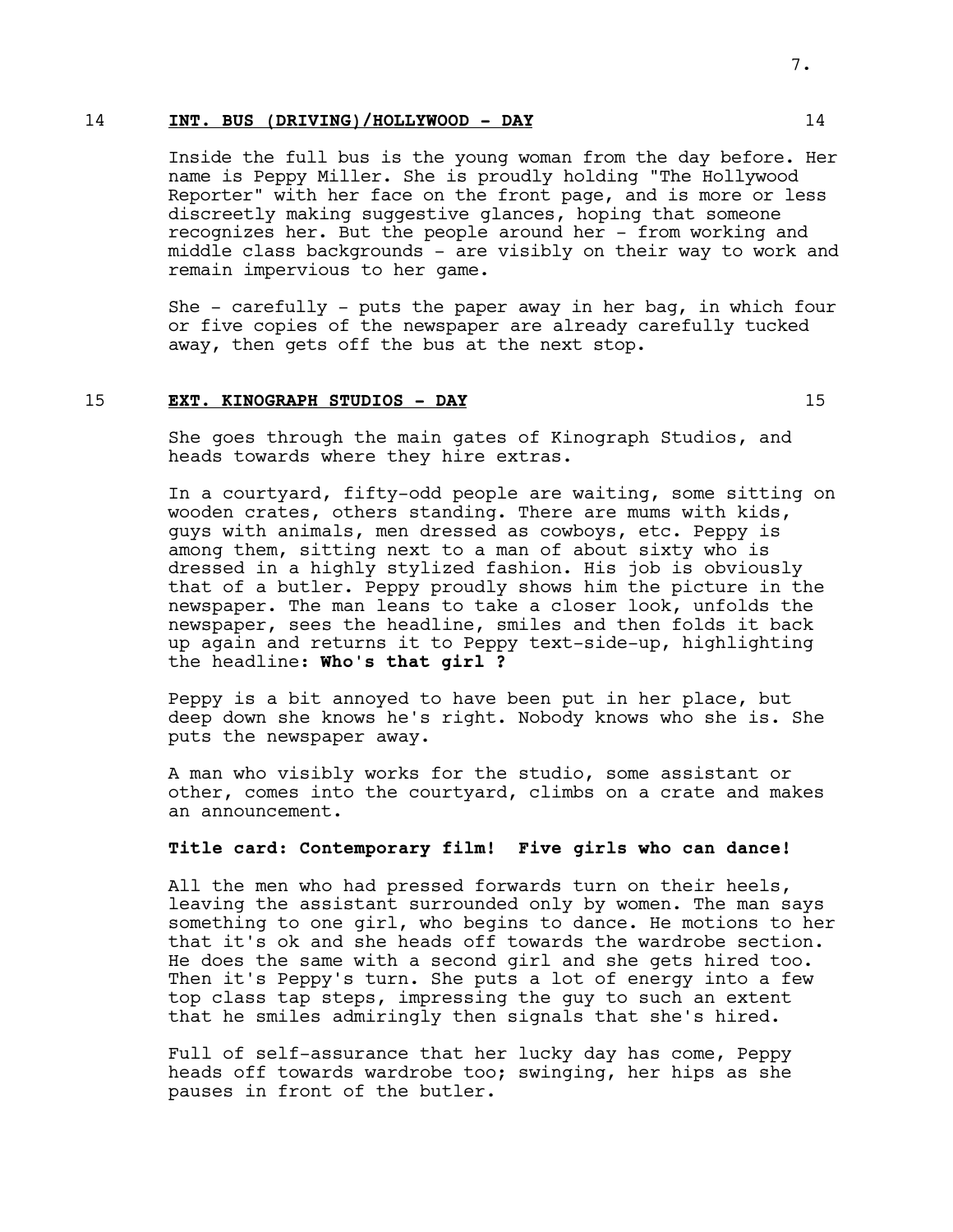# **Title card: The name is Miller. Peppy Miller!**

She finishes with an exaggerated wink, before walking on, leaving behind the impassive butler.

#### 16A **INT. GEORGE & DORIS' HOUSE - DAY** 16A

In the lobby, George is preparing to leave the house. He waves at the huge, full-length portrait of himself waving and smiling whilst wearing a tuxedo. He looks great in the painting, and George is delighted to see and to wave to himself.

#### 16 **EXT. KINOGRAPH STUDIOS - DAY** 16

Later, George, in a luxurious car driven by his chauffeur, arrives at the Kinograph studios with his dog. The guard at the entrance smiles broadly at them and waves.

# 17 **INT. KINOGRAPH STUDIOS - DRESSING ROOM CORRIDORS - DAY** 17

As he walks towards his dressing room, everyone smiles at him. He's not always fooled by these signs of respect, and apes a few smiles himself.

#### 18 **INT. KINOGRAPH STUDIOS - GEORGE'S DRESSING ROOM - DAY** 18

In his dressing room, wearing a tailcoat and top hat, George is finishing putting his make up on. He has a white face and dark lips and eyes. His chauffeur is signing autographs for him on full length photographs of himself (George) with his dog. George says to him:

# **Title card: Go and buy a piece of jewelry for my wife. A nice piece, to make it up to her.**

The chauffeur nods. Having finished his mask up, George, picks up a photo, looks at it closely and then writes on it. As he leaves the dressing room, we see the photograph. He's written Woof Woof on it, and signed it with the paw print of a dog.

#### 19 **INT. KINOGRAPH STUDIOS - RESTAURANT DECOR SET - DAY** 19

We're on a film set, the crew is setting up a shot. The director is unhappy with a screen positioned behind a bay window and he sends it off.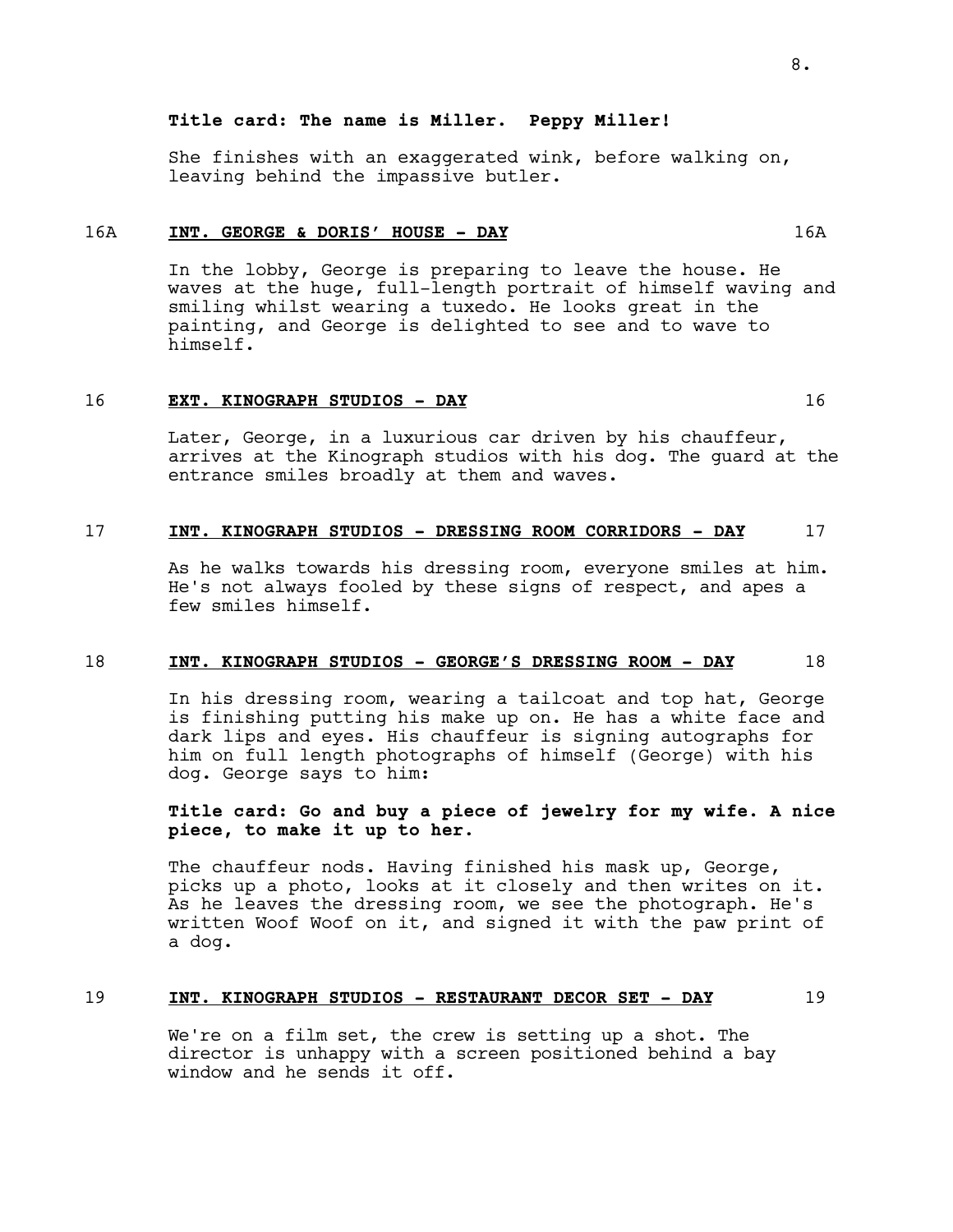# **Title card: Remove that screen and bring me another one! On the double!**

Two hands pick up the screen and carry it away. George arrives on set, everyone smiles at him. He sits down on the chair which bears his name. The producer whom we saw the previous day at the première arrives. His name is Zimmer, and he's flanked by - and followed around at every moment by two secretaries and two assistants. One of them hands him The Hollywood Reporter, and Zimmer, before he's even come to a halt, talks to George as he shows him the front page. He is visibly upset. George looks a lot more relaxed, he says hello and vaguely tries to reassure him. But Zimmer persists, still pointing at the newspaper.

# **Title card: Because of this childish nonsense, there's nothing about the film before page 5!**

Behind George, the two set hands come back with a new screen of sky scenery, and wait, standing just next to George. As they are holding it, there is a three foot gap underneath. While the producer is talking to him, George's attention is drawn by a lovely pair of women's legs that have come to stand behind the screen, the top half of the body being hidden by it. George acknowledges the sight with a smile and is about to bring his attention back to the on-going discussion, when his attention is drawn away again by a noise, that of the tap steps the female legs are making, presumably as a warm up. George smiles in recognition and responds with a few tap steps of his own. The women's legs instantly stop, seem to think a moment and then answer back, but with a jump in the complexity of the steps. A tap dialogue ensues between the two pairs of legs, until the set hands - the path before them now cleared - pick up their screen of scenery and walk off with it. The screen moves away and as it disappears reveals that the upper body belongs to a young woman. She pulls a face meaning 'Here I am!!' And of course it's Peppy, except that she immediately realizes who she is dealing with - visibly she wasn't expecting this at all - and feels completely ridiculous and uncomfortable.

Her joyful expression gradually becomes one of abject apology, but George is roaring with laughter.

After a short pause, Zimmer makes the connection. He checks the front page of the paper, and recognizes her!

Then he begins shouting at her and all she can do is lower her head, unable to reply. He gestures that she's fired and for her to get out, and she starts to go, completely distraught. She's just made a couple of steps when George stops her and tells her to come back. Everyone is surprised, most of all him. Zimmer can't believe it, and so doesn't respond at first.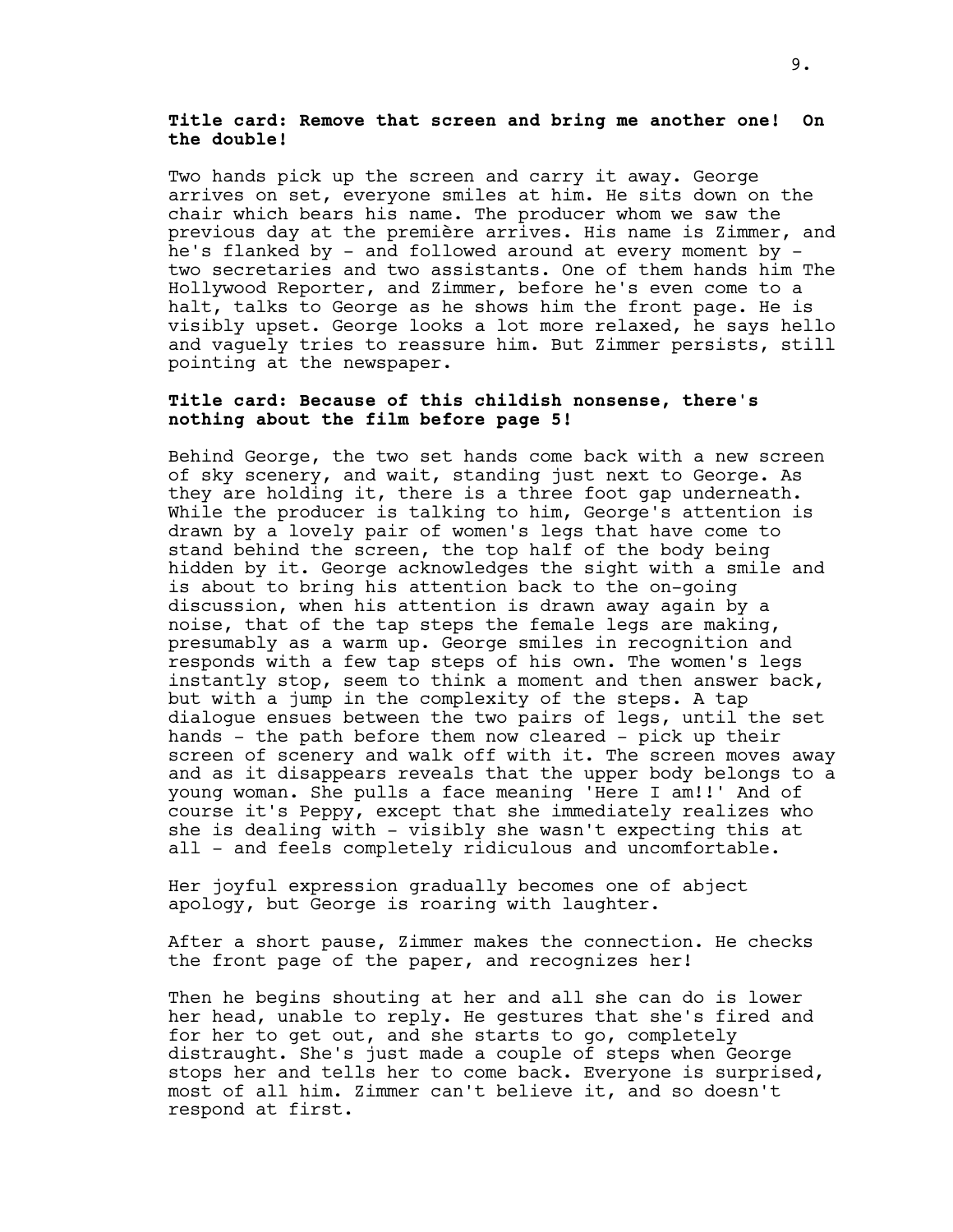There's bad feeling between them, as though neither wanted this sudden conflict, but like it had always been there, tangible. Everyone on the set seems to be waiting for Zimmer to react, but to their surprise, after a long moment of hesitation, he walks away without saying a thing. Peppy looks at George gratefully, smiling, but seems a little preoccupied as though she might have made a mistake.

Everyone on set gets back to work.

# 20 **INT. KINOGRAPH STUDIOS - RESTAURANT DECOR SET - DAY** 20

They're about to start shooting. The director is showing George what he has to do. The scene is happening in a cabaret restaurant. George has to cross a dance floor, but each time he is stopped by a guy ringing a bell to signal it is time to change dancing partner. George finds himself dancing with Peppy one moment, and in the arms of a very fat man the next, the director finds the gag hysterical. The scene is shot several times from three different angles. Each time, George dances with Peppy, and, each time, the nature of their rapport changes. To begin with, they are happy and laughing, but then, with time, less so. Then they become embarrassed, and then things get worse. We start the sequence again and again, to the sound of the clapperboard counting the number of takes, but the eroticism between them is the only thing that stands out from the scene, every thing else goes unnoticed. Ultimately, no flirting or suggestiveness has gone on, just the very obvious beginning of feelings between them that they find disturbing. It's probably love.

# 21 **INT. KINOGRAPH STUDIOS - DRESSING ROOM CORRIDORS - DAY** 21

Later on, in the dressing room corridor, Peppy, holding an envelope, goes up to George's door. She knocks, waits for a reply, then enters. There's nobody there. She hesitates, not sure whether to leave or stay...

# 22 **INT. KINOGRAPH STUDIOS - GEORGE'S DRESSING ROOM - DAY** 22

Finally, she goes into the room and places the envelope addressed to George Valentin on the dresser. Then she attentively looks around the dressing room. She looks at the objects and photos and notices, hanging from a coat stand, George's jacket on a hanger, and his hat which sits on a hook above it. The way the clothes are disposed looks like George's silhouette, except that the clothes are empty. She goes over, strokes the jacket and little by little brings George to life through his clothes.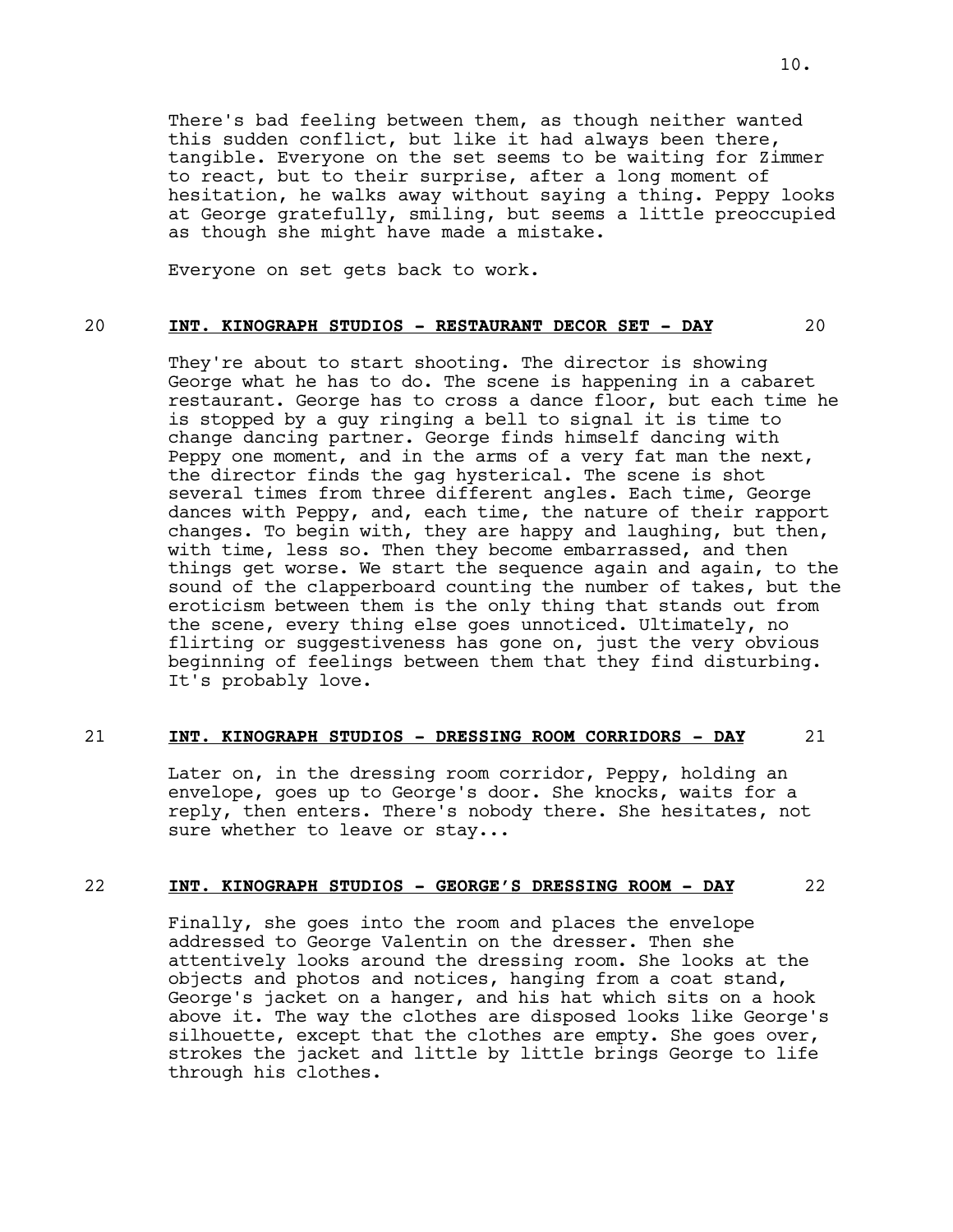She puts her right hand into the sleeve and touches her own waist. As it's George's sleeve, she makes it look like his arm has come to life, as though George has come to life. Even more so since her left hand is stroking the jacket as though George were inside. She takes pleasure from the embrace and, when George comes into the room, she slowly removes her hand without any rush. George sees her, they look at each other. He closes the door but doesn't go over to her, instead going over to the mirror. He looks at her, she at him… He motions to her to approach. She does. He stares at her face for a while before he speaks.

# **Title card: If you want to be an actress, you need to have something no one else has.**

He takes a make-up pencil and draws a beauty spot above her upper lip. She looks at herself in the mirror and smiles. She likes it. She turns towards him and, quite naturally, folds into his arms. The dog watches them curiously with its head leaning to one side. They are probably about to kiss when George's chauffeur comes into the room and catches them. George swiftly moves aside and there is a moment of discomfort. The chauffeur unwraps a parcel and takes out a large and beautiful pearl necklace. George is intrigued by the necklace, and turns away from Peppy. She understands that George has his own life, that their embrace was just a stolen moment and slowly leaves, looking back at George as she does so. He does not look at her. She leaves the room. Once he has studied and necklace and is satisfied, George turns back towards Peppy but she is no longer there. The chauffeur exits the room.

When he is alone, George looks at himself in the mirror. His expression shows that he things he is the stupidest man in the world. He mimes shooting himself in the temple with his fingers, but it's the dog which collapses into its play-dead pose.

#### 23 **INT. GEORGE & DORIS' HOUSE - DAY** 23

The next morning, he's having breakfast with his wife. The atmosphere is still dreadful but this time he's not making any effort either. He disdainfully watches Doris eat. She is cutting up strawberries using a knife and fork. George watches her, smiles and continues to watch. Except it's not Doris he's watching. Instead it's Peppy who's tucking into her food and talking and laughing vivaciously. George is with her with an expression of love on his face. He's laughing with her when, suddenly, reality bites. He's still sitting opposite Doris, and she's staring at him because she doesn't understand why he is laughing. She visibly finds him ridiculous. He stops laughing and breakfast carries on as normal.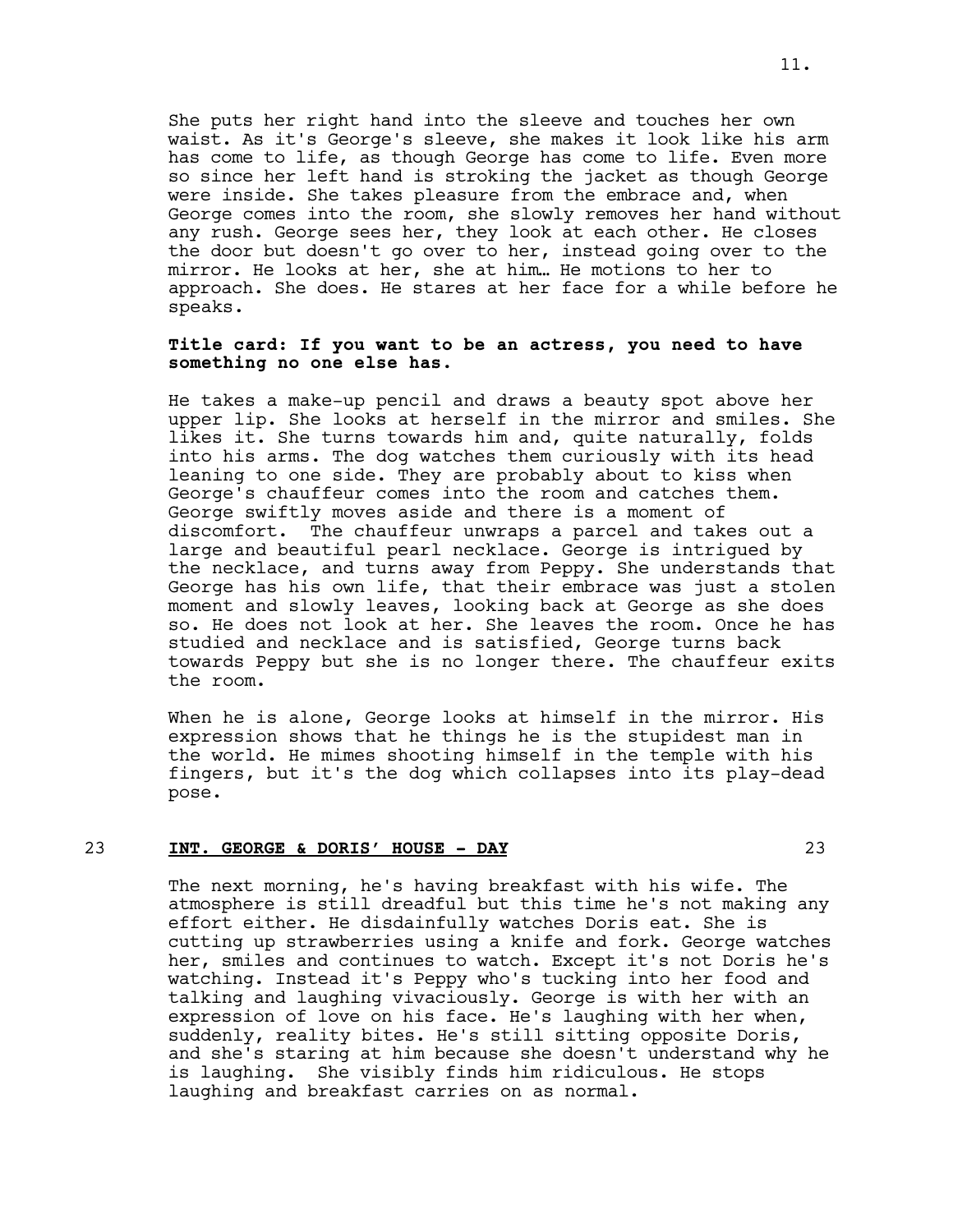# 24 **INT. GEORGE & DORIS' HOUSE - DAY** 24

We see several quick sequences which indicate time passing:

Breakfasts with George and Doris where the atmosphere is increasingly dreadful. Doris scribbles on photos of George in the press, draws on moustaches, large spectacles, etc.

#### 25 **INT. STUDIO/STAGES - PIRATE/COWBOY/ETC. - DAY** 25

Short extracts of George in various films, in which he portrays a pirate, then a cowboy, then William Tell, etc. We also see him in "Someday in July" in the sequence he shot with Peppy and the fat male dancer.

# 26 **INT. MOVIE THEATER AUDIENCE, ETC. - DAY** 26

Movie-goers reacting to the films, but the way the images are edited - cut with breakfast images - could mean they are reacting to them too.

Among the audience is Peppy Miller. She's trying to concentrate fully on the film and is pushing away the handsome young man she's with, who is trying to kiss her. We see her later, at the movies again, but this time alone.

#### 27 **INT. STUDIO/STAGES - PEPPY AS A SERVANT/DANCER/ETC. - DAY** 27

We see her playing some bit parts, maid, dancer, etc. Her roles seem to get a little bigger. We notice that she now wears the beauty spot that she'll keep forever.

Her name climbs up the ranks in the title sequences of films, until it appears on its own.

#### 28 **INT. OFFICE - PEPPY/CONTRACT/1927 - DAY** 28

We see her signing a contract in a small office, she seems happy.

# 29 **INT. OFFICE - GEORGE/ZIMMER/CONTRACT - DAY** 29

George signs a big contract with Zimmer as photographers take pictures. He smiles broadly, whereas Zimmer looks like his smile is a little forced.

The date appears on the screen: 1929

12.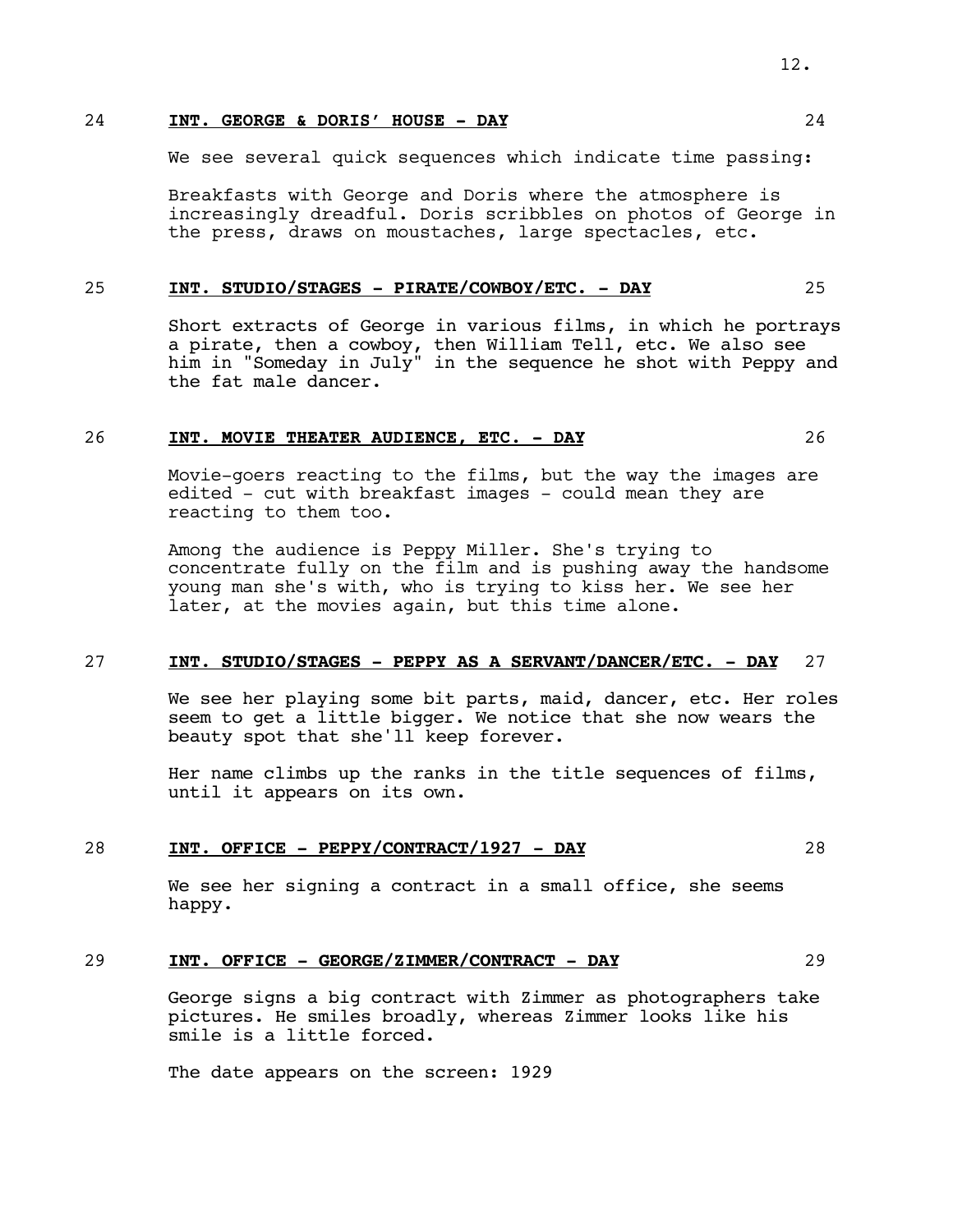#### 30 **INT. KINOGRAPH STUDIOS - TAVERN DECOR - DAY** 30

George, dressed as a musketeer, is sword-fighting with three middle-ages thugs in a tavern. He kills two of them, but unfortunately loses his epee when fighting the third. But when the third man attacks, George merely dodges with a sleight of body and puts his attacker out of action with a right hook! Calm restored, he smiles and waves in brotherly fashion to a mysterious man who is trying to hide underneath his long cape. The man stands up, throws aside his cape and reveals himself to be... Napoleon! He puts his bicorne hat back on and warmly thanks an astonished George. Napoleon says something to him and George respectfully bows, walks away from him still bowing then turns and runs. Once out of the decor, he bumps right into a worried-looking Zimmer who is followed by his loyal assistants. George is in a playful mood. Zimmer tells him:

# **Title Card: I want to show you something. Right now.**

George seems astonished that Zimmer is leaving the set and not filming, but agrees. Napoleon walks past them very imperially and gestures royally to a technician to bring him a chair. The technician doesn't miss the chance to remind the man that he is only an extra, and not Napoleon.

#### 31 **INT. SCREENING ROOM - STUDIO - DAY** 31

Zimmer, his guards, and George - still dressed as a musketeer come into a screening room in which a dozen or so very seriouslooking people are waiting. They sit down and Zimmer, very proudly and self-confidently, gestures to an assistant who passes on the message to the projectionist. The room goes dark. The screening begins.

## 32 **INT. VOICE TEST STUDIO - DAY** 32

On screen we see a card that indicates it's a sound shooting test for a talking scene. Then Constance appears, the actress from the spy film. She's standing in front of a mic and she tests it, delighted to be there. Cut. We see her again, the microphone has disappeared and she acts out a scene. It's a monologue. Her acting is terrible, very theatrical, but the audience can hear her. It is however, awful.

**(31)** In the screening room, the audience seems stunned by what they see/hear. They are fascinated. They then begin to congratulate each other and slap Zimmer on the back. Zimmer's pride seems to grow by the second.

George, who at first seemed very surprised, slowly begins a snigger which gradually has become a belly laugh when the actress earnestly ends her monologue.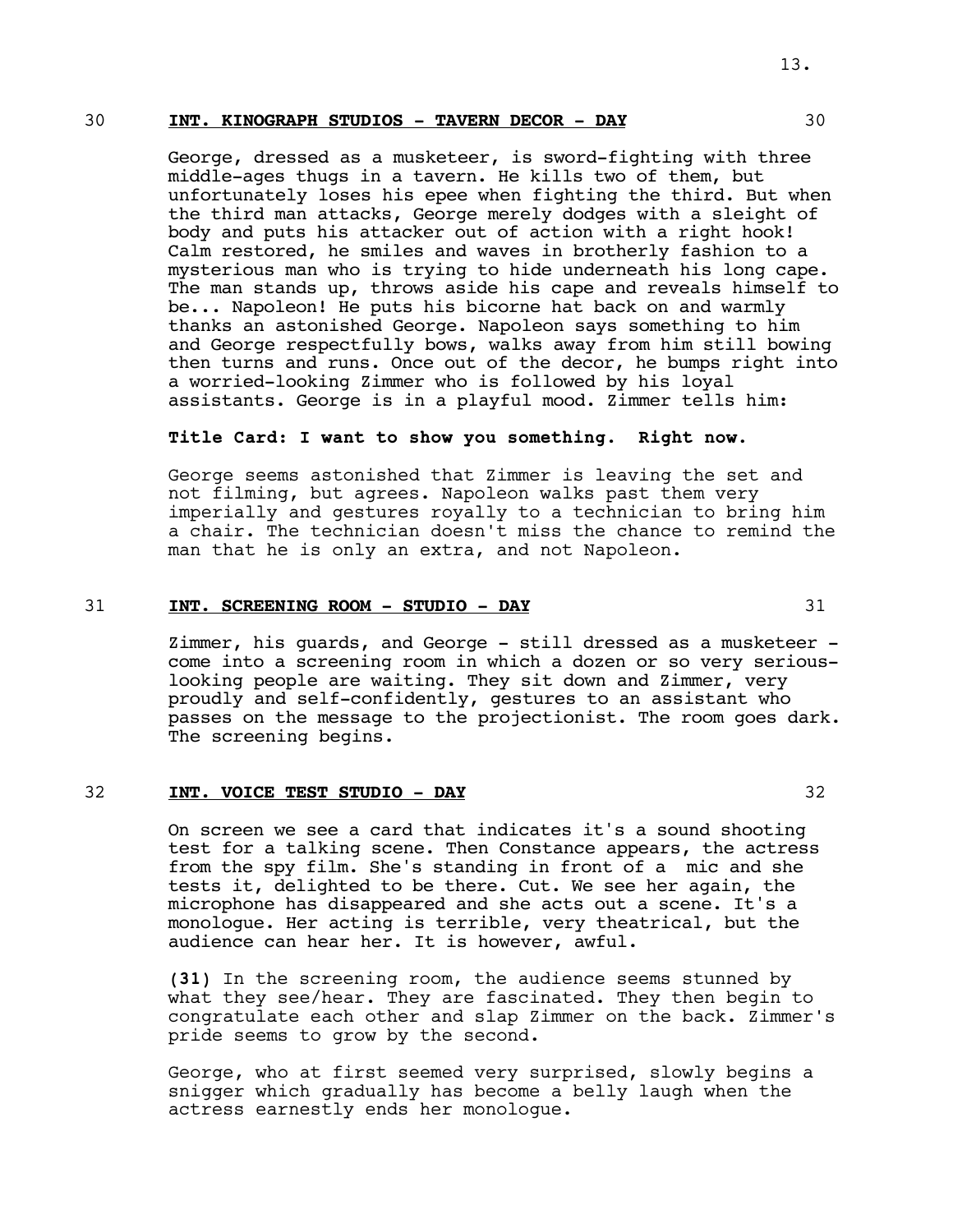When the lights come up, George is laughing uncontrollably way beyond the bounds of mere mockery as his sincerity is obvious. The people present are embarrassed, and Zimmer is deeply put out. George, still laughing, leaves the room, waving an apology with his hands as he goes, but also pointing to the screen to explain why he's laughing. Zimmer feels even more humiliated. Fade to black on his face.

#### 33 **INT. KINOGRAPH STUDIOS - GEORGE'S DRESSING ROOM - DAY** 33

We're back with George in his dressing room. He's removing his make up. He moves some ordinary object and the object, as he moves it, makes a noise. We hear the noise it makes. Really hear it. It's the first time we've heard a sound that comes from within the film itself. One second later, George realizes that the object made a noise. He moves it again, the object makes a noise again. George is worried. He tries another object and obtains noise again. His dog barks and we hear it! He gets up (chair makes a noise) and says something to his dog, but no sound comes out of his mouth when he speaks. He realizes this... Panic sets in, he turns to the mirror and tries talking again, but still no sound comes out. Not understanding what's happening, the feeling of panic fully blossoms and he flees his dressing room!

#### 34 **INT. KINOGRAPH STUDIOS - DRESSING ROOM CORRIDORS - DAY** 34

Noisy, laughing dancers pass in the corridor, others are talking or shouting and even if we can't make out what they are saying, they are all making sound. George tries to talk to them but his voice remains silent. One dancer, seeing his fright, bursts into throaty laughter. George rushes through the milling crowd the sound of which is becoming increasingly loud...

#### 35 **EXT. KINOGRAPH STUDIOS - COURTYARD - DAY** 35

...and bursts out into the courtyard of the studio that is now suddenly deserted and silent. In front of him a feather eddies slowly to the ground, carried by the breeze. It finally lands, making a completely abnormal and disproportionate noise like that of a building crashing to the ground in slow motion. George screams, but again his cry is silent.

#### 36 **INT. GEORGE & DORIS' HOUSE - BEDROOM - NIGHT** 36

George awakes with a start! He's in bed and is having trouble shaking off his nightmare.

The film continues as normal: in other words, silent.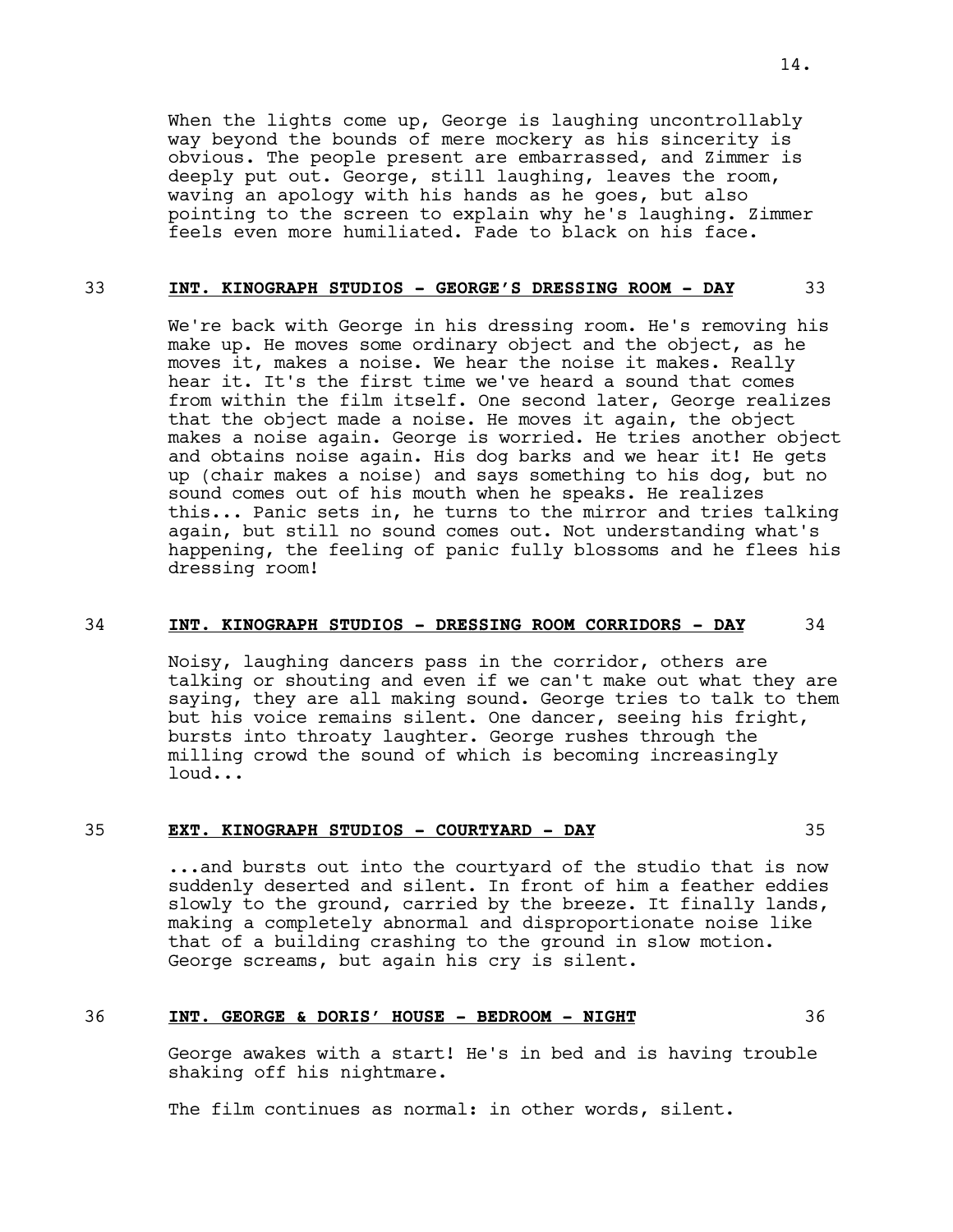His wife is sleeping by his side. He gets up, taking care not to make a sound.

# 37 **INT. GEORGE & DORIS' HOUSE - LIVING ROOM - NIGHT** 37

George calms down as he sits in the living room, alone in the darkness. Jack, still sleepy, has just curled into a ball next to him to fall back to sleep. George smiles and gives him a pat.

# 38 **INT. GEORGE'S CAR (DRIVING) - LOS ANGELES STREETS - DAY** 38

Driven by his chauffeur, George crosses town heading for the studios.

# 39 **EXT. KINOGRAPH STUDIOS - DAY** 39

The car goes through the studio gates. There's nobody there. George gets out. He goes into the courtyard. There's nobody there either.

# 40 **INT. KINOGRAPH STUDIOS - TAVERN DECOR SET - DAY** 40

He goes into the studio and heads for the set. There is still no one about. He doesn't understand and goes back outside.

#### 41 **EXT. KINOGRAPH STUDIOS - DAY** 41

Outside in the deserted courtyard, a feather eddies towards the ground, carried by the breeze. George is watching it drift to the ground when suddenly a gust of wind sends it soaring back into the sky. George follows it with his eyes and notices a man crossing between two sets. He looks like some kind of set hand or assistant; a working man in any case. George calls to him. The two men draw close and George asks him what's happening. The man takes the day's newspaper out of his pocket and hands it to George before walking off. George reads: **Kinograph Studios stop all silent productions to work exclusively on talkies.**

#### 42 **INT. KINOGRAPH STUDIOS - SECRETARY'S OFFICE - DAY** 42

Despite the secretary's attempts to stop him, a furious George storms into Zimmer's office.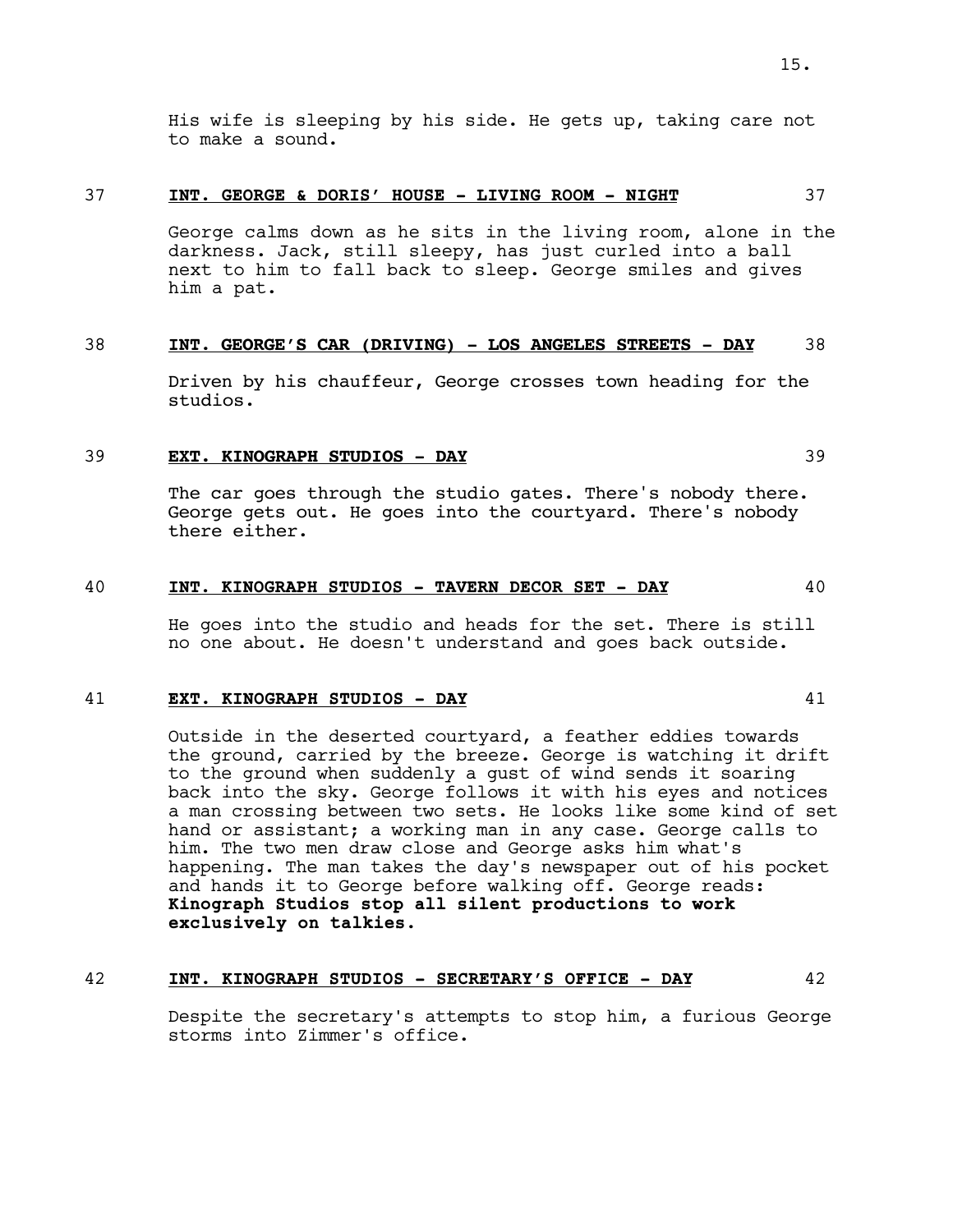#### 43 **INT. KINOGRAPH STUDIOS - ZIMMER'S OFFICE - DAY** 43

Zimmer is in a meeting with some men. They are probably engineers in view of the attention being given to the plans lying on the desk. Everyone is surprised by George's rude entry. The engineers seem embarrassed, but Zimmer smiles and politely asks them to leave, as though asking for their understanding. As they head for the door, some of them drop their heads so as not to meet George's eyes, whereas others look him right between the eyes but without any love lost. This exchange causes a strange, unpleasant feeling within him. He seems embarrassed. It's perhaps due to the rudeness of his eruption into the office, but it's more likely due to the looks he's been given. For the first time for ages, he has not been looked at how a star is normally looked at - with respect, desire and admiration - but like any ordinary man is looked at or, worse still, how a superfluous man is looked at.

As George realizes that his status has just changed, Zimmer invites him to sit down. Then speaks to him, in a friendly manner.

# **Title card: We belong to another age, you and I, George. Nowadays, the world talks.**

He talks to him, looks a little embarrassed, while George takes it on the chin, not knowing how to respond.

#### **Title card: People want to see new faces. Talking faces.**

George reaches deep down into himself and makes an effort to bring up a smile.

# **Title card: Paramount will be delighted. They still want me.**

Zimmer responds with a pursing of the lips that is more damning than any counter argument could be. As though he's telling George he can always give it a go… George understands what's happening. Zimmer is sorry.

# **Title card: I'm sorry. The public wants fresh blood. And the public is never wrong.**

George gets to his feet.

**Title card: It's me the people want and it's my films they want to see. And I'm going to give them to them.**

Zimmer nods with another pursing of the lips, as though he can't wait to see that. George seems very sure of himself.

**Title card: I don't need you. Go make your talking movies. I'm going to make them a beautiful film!**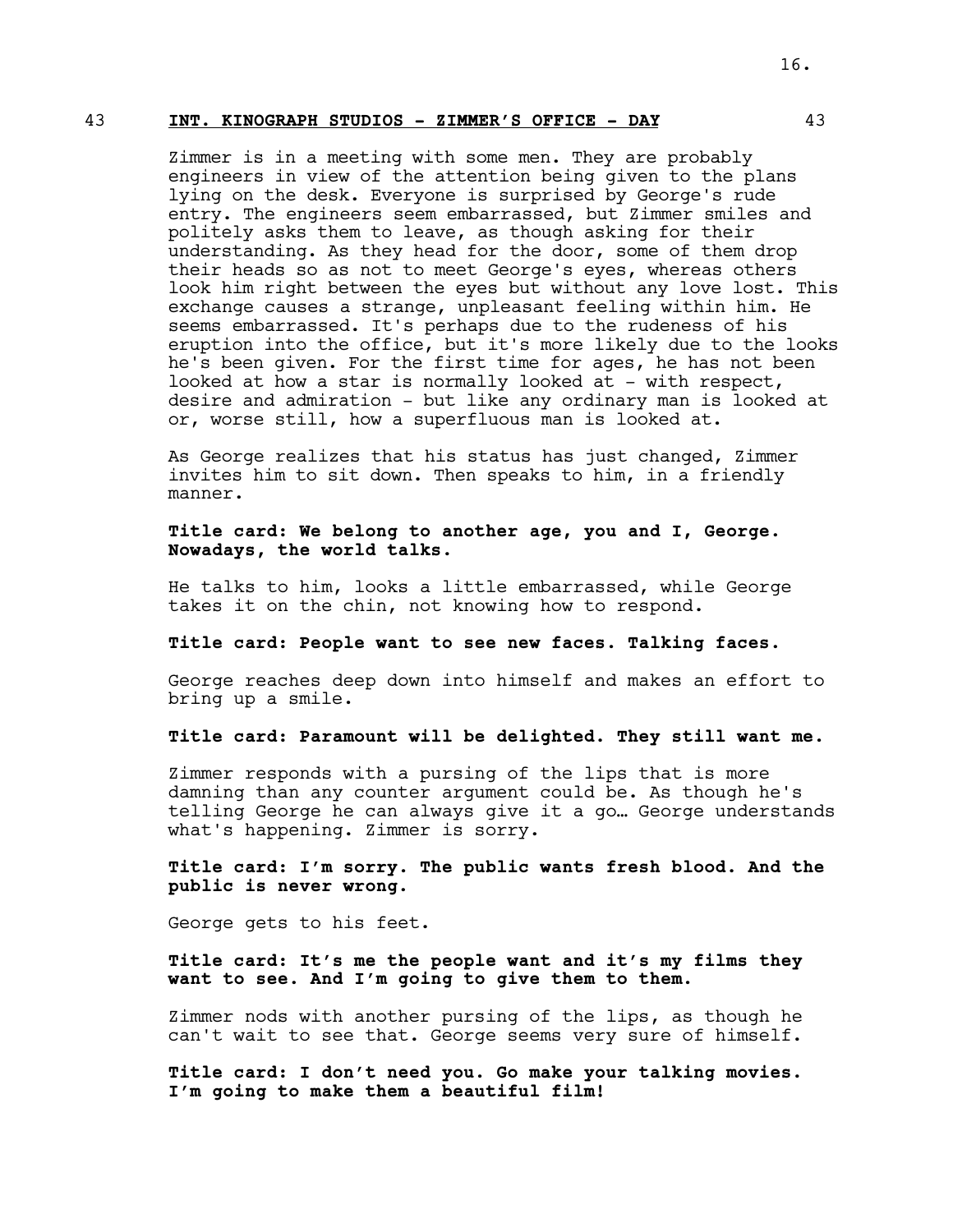As George leaves in disgust, his eyes are drawn to an advertising feature representing the "new faces of Kinograph Studios". Among the medallion framed young portraits, George recognizes that of Peppy Miller. He glances up at Zimmer.

#### **Title card: Fresh blood...**

The two men exchange a last glance, then George exits.

#### 44 **INT. KINOGRAPH STUDIOS, SECRETARY'S OFFICE - DAY** 44

Outside he feels a few seconds of discouragement but, as he meets the gaze of the engineers waiting in the secretary's antechamber, he puffs up his chest and walks tall out of the office.

#### 45 **INT. KINOGRAPH STUDIOS - STAIRS - DAY** 45

Going down the stairs from the offices, he passes a laughing Peppy who is accompanied by two young and charming men, perfect specimens of America's golden youth. She is coming up, he is going down. When she notices him, she stops, already one step above of him. She has a beaming smile and is truly delighted to see him. He is delighted too, although his mood is very different.

#### **Title card (him): How are you?**

# **Title card (her): Fantastic! I've been given a lead role! Isn't it wonderful?!**

He nods, we see in his eyes that he's terribly happy for her. They look at each other, she laughs.

Then she fumbles in her bag for something with which to note down her telephone number on a piece of paper. It takes a while and is a little chaotic, she apologizes, but he visibly takes a lot of pleasure out of watching her. She finally gets the number down and hands it to him, telling him to call her to really call her. In response he casts a glance over to the young men waiting for her higher up the stairs, and she bursts out laughing. She leans towards him to say something.

# **Title card: Gadgets!**

She looks at him flirtatiously. Then she gestures again for him to call her, and he nods, even though we think that he probably will not do so. She leaves and he watches her go before beginning his decent once more. Once at the top, she turns back to call out to George, he too has turned to look. She smiles at him, breaks into a few tap steps for old time's sake, then blows him a kiss.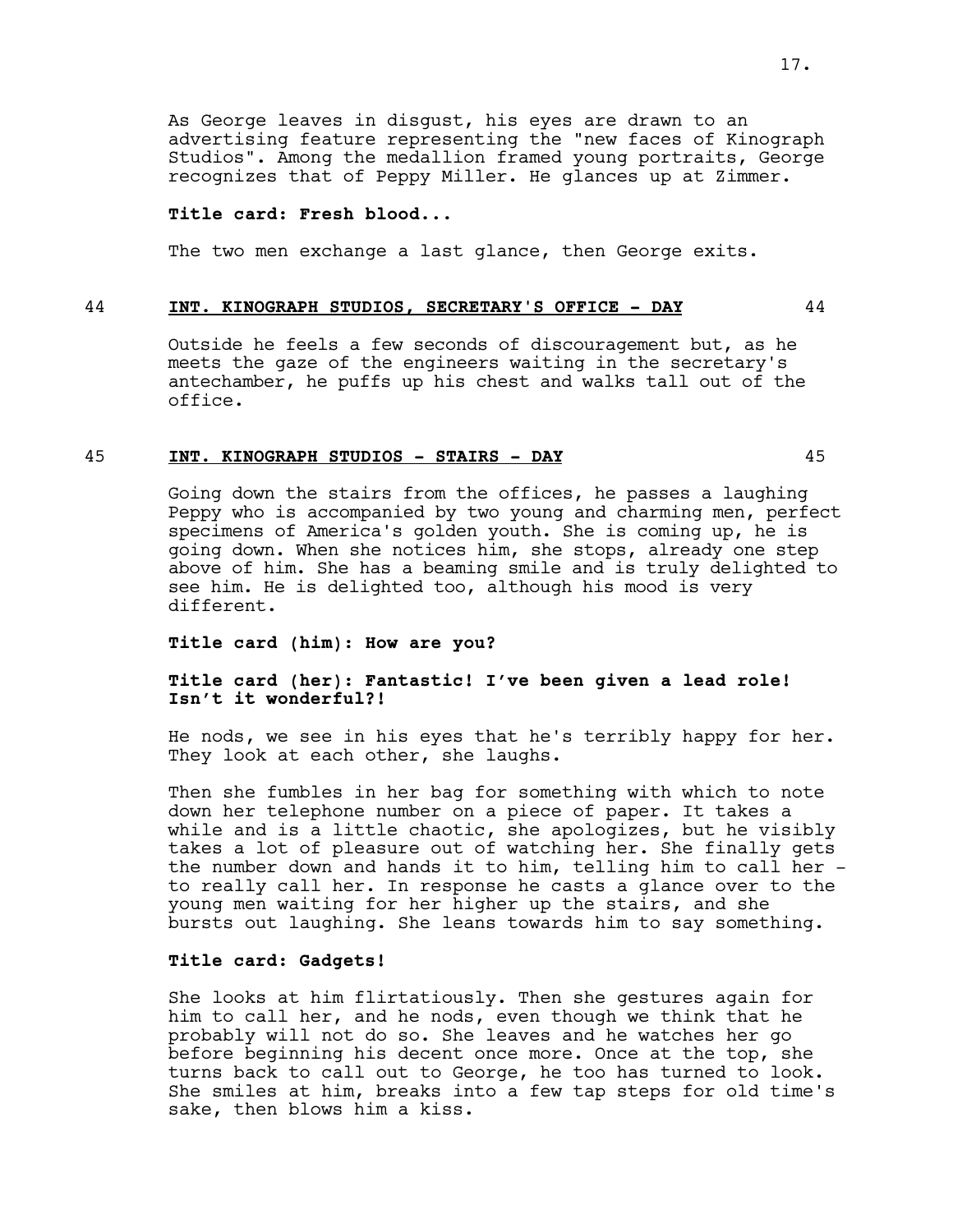# way. He watches her walk away with admiration in his eyes. She vanishes and George's smile takes on a note of melancholy, and then he leaves too.

# 46 **OMITTED** 46

# 47 **INT. GEORGE & DORIS' HOUSE - DAY** 47

George comes home. Doris is there scribbling on a magazine but he takes no notice of her. When the dog jumps into his arms however, he greets it affectionately. Doris is vexed.

# 48 **INT. GEORGE & DORIS' HOUSE - LIVING ROOM - DAY** 48

A while later he's running Jack through his tricks when Doris arrives.

# **Title card: We have to talk, George.**

George smiles.

# **Title card: Or not.**

She insists but he doesn't listen. He's with his dog. She gets annoyed, he doesn't answer, she ends up throwing Jack. George cannot forgive her for doing so, he looks at her in disgust. She starts to cry.

# **Title card: I'm unhappy, George.**

He answers without looking at her.

**Title card: So are millions of other people, me for instance.**

# 49 **INT. GEORGE'S STUDIO SET - JUNGLE DECOR - DAY** 49

Thanks to a montage of shot frames, photos and press cuttings, we see George begin making his film, the first clap of the board that shows he's both the film's producer and director. The film is called Tears of love, and it tells the tale of an English adventurer - played by himself - accompanied by a young woman, an old man who looks like a professor and who is probably the father of the young woman and, lastly, an African tribe represented as savages and whose humanity remains to be proven.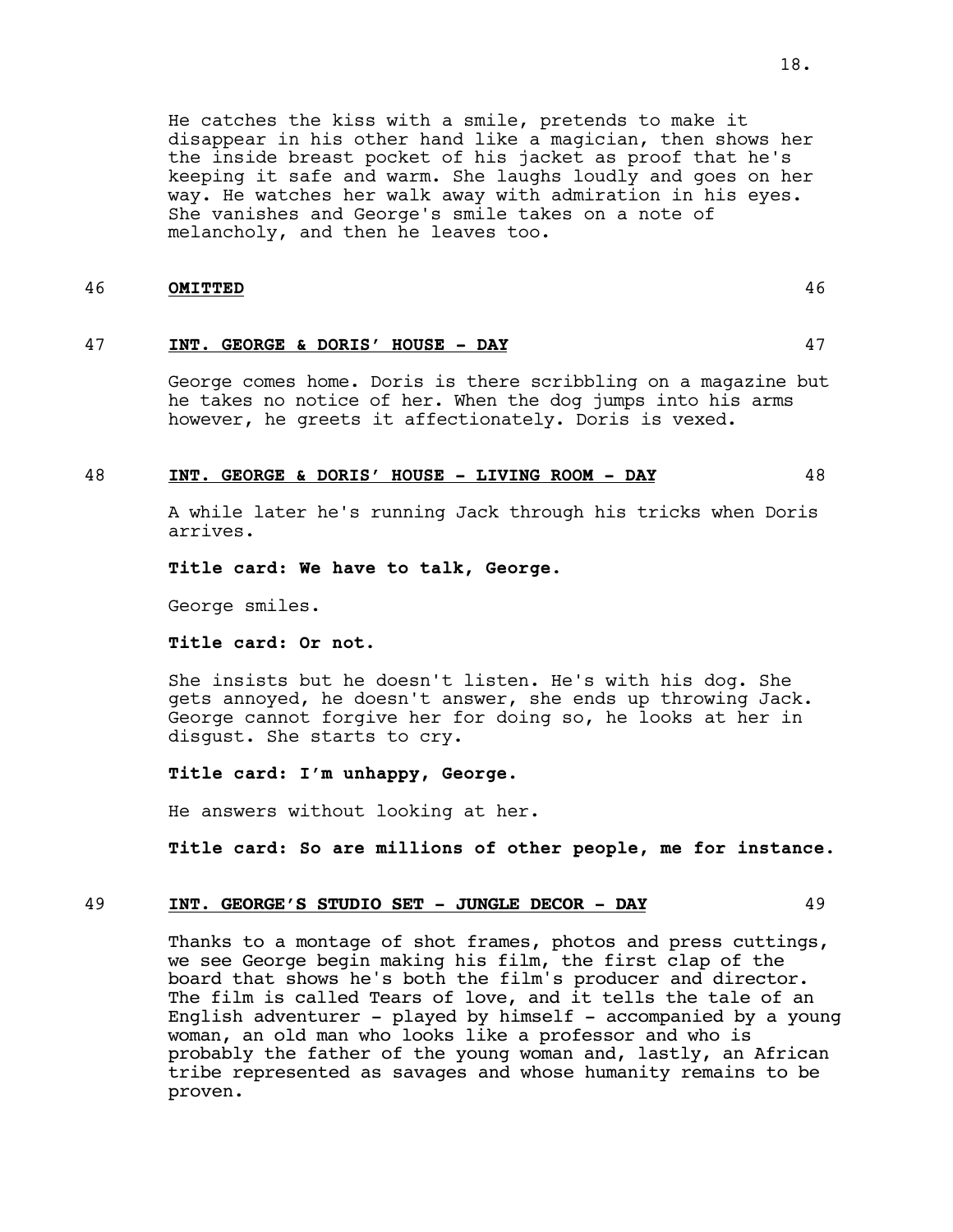We see George in the various stages of preparation: writing, rewriting, directing, acting, signing a lot of checks, but also leaving very early in the morning to set up shots with his collaborators, etc. He looks fulfilled, like he truly believes in what he's doing, despite the tiredness he's feeling. His dog has a role in the film too, doing tricks. George looks very happy, very committed. He takes a supple branch, feeds it through the sleeves of a woman's blouse and, by holding the two ends of the branch out in front of him, dances with the imaginary woman. Everyone around him is happy and laughing. He's not shooting a comedy, however, it's obviously a drama of some sort from what we see of the set and the way the actors play their role.

Then appear on screen the mock ups of posters, they are shown on the set to George.

He chooses the one in which he is most prominent, it's a poster depicting a cutesy melodrama and bears the release date October 25th.

# 50 **OMITTED** 50

#### 51 **EXT. LOS ANGELES STREET (POSTERS) - DAY** 51

In the street, at the entrance to a movie theater, George sees a large "Beauty Spot" film poster. The poster shows Peppy close up, wearing a magnificent and jauntily positioned chapka over one eye. She is incredibly stylish but in no way vampish, more the image of a young comedy debut… George looks at her, Peppy seems to be smiling at him. He smiles back. Then his smile becomes strained. He's noticed something. The two theater employees are sticking a banner over the poster that reveals the release date of Beauty Spot - it's also October 25th.

# 52 **INT. ANIMATION STAND - DAY** 52

Then we see advertising inserts and full page press articles appearing one after the other, creating a montage of images with a very 1920's feel. "Get some Peps with Peppy!" and a close up on her smiling, mischievous face. "The girl next door", "The girl you'll love to love" "Young and pretty", etc. with a photo of Peppy each time, posters of the film and then, everywhere, the face that it's a talking movie! Talking, talking, talking!

As for George, his image is a lot more austere, the photographs show him as very serious. And the captions are like: "I'm not a muppet anymore, I'm an artist!"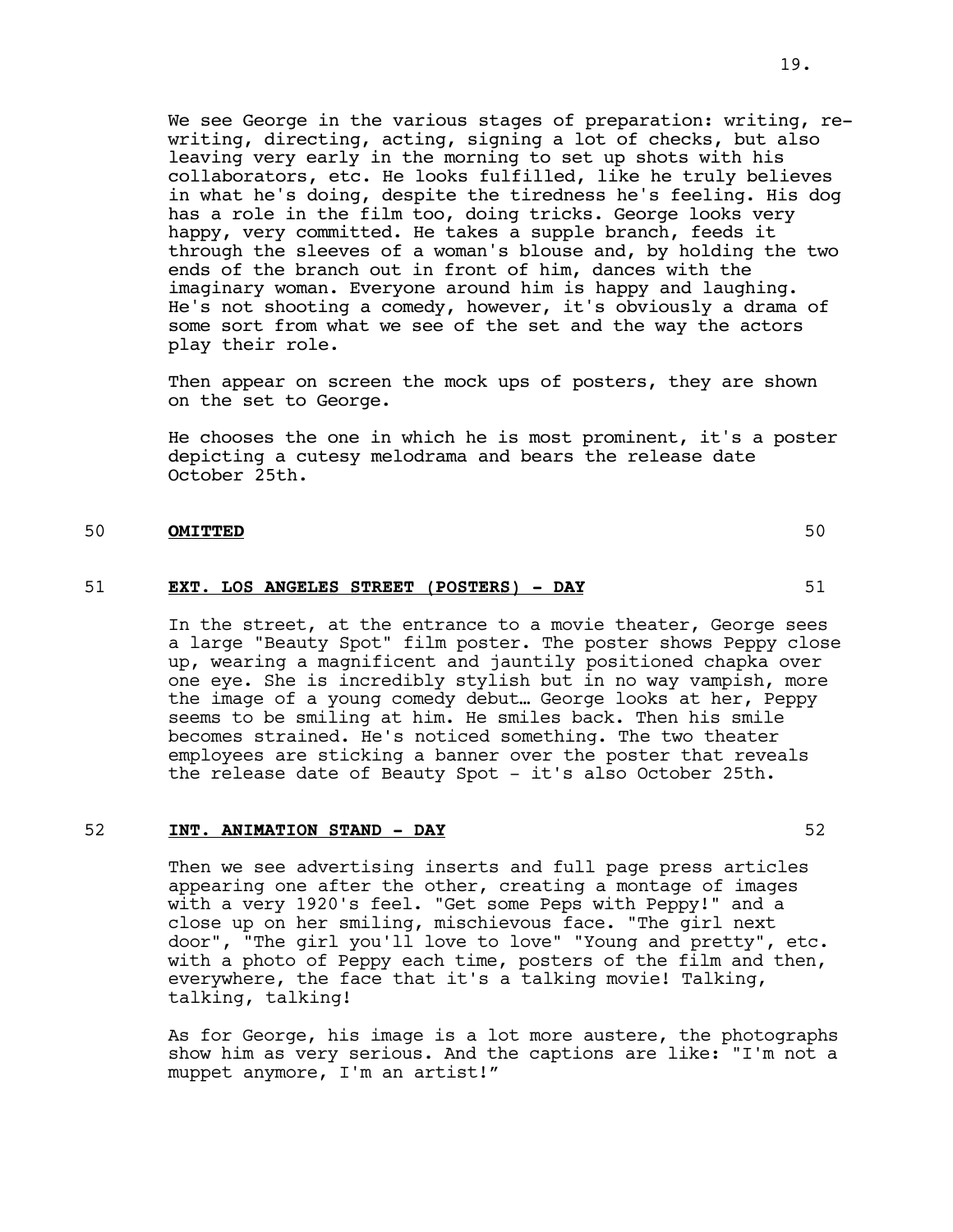# 53 **OMITTED** 53

#### 54 **INT. RESTAURANT INTERVIEW - DAY** 54

We're in a smart restaurant. George has his back to the room and is eating with his chauffeur. Peppy comes into the restaurant and comes to sit just behind George. They are back to back. She is with several young men, two of whom are journalists and they are interviewing her.

# **Title card: Your first film doesn't come out until tomorrow and yet you're already the new darling of Hollywood! How do you explain that?**

She starts by bursting into laughter, which draws George's attention. He turns round to listen to the rest of Peppy's answer.

# **Title card: I don't know, maybe it's because I talk. And people hear me.**

She continues talking, obviously happy that people are interested in her. She doesn't see George smiling behind her.

# **Title card: People are sick to death of those old actors who pull faces to make themselves understood.**

She continues talking with the casual arrogance of youth. Behind her, George's smile vanishes.

# **Title card: Anyway, it's normal for the young to take over from the old, that's life. Make way for youth!**

George is hurt. He gets up and, before he leaves, gestures silently that if she wants his place all she has to do is take it. She watches him leave and immediately regrets what she's just said.

#### 55 **INT. GEORGE & DORIS' HOUSE - DAY** 55

It's the day of the films' release, October 25th.

It's morning. George opens his front door. His chauffeur is outside. The man's expression announces bad news. He's holding the day's press. The huge headlines talk of a stock market crash, a black Thursday, a catastrophe.

Dressed in a robe, George is on the telephone in the living room. He nods. The atmosphere is stifling. He hangs up. His chauffeur looks at him inquisitively. George replies as though lost in thought: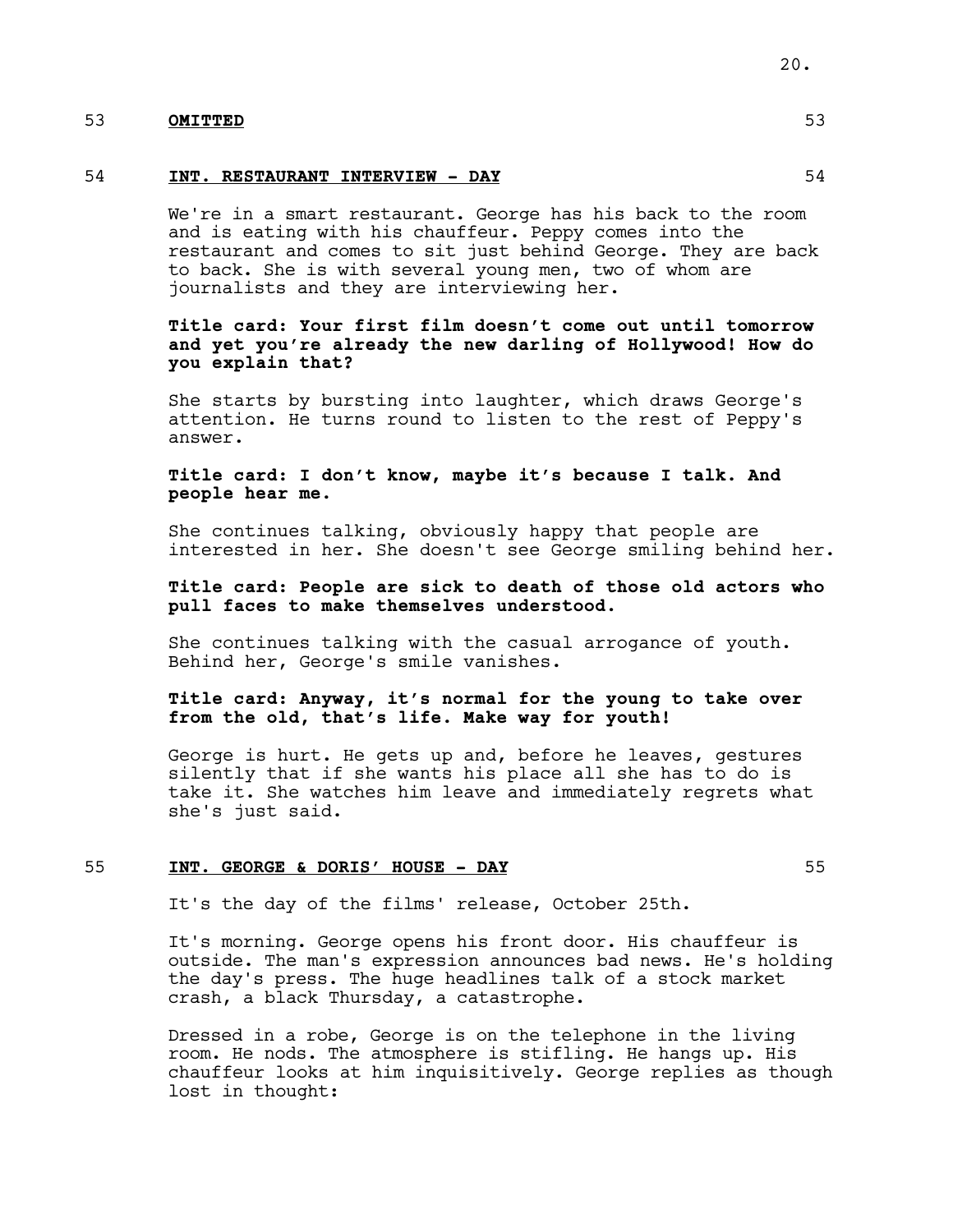# **Title card: It would seem that we're ruined.**

The chauffeur takes it on the chin with as much reserve as he can muster, but George continues.

# **Title card: That's the best case scenario...**

He almost laughs - not so the chauffeur.

#### 56 **INT. GEORGE & DORIS' HOUSE - DAY** 56

Now wearing a suit, George is sitting at his desk. Lying in front of him are the front pages of newspapers reporting the Crash. He looks for something on the inside pages of one paper and reads. Next to a large picture of Peppy there's a review of his own film, beginning "Tears of Love, Old and Boring". He shuts the paper and searches for something in the drawer of his desk. He takes out a piece of paper. It's the telephone number that Peppy had scribbled down for him. He looks at it, moves closer to the telephone, hesitates, looks at the paper again, then puts the scrap of paper back in the drawer without making the call.

#### 57 **INT. PEPPY'S HOUSE - BEDROOM - DAY** 57

Peppy awakes in bed with a start. She doesn't know what has woken her up. She looks around, looks at the phone, seems perplexed. Then a man's arm invites her to lie back down; she does.

(**56)** Still at his desk, George gets up and goes to the window. He seems lost in thought.

#### 58 **INT. GEORGE'S STUDIO SET - JUNGLE DECOR - DAY** 58

An extract from "Tears of Love" in which we see George, holding the young woman in his arms, take part in a cliché-d African dance with shields, spears and all the African accoutrements attributed by Westerners at the time. George and the woman are complacently watching the dance, when George says to the young woman.

**Title card: Let's go back, Norma. They've never seen a white woman before and I don't want to take any risks.**

#### 59 **INT. MOVIE THEATER - "TEARS OF LOVE" SCREENING - DAY** 59

There's hardly anyone in the theater. The people that are there look bored more than anything. At the back smoking a cigarette, George takes the failure on the chin.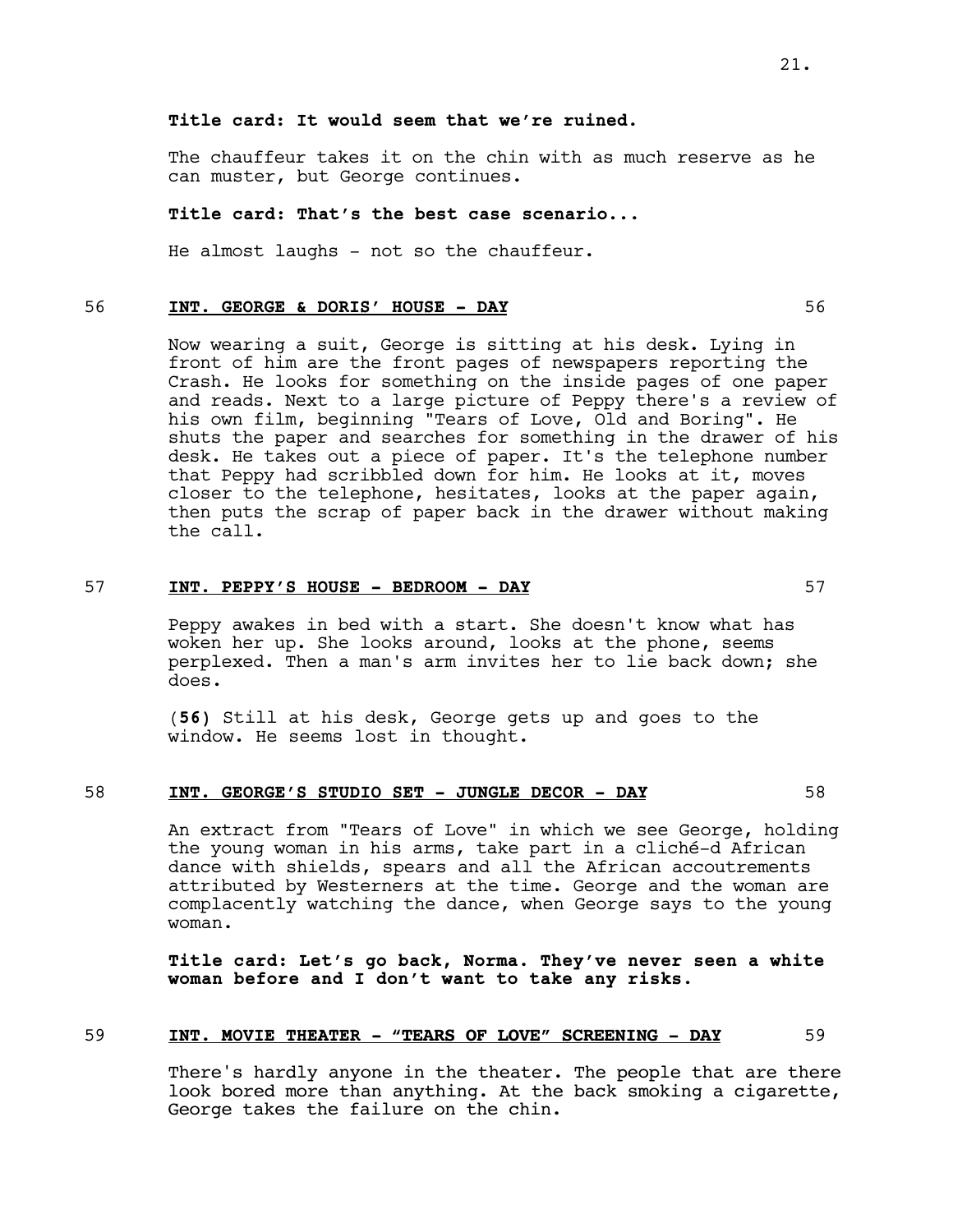One couple gets to their feet and leaves the theater. As the man reaches George, he recognizes him and casts him a glance that seems to say "goodness old chap this one's not up to much..." George doesn't know what to say in reply.

# 60 **EXT. MOVIE THEATERS - LOS ANGELES - DAY** 60

Outside, George comes out still smoking his cigarette. On the sidewalk, people are cheerfully waiting in line. George walks up the line and comes to a movie house that's playing the "Beauty Spot" talking movie. A huge poster depicts Peppy and the people in the line seem excited and delighted to be going to see the film. It's visibly a success. George takes it on the chin.

# 61 **INT. GEORGE'S CAR (DRIVING) - LOS ANGELES STREETS - DAY** 61

Inside the car, behind the implacable chauffeur, George is talking to himself, as though he's re-running the story in his head and searching for what he might have done better, or differently.

#### 62 **INT. GEORGE & DORIS' HOUSE - DAY** 62

Once home, he finds a photo of himself on the floor. It has been defaced with a scribbled moustache, spectacles and a big nose. There's a note to him scribbled on the back. We read it at the same time as him.

# *It's over, George. You've got a fortnight to collect your souvenirs together and get out of the house.*

#### *Doris*

# *P.S.: You should go see Beauty Spot, it's incredible.*

George takes it on the chin and leaves, revealing behind him the portrait of himself wearing a tuxedo, smiling and waving.

#### 63 **INT. MOVIE THEATER - "TEARS OF LOVE" SCREENING - DAY** 63

As for Peppy, she's in the theater, watching Tears of love. She's with a handsome young man who seems bored.

#### 64 **EXT. JUNGLE - DAY** 64

George is wearing shorts and an explorer's hat. He is sinking in sinking sand. The young woman is screaming and the dog barking.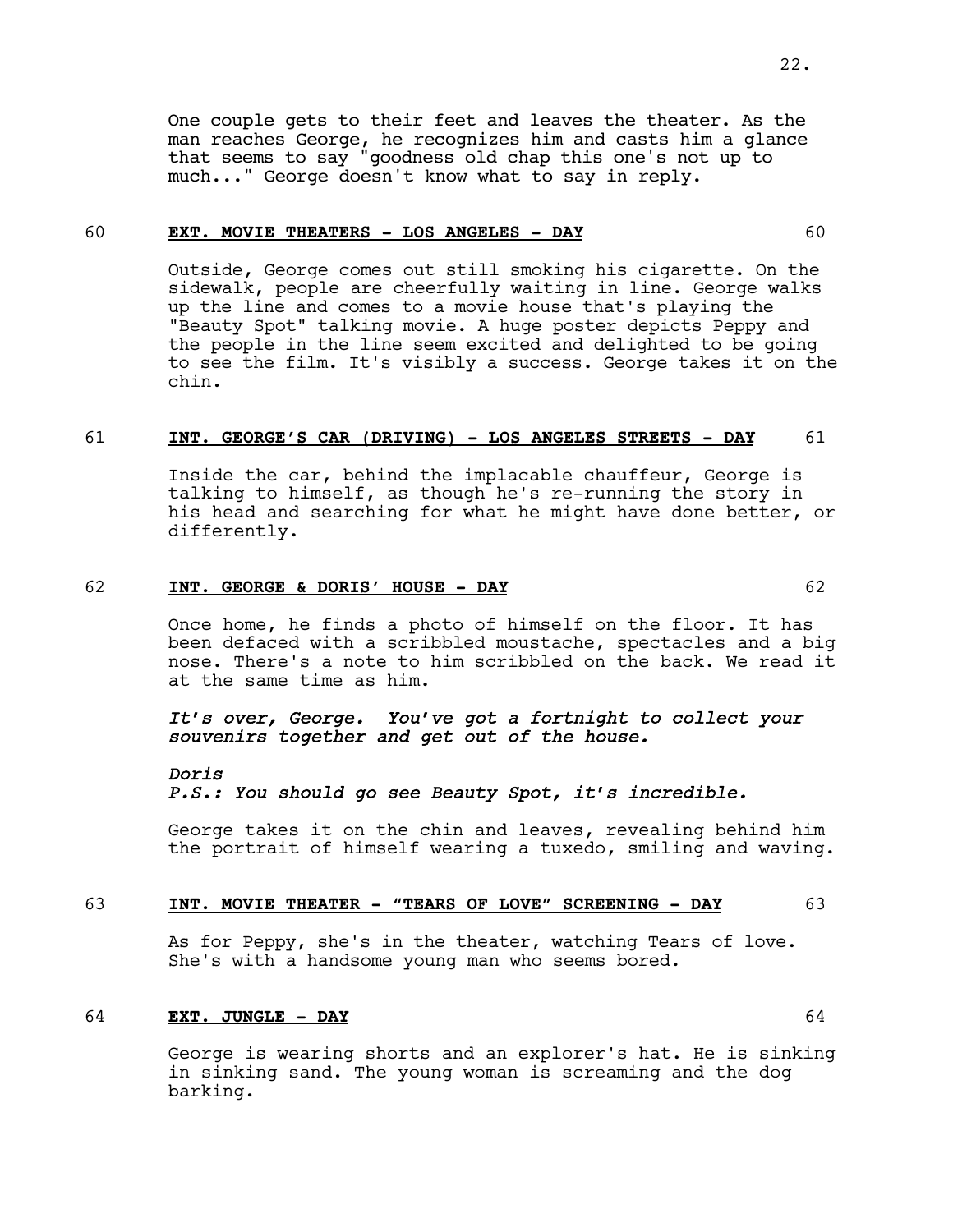The Africans are panicking but there's nothing anyone can do. George stops struggling, and looks deep into the eyes of the young woman. He says gently:

#### **Title card: Farewell, Norma. I never loved you...**

It's obvious he's only saying that so that she can forget him and move on with her life, but it doesn't wash and the young woman weeps all the more, terribly moved by this last sacrifice on his part.

**(63)** In the balcony, Peppy is speechless and her face impassive.

**(64)** On screen, George and the young women exchange a last glance as George's face gradually sinks into the sand.

**(63)** Next to Peppy, the young man sits watching her. She sees sad.

**(64)** On screen, George has disappeared into the mire. Only one hand stays in the air for several seconds more in a tortured pose, that of a dying man trying to hold on to the wind.

**(63)** Peppy's companion seems to find the film far too long and doesn't understand why they haven't already left.

**(64)** The hand has disappeared. The young woman is in a state of shock, rigid with a look of horror on her face. She is no doubt about to be put to certain death. The dog turns round and walks off with head and tail lowered...

The End appears on the screen.

**(63)** Peppy seems moved. She is shaking her head from side to side.

#### 65 **EXT. LOS ANGELES STREET - PICTURE OF GEORGE - EVENING** 65

Evening has fallen on the town. It's raining. On the ground lies an old page from a newspaper that bears a picture of George. A man's feet trample the picture.

#### 66 **INT. GEORGE & DORIS' HOUSE - NIGHT** 66

George is at home. Two bottles are apparent and, obviously drunk, he is staring out the window. The projection of raindrops sliding down the window look like tears running down his face. And Jack's face too. George is pulled out of his stupor as he hears something.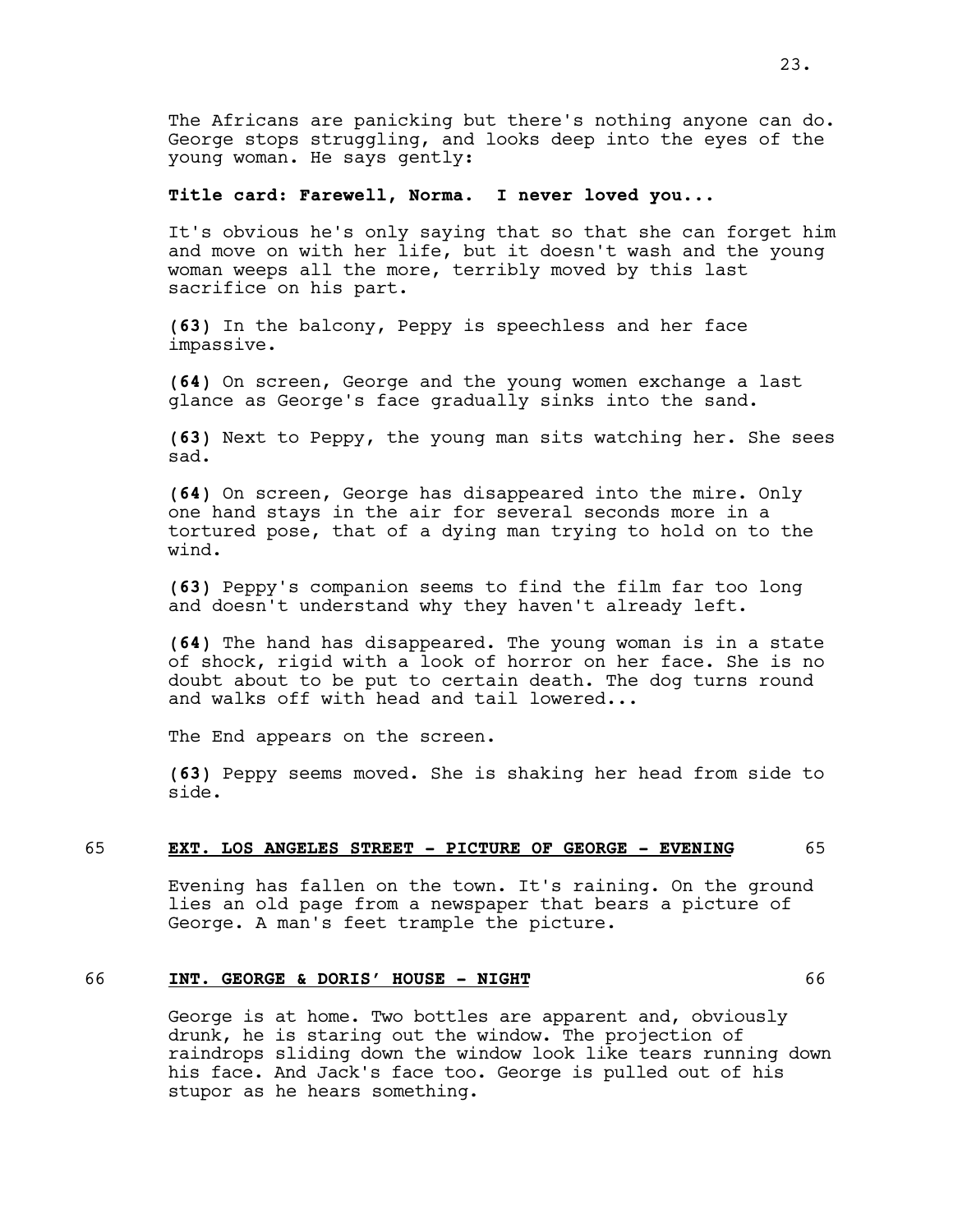# 67 **EXT. GEORGE & DORIS' HOUSE - TOP STEP - NIGHT** 67

He opens the door. It's Peppy. She immediately notices that George is drunk. Her smile tenses a little.

#### **Title card: I wanted to talk, I...**

George looks at her. She continues.

#### **Title card: I saw Tears of Love.**

George nods, and answers.

#### **Title card: And so you've come to get your money back?**

She smiles stiffly, not knowing how to react. He continues.

# **Title card: Too much face-pulling?**

She stops smiling because it's not funny at all. It's bitter, even. There's an embarrassed silence. Softly, she tries to explain.

### **Title card: About last night...**

She stops because George is not looking at her anymore. He's watching the arrival of the young, smiling, handsome and wholesome man who is with Peppy. George bears a melancholy smile.

#### **Title card: You're right. Make way for youth...**

The young man shakes George's hand. He's obviously a nice lad, and very polite.

# **Title card: I'm so happy to meet you. My Dad just loves you.**

He says it very nicely, with no ulterior motive, but George is cut to the quick. The comment wounds him and Peppy notices. She cuts short the meeting by smiling and upping the cheerfulness stakes, as though to kid George she hasn't noticed any embarrassment or perceived anything that might have shocked or hurt him during their encounter.

# **Title card: OK! Well, we'll be off now. I'll call you soon. Bye!**

George smiles politely. She leaves, taking the handsome jock with her. George watches them leave. As does his dog, who sits with his head and ears hanging low as though very disappointed. George watches Peppy walking away, then steps forwards and sits down on the steps leading up to the house.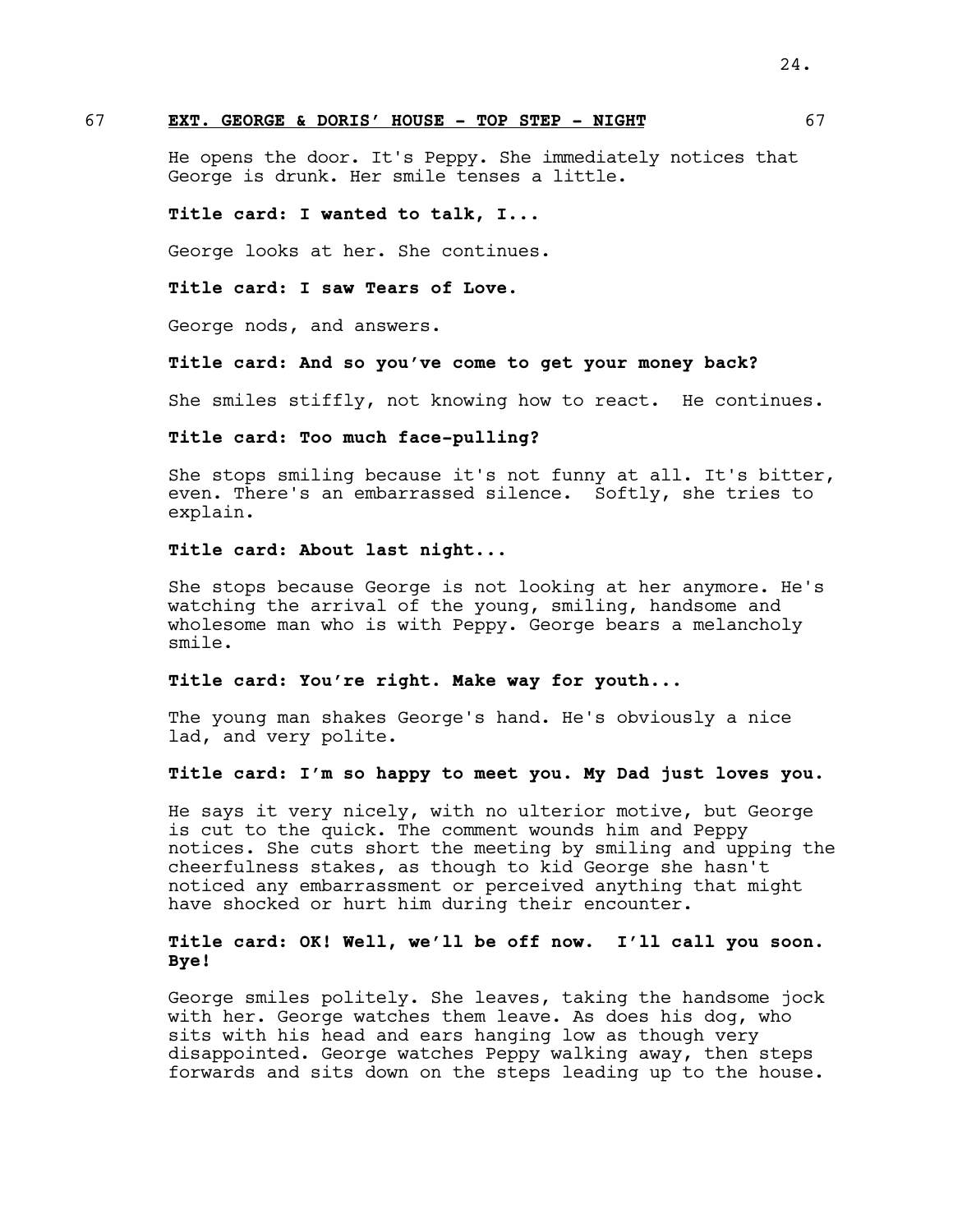As she gets into the car, Peppy seems surly, unhappy even, for the first time. She turns her back on her companion.

#### **Title card: Take me home. I'd like to be alone.**

George watches the car leave, then goes and sits on a bench next to the front door. But the bench breaks and George finds himself on the ground next to the dog. George remarks evenly to Jack:

**Title card: See, could be it just wasn't my day...**

FADE TO BLACK.

#### 68 **EXT. MOVIE THEATER - "TEARS OF LOVE" - DAY** 68

In the rain, a worker is taking down letters from the facade of a theater. Of Tears of Love, only the word Tears remains.

#### 69 **INT. KINOGRAPH STUDIOS - PEPPY'S DRESSING ROOM - DAY** 69

Peppy is facing her mirror and putting her make up on. She takes a break, looking a little sad. Someone (some kind of assistant) opens the door to her dressing room and says something like you need to hurry up. She nods and gets back to work.

# 70 **EXT. MOVIE POSTERS - LOS ANGELES - DAY** 70

Alternate shots of three or four film posters and frames from them which illustrate Peppy's rising fame. Her name moves higher up the posters and into bigger letters. The films are called "The Rookie", "The Brunette ", "The Girl Next Door" and, finally, "On the Roof ".

# 71 **OMITTED** 71

#### 72 **INT. KINOGRAPH STUDIOS - PEPPY'S DRESSING ROOM - DAY** 72

We catch up with her in a close up, applying her make up. The camera pulls back and we see that not only is she not putting the make up on herself  $-$  a make up artist is doing that  $-$  but there are in fact four pairs of hands getting busy around her; two make up girls, a hairdresser and a wardrobe assistant. Peppy, fortunately, has stayed completely natural and doesn't seem to take any of it seriously. As the last touch is put in place, Peppy gets to her feet and turns round.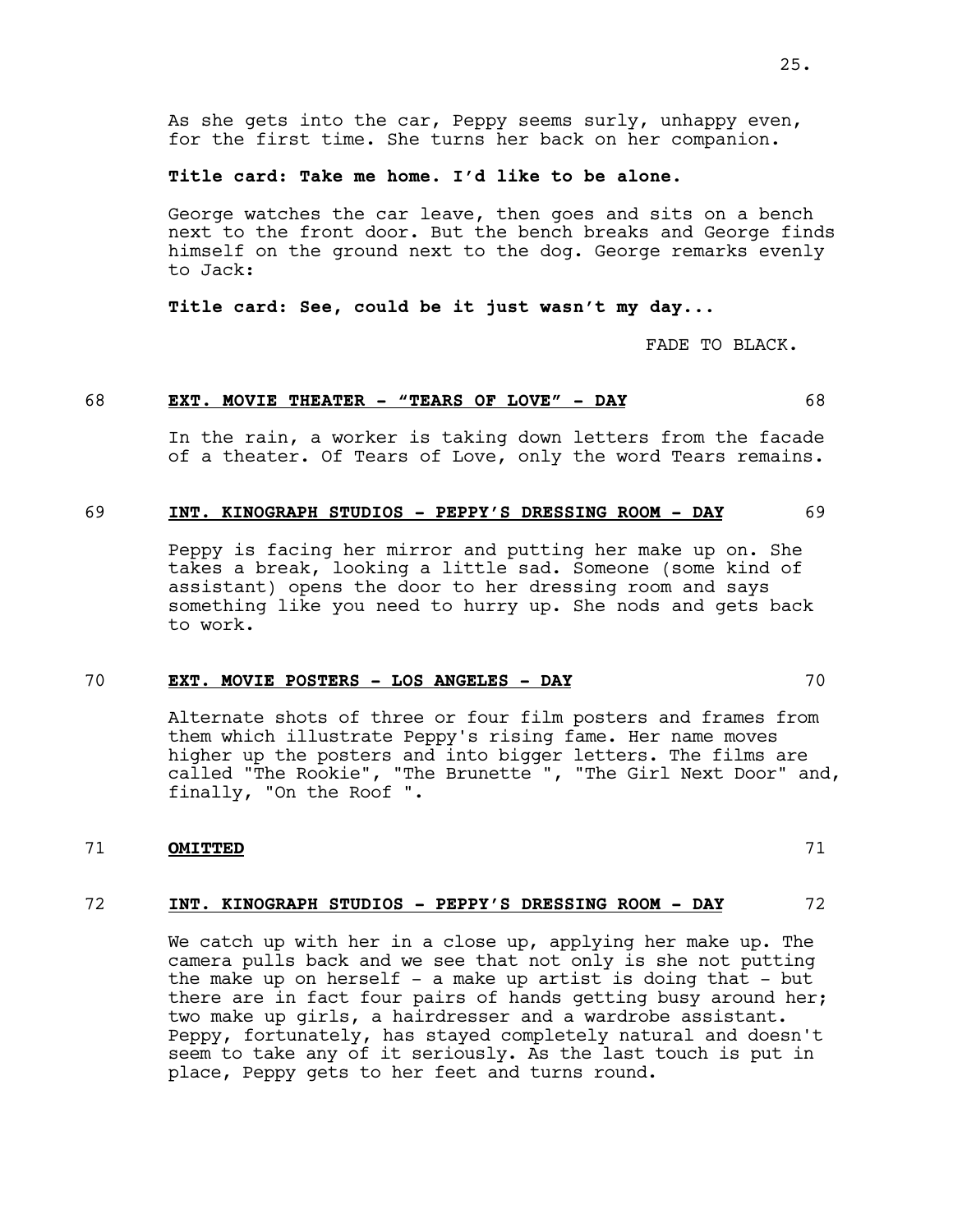At her feet lie a dozen pairs of shoes, each pair as magnificent as the next, and all in their swanky boxes. Peppy tries on a pair. Close up of her feet.

# 73 **INT. GEORGE'S HOUSE (1931) - DAY** 73

Crossfade to a man's pair of shoes with used heels and uppers. George's dog comes to sit at his feet. The date is superimposed on the screen: 1931.

The camera climbs up his legs to reveal George lying fully dressed in his bed, obviously at home in view of his attitude. He's changed. And even if his suit is still pretty smart, he's become more "common", less unattainable. He seems to have lost whatever it was that made him so superb. Primarily he's a bit drunk, somewhat hesitant. George gets up and closes his Murphy bed, the kind of bed that slots up into the wall to look like a closet. Then he walks across the living area. His home has changed too, it's fallen in class and is a lot more modest than the one we were used to seeing him in. We do however recognize some of the objects, furniture and paintings from his old house, notably the huge portrait of him smiling. He goes into the kitchen which is open onto the rest of the apartment. There's nothing in the refrigerator. He looks for something to drink but there's only one bottle left in the rack. He lifts it up. It's empty.

He opens a closet. Inside, a tuxedo hangs among a number of bare hangers.

# 74 **INT. PAWNSHOP - DAY** 74

In a pawnshop, George, still a little drunk, is selling his tuxedo. The pawnbroker and he are visibly disagreeing on the price, but of course it's George who folds first and hands over the tuxedo. The pawnbroker counts out the bills and hands them to George who, in a fit of pride, leaves a tip as he leaves - his dignity intact even in the face of adversity.

#### 75 **INT. GEORGE'S HOUSE - DAY** 75

At home, George is drinking and watching his chauffeur fix some food. He seems preoccupied.

# **Title card: How long's it been since I paid you last, Clifton?**

The chauffeur answers as he carries on doing what he's doing.

**Title card: Been one year now, Sir.**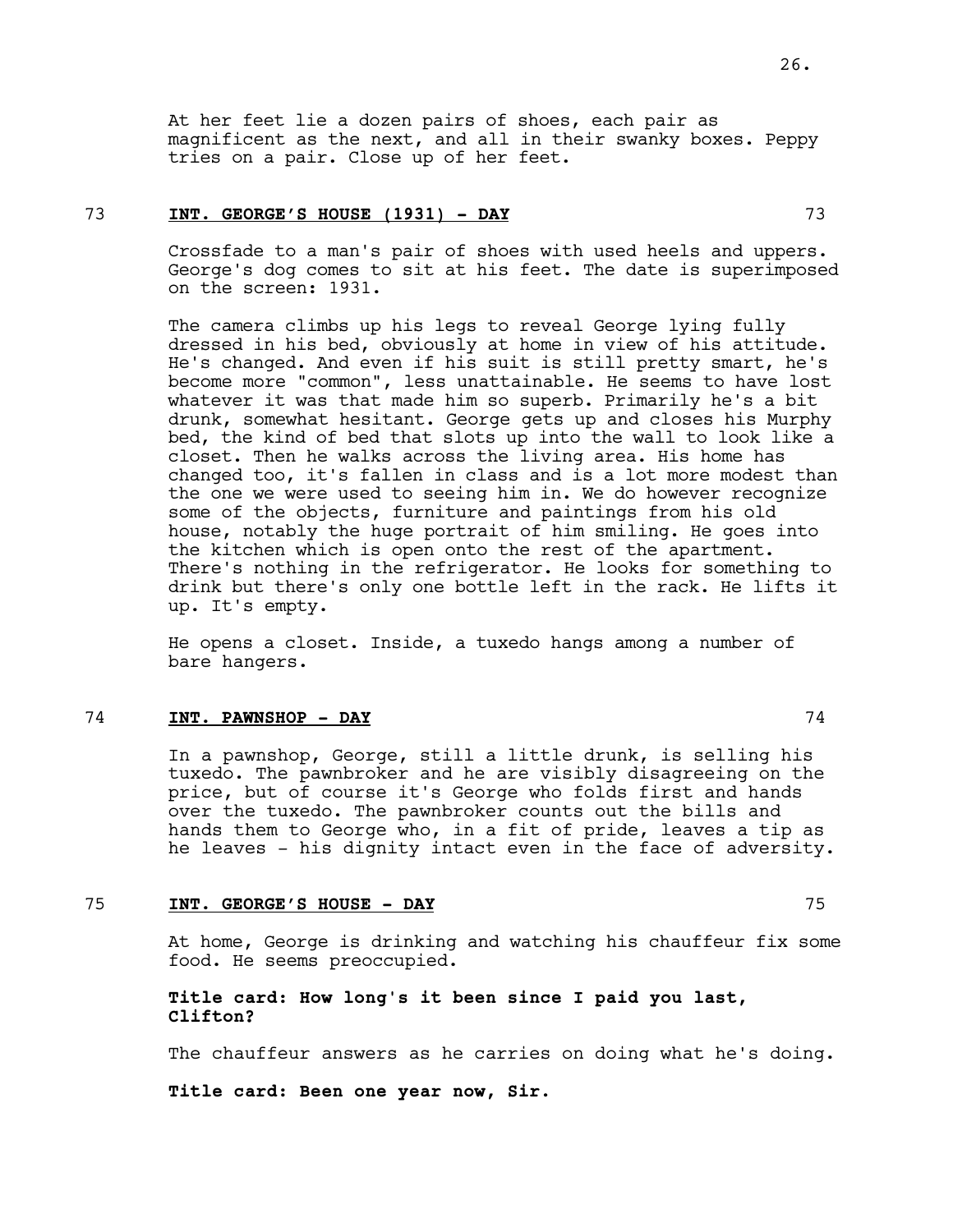George gets up, visibly thinking that he shouldn't have done that, that it's wrong. He go gets the keys and a jacket, comes back and gives them to the chauffeur.

**Title card: You're fired. Keep the car. Get yourself a job someplace else.**

The chauffeur refuses, George insists. They don't agree but George ends up throwing him out, even though we've understood that he's doing it for Clifton's benefit and not through any unkindness.

# 76 **EXT. GEORGE'S HOUSE - DAY** 76

Once outside, the chauffeur doesn't move. He stays next to the car. George watches him through the window. The chauffeur still doesn't budge. George pulls the curtains.

#### 77 **EXT. GEORGE'S HOUSE - EVENING** 77

In the evening, George looks out between the curtains, the chauffeur is still there. George turns on his heels and gets into his Murphy bed.

# 78 **INT. GEORGE'S HOUSE - BEDROOM - NIGHT** 78

Night time. George is in bed with his eyes open.

## 79 **EXT. GEORGE'S HOUSE - NIGHT** 79

Outside, the chauffeur is still in the same position.

#### 80 **INT. GEORGE'S HOUSE - DAY** 80

The next morning, George gets up and goes to look from the window. The chauffeur has gone. George is a little sad, but that's just the way it is... He looks around at his home.

A little later, George looks at himself in a mirror. We pass from him to his reflection, which he hides by placing his drink against the mirror.

#### 81 **INT. AUCTION ROOMS - DAY** 81

A sign says that the effects of George Valentin are to be auctioned. Furniture, costumes, objets d'art and paintings on September 14th. There aren't many people in the room, just five or six. George is standing at the back, smoking a cigarette.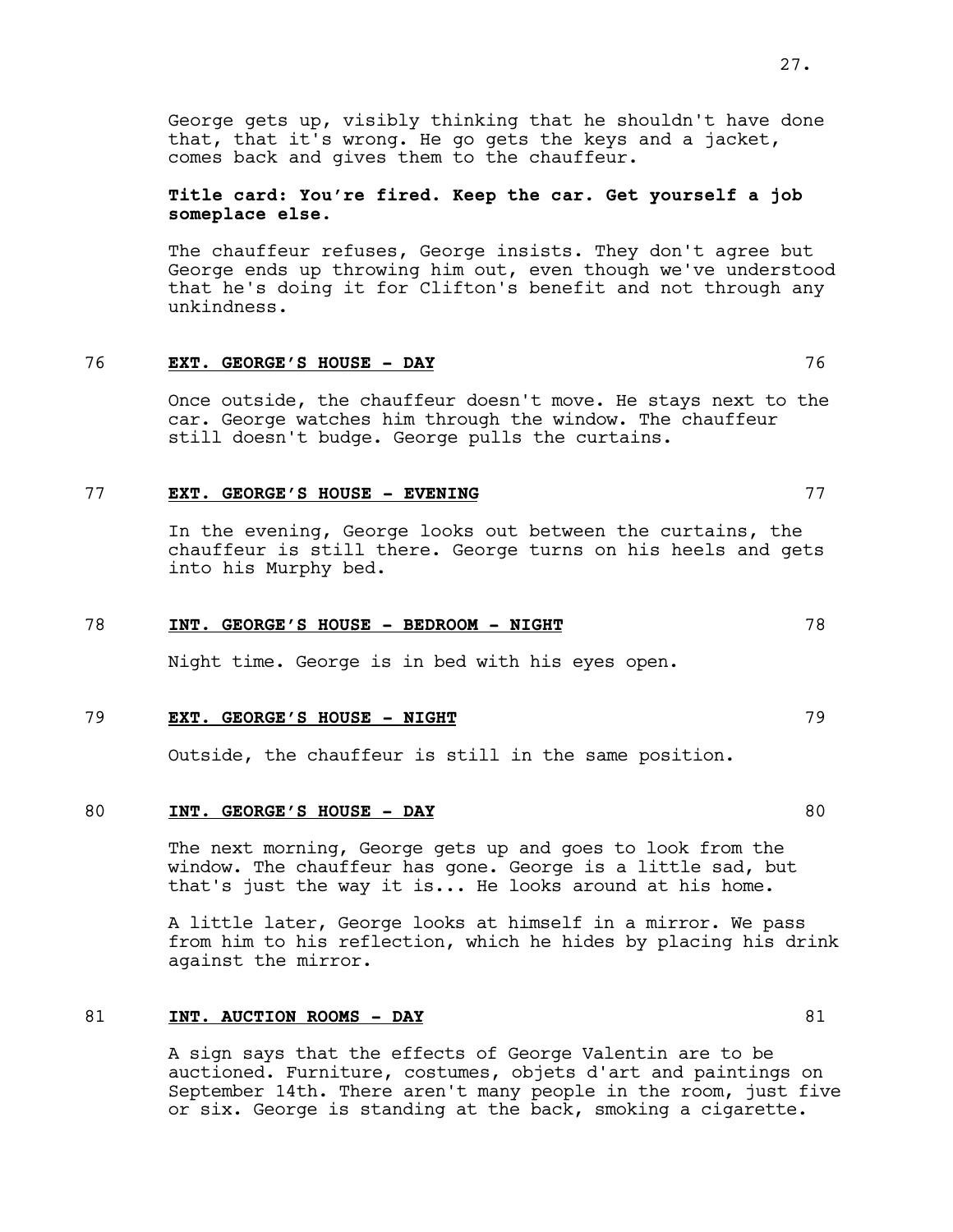His position and demeanor are exactly like when he was watching the screening of Tears of Love, from the back of the room with the verdict of failure in the air...

He's looking a little unsteady on his feet, probably due to the hip flask he's necking that seems to contain liquor. The objects go under the hammer one by one. We see the three monkeys go by, notably, hear no evil, speak no evil, see no evil. Two buyers especially are raising the prices by bidding against each other, a distinguished and reserved-looking man, and a lady of a certain age who looks a bit severe, to the point of bigotry. They don't seem perfectly comfortable, but they are the only two buying.

A few crossfades (the display table emptying, faces, hands being raised, hammer falling, "sold" labels) show us the lots disappearing - every single item is sold.

# 82 **INT. AUCTION ROOMS - CORRIDOR - DAY** 82

George is now with the auctioneer, he's studying the list of items as auction assistants busy themselves around him, carrying and packing the sold lots. The auctioneer, who is putting on his coat, congratulates George.

#### **Title card: Well done! It all sold, there's nothing left!**

George nods but his smile seems a little ironic. He leaves the room.

On the stairway, as he's leaving, he is joined by the distinguished-looking man who puts on his coat and leaves.

## 83 **EXT. AUCTION ROOM'S STREET - DAY** 83

They leave at the same time. The man crosses the street, we follow him.

He gets into a car. Peppy is sitting in the back. She's alone and watching George walk off with his unsteady gait. She's sad. The man casts a glance to ask her what he should do next. Peppy, with a forced smile, motions that they can leave. As the man starts up the motorcar, George is walking away. The car sets off and overtakes him. Peppy does not turn round. She's crying.

#### 84 **INT. CLANDESTINE BAR - NIGHT** 84

George, dressed differently, is drinking in a clandestine bar that has made the effort of putting up a few Christmas decorations. George is visibly smashed.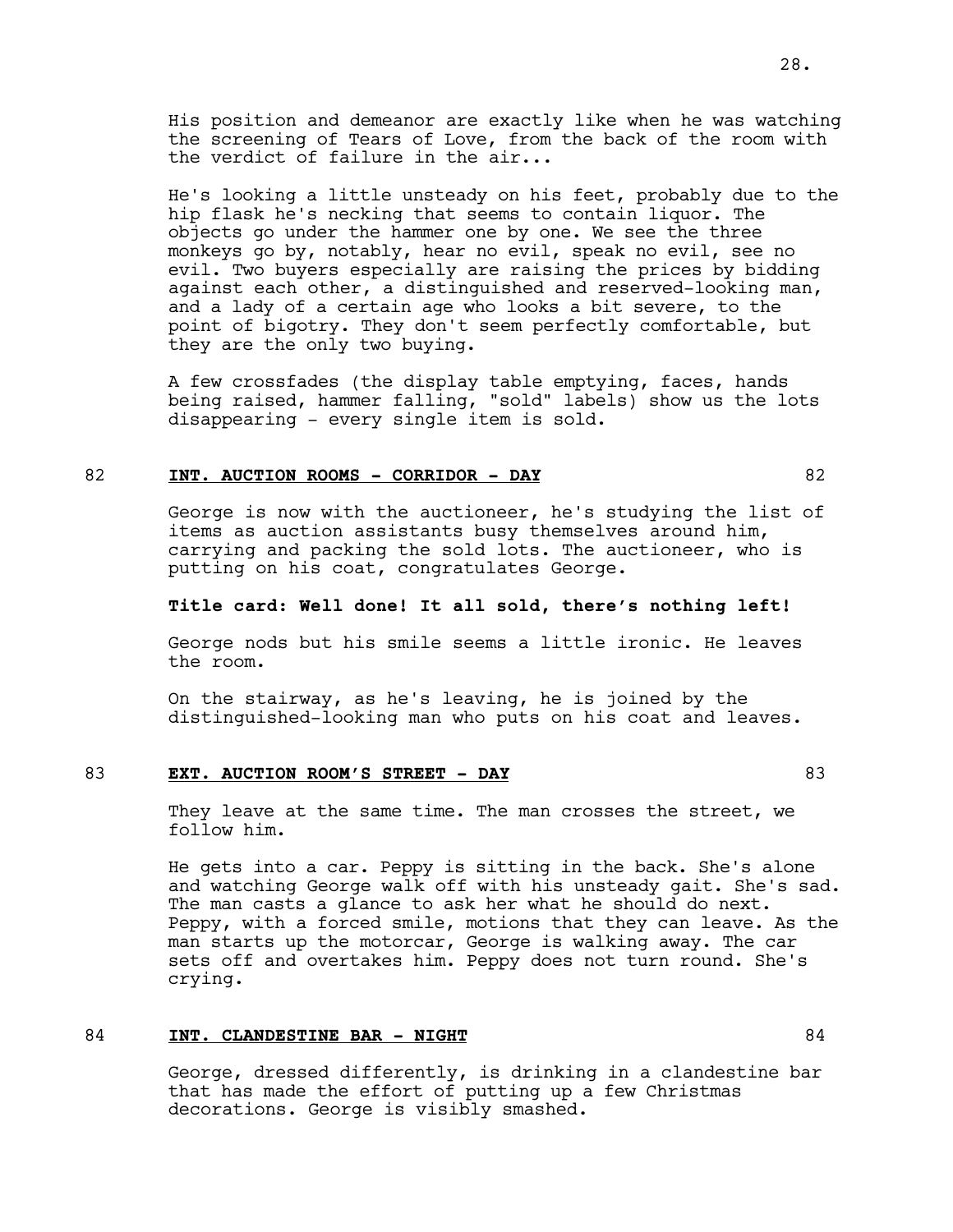#### 85 **INT. STUDIO JUNGLE ENCRUSTED LITTLE GEORGE - NIGHT** 85

A small version of him appears superimposed on the bar, dressed as an explorer and discovering the life-size version of himself. The big version watches the little version load his rifle. Then the little version shoots at the big version, but the big version just smiles.

Little version runs off shot to get help, and he comes back with a tribe of African warriors, all bearing spears. They attack.

Big version tries to defend himself, staggers as he gets to his feet, tries to gesture to the barman, but he is so drunk that he falls straight backwards without making the slightest attempt to stop his fall. The Africans leap about with joy.

FADE TO BLACK.

**(84)** George's chauffeur comes into the bar. He motions to the barman who jerks his head in one direction. The chauffeur follows the indication and finds George lying on the floor, totally smashed. He slaps him gently around the face a few times in a vain attempt to wake him, then lifts him over his shoulder, pays the check and leaves.

#### 86 **INT. GEORGE'S HOUSE - NIGHT** 86

At George's house, his chauffeur puts him to bed and hangs his suit carefully before leaving the room. He sees the dog, goes over to it and strokes it. They look at each other. We can tell that the chauffeur is worried about George.

#### 87 **EXT. "GUARDIAN ANGEL" THEATER - DAY** 87

Peppy Miller is "The Guardian Angel". It's a huge poster on the façade of a movie theater. George goes inside. With Jack.

#### 88 **INT. "GUARDIAN ANGEL" THEATER - DAY** 88

The auditorium is full. George sits down in the first row. To watch the film he has to look upwards, and sees a huge and magnificent Peppy rising above him. She's playing a scene with a young actor we recognize, it's Humphrey Bogart. He's become a spectator: he laughs, is absorbed and cries along with the others.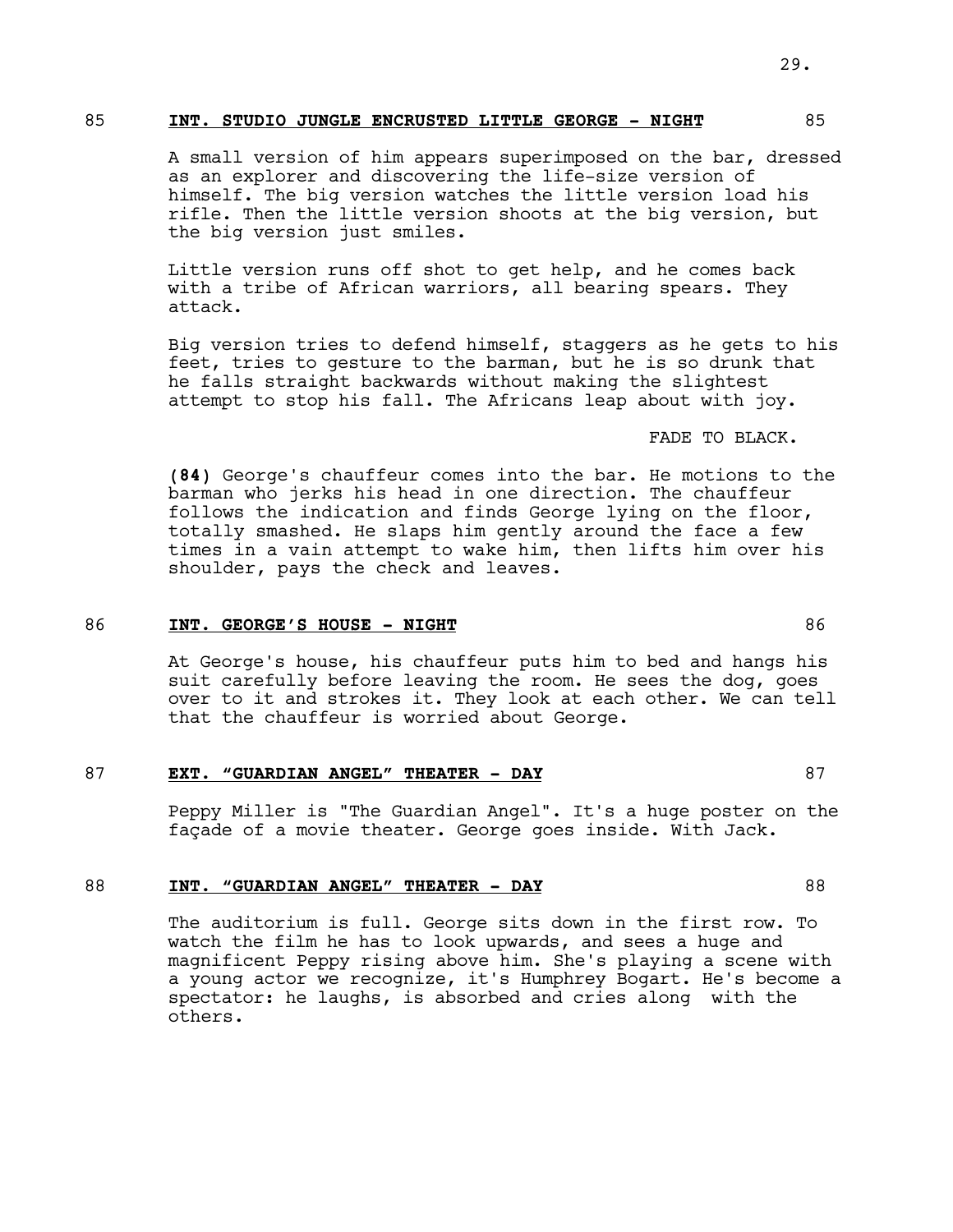# 89 **INT. "GUARDIAN ANGEL" THEATER - CORRIDOR & LOBBY - DAY** 89

Coming out of the theater several young people bump into him. They don't recognize him. There's a lot of people milling about, so he picks Jack up. A woman exclaims an Oh! of admiration as though she's recognized George. He smiles modestly but soon realizes that it's just because she thinks Jack is cute and has come over to stroke him like she would any other dog. She is totally under Jack's charm, and says to George.

# **Title card: If only he could talk!**

George still has the smile on his lips, but it has become one of resignation.

He looks away as the woman strokes the dog.

# 90 **EXT. MEXICAN VILLAGE - DAY** 90

George is playing Zorro. He performs stunt after stunt and the close ups show his devastating smile to its best advantage. *In fact, it's an extract from The Mark of Zorro with Douglas Fairbanks, into which we'll insert close ups of Jean we've shot ourselves.*

#### 91 **INT. GEORGE'S HOUSE - DAY** 91

The Zorro sequence is being screened on a wall in George's apartment. George is watching himself, slumped in an easy chair. His sluggish attitude and listless air are in sharp contrast with the image of himself projected by the film.

Then the image jumps and goes white. George gets up, still halfsmashed. His shadow is clearly delineated on the white screen. He sees it, looks it up and down and then starts to look at it sideways.

#### **Title card: Look what you've become...**

He carries on shouting at it, obviously very annoyed with it.

# **Title card: You were very nasty! And stupid! And arrogant!**

He doesn't even want to look at it anymore. He looks disgusted. Suddenly his shadow separates itself from him and moves independently from him. As he shouts at it, it lowers its head and doesn't reply.

# **Title card: You acted very badly! You were thoughtless!**

30.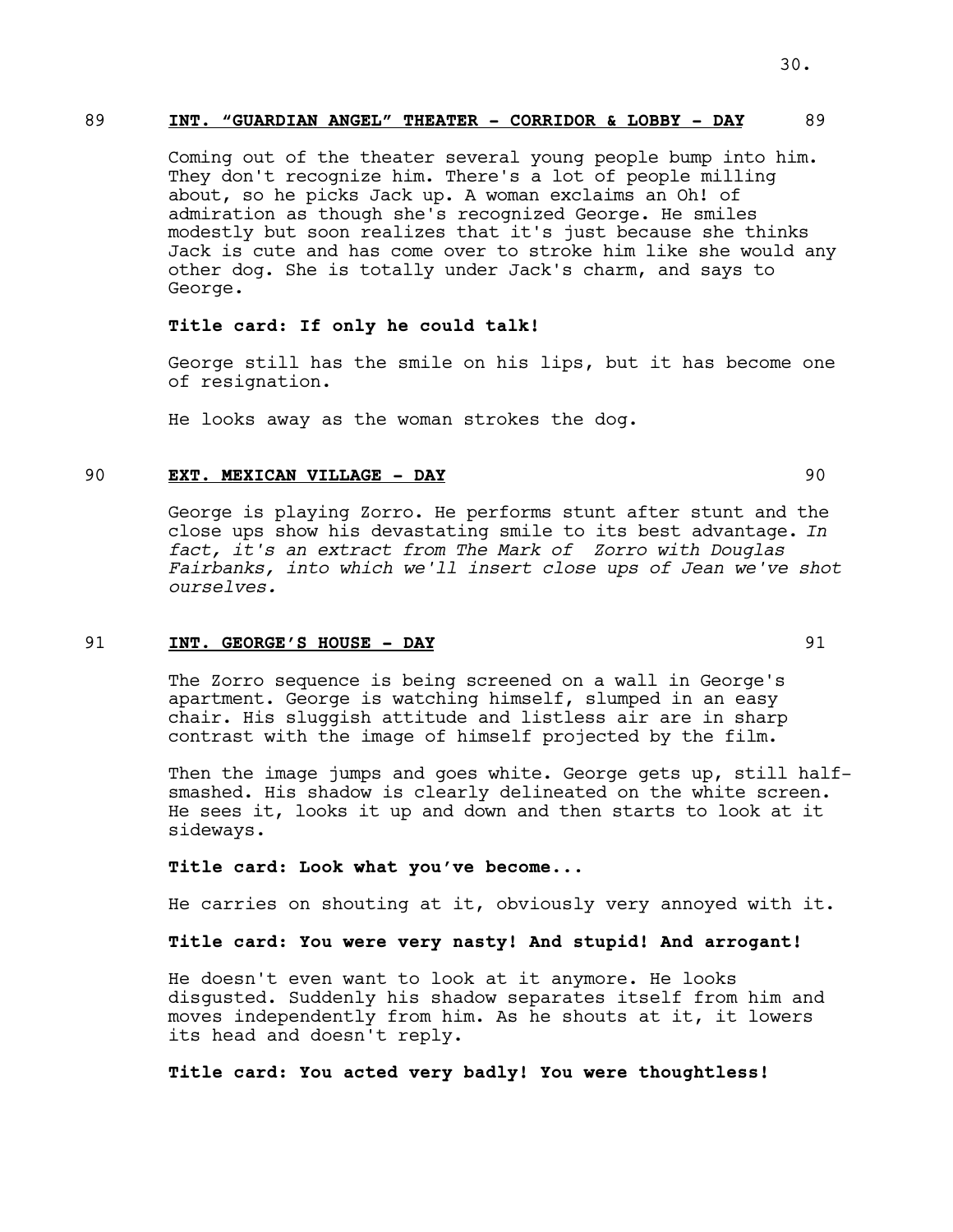He carries on as though it's normal until his shadow walks off with its head bowed. He watches it go, trying to understand what's happening, but it's gone and he's still there. He begins to holler.

#### **Title card: COME BACK! COME BACK HERE RIGHT NOW!!!**

Totally smashed he starts to violently throw film reels against the wall as he hollers. The cans split open and the film bursts out all over. George is becoming more and more frenzied. The floor is now covered in cans and film. He stops, dripping with sweat. Worriedly, he looks around for a moment. Then he strikes a match, takes a second to consider what he's about to do and throws the match into the middle of the reels.

There's madness in his eyes as he watches the fire take hold. We can see his pleasure at seeing the flames spread. But he's very quickly overrun. The reels burst into flames in an instant and give off lots of smoke. Jack is panicking and barks incessantly. Suddenly, George seems to lose it. He doesn't know what to do anymore and, although the fire is spreading quite spectacularly around him, he runs to where the reels and films that he has not opened are, and begins throwing them frantically over his shoulder as though he's looking for one in particular. The ever-increasing denseness of the smoke, however, is making the task almost impossible. On the floor, below the smoke, Jack flees the room and runs off while George suffocates but continues to struggle with the cans of reels.

# 92 **EXT. GEORGE'S HOUSE - DAY** 92

The dog comes out of the house and makes a dash for the sidewalk as fast as he can.

**(91)** In the room, among the flames and the smoke, George now breathless - picks one of the reels and tries to turn round. He collapses, still holding on to the can.

#### 93 **EXT. POLICEMAN JUNCTION - DAY** 93

Jack spots a cop at a junction. He takes hold of the cop's trouser leg with his teeth and tries to pull him towards George's house. The policeman doesn't understand, however, and pushes it away with his foot. The dog persists and barks but the cop just wants to be left in peace.

**(91)** George is suffocating on the floor. The level of smoke is getting ever lower and is slowly covering his face.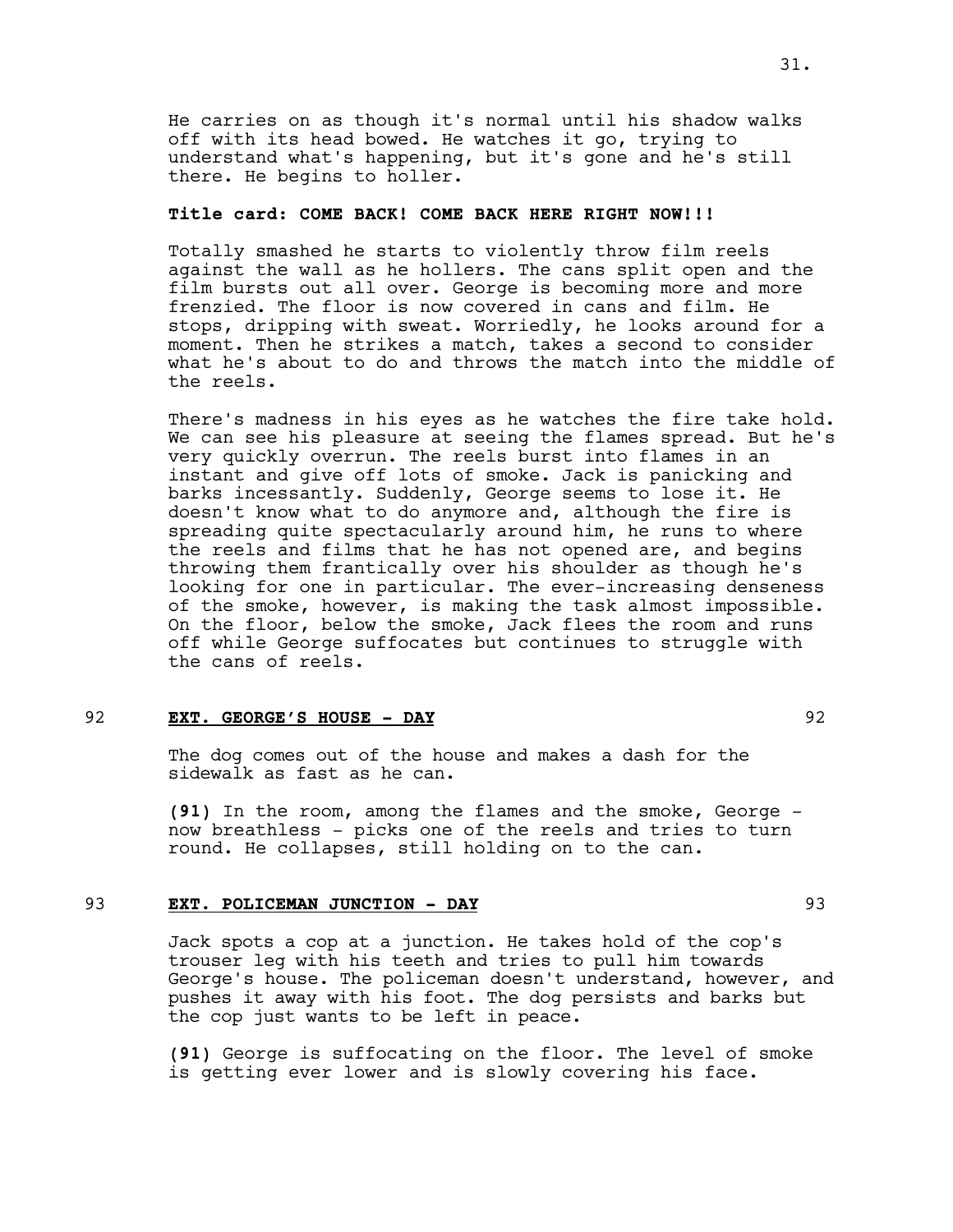**(93)** Jack barks louder and louder. The policeman feels uncomfortable. A woman is watching the scene inquisitively. Not knowing what to do, the cop motions to the dog to be silent and threatens it with two fingers, just like George miming a pistol. Jack collapses and plays dead. The cop has no idea what's happened, he crouches down and touches the dog to see if it's all right. Jack wakes up and goes to leave but stops immediately to show the cop he wants to take him with him. The cop still doesn't understand, it's the woman who tells him what he must do. The cop seems to understand, has a moment of doubt, and then starts following the dog. Jack encourages him to go faster, but the cop resists to begin with. Little by little though, as though realizing the seriousness of the situation, he speeds up. More and more,

#### 94 **EXT. GEORGE'S HOUSE - DAY** 94

until he finally arrives flat out at George's home. The cop sees the smoke coming out of the house. He runs into the smoke.

# 95 **INT. GEORGE'S HOUSE - DAY** 95

A completely unconscious George, overcome by the fumes, is dragged out of the fire by the policeman.

# 96 **EXT. GEORGE'S HOUSE - DAY** 96

They come out the house. George is still clutching the reel. A crowd has formed, people recognize him. One woman feels sorry for him, a man runs for help. George is unconscious.

FADE TO BLACK.

#### 97 **INT. KINOGRAPH STUDIOS - PEPPY SET - 1931 - DAY** 97

We see Peppy on a shoot, sitting in a chair with her name on it, smoking a cigarette. Everyone about her is busy preparing a shot. Suddenly an assistant brings her a telephone. She takes the receiver with a smile and listens. Her expression tightens a little. She hangs up, pensive for a moment. On set,the director gestures to his assistant that the shot is ready and they are good to go. The assistant goes towards Peppy to let her know but, as he gets to where she should be, her seat is empty. He looks everywhere for her, but she has disappeared.

# 98 **INT. PEPPY'S CAR (DRIVING) - DAY** 98

In her car, and still in costume, she urges her chauffeur to go quick as he can.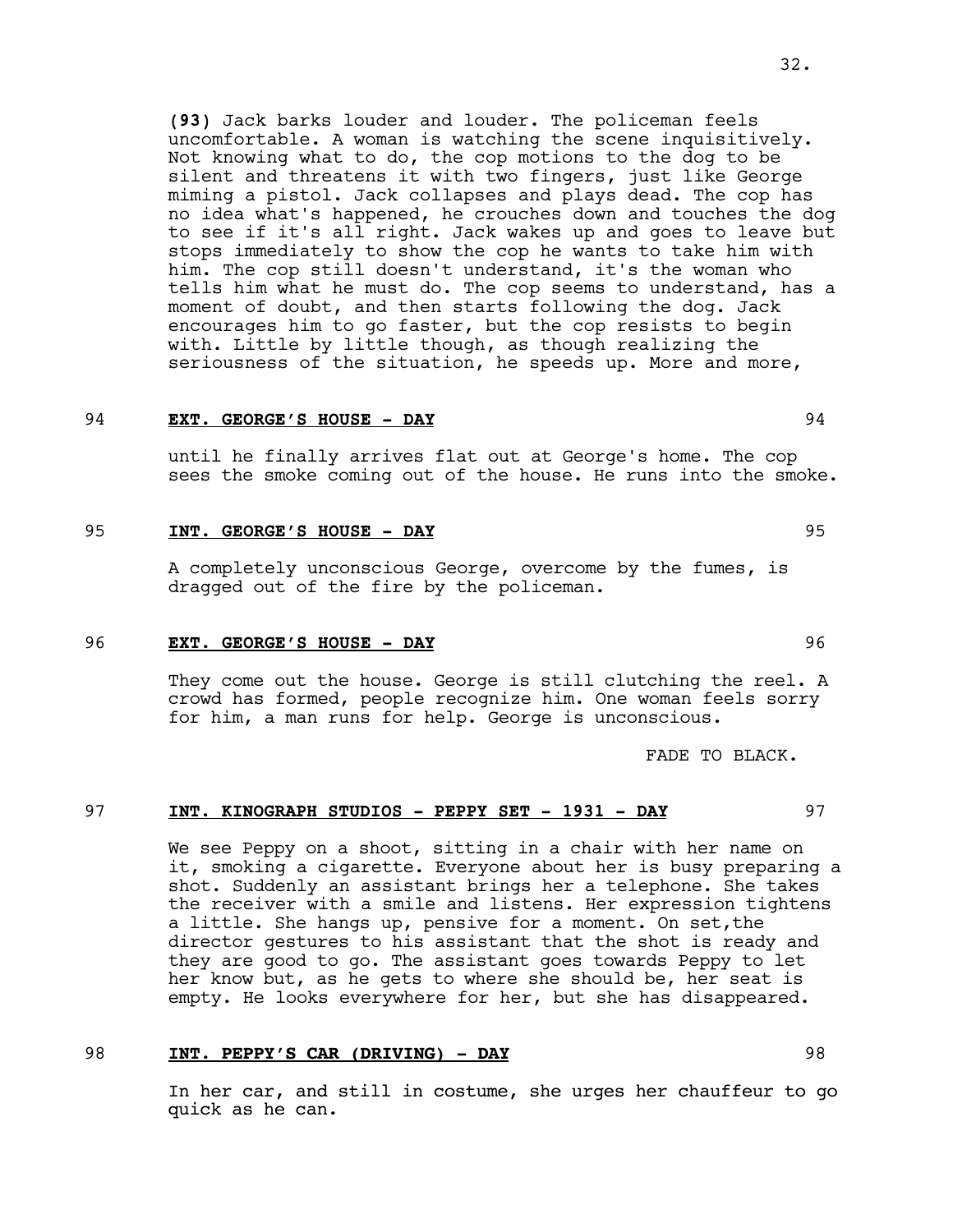# 99 **EXT. HOSPITAL COURTYARD - DAY** 99

The car pulls into the hospital courtyard.

#### 100 **INT. HOSPITAL - LOBBY AND STAIRS - DAY** 100

Peppy bursts into the lobby, talks to a woman at the desk who directs her with a raised hand that Peppy immediately follows.

She bounds up the stairs four at a time and comes into a corridor,

#### 101 **INT. HOSPITAL - CORRIDOR AND GEORGE'S ROOM - DAY** 101

and then to a door through the window of which she sees George lying down. His dog is at the foot of the bed, asleep. George is on a drip, unconscious and covered in bandages. A doctor is in the room with a nurse.

Peppy enters. She's anxious but the doctor seems reassuring.

# **Title card: He's not in any danger now. He just needs to rest.**

Peppy goes up to George. She notices that his burnt hands seem to still be clutching something. She's intrigued. In response, the doctor shows her the reel of film that sits in a corner of the room.

# **Title card: He was holding that. It was real hard to pry it away from him.**

Peppy picks up the can. The label is too damaged to be able to read the title of the film. She opens it and unrolls some of the film in front of the window. We see random photograms run by. It's the only sequence they ever shot together, years before. Peppy is moved. Without turning round, she asks the doctor:

**Title card: Do you think he could come rest up at my place?**

The doctor nods with a kindly glint in his eye.

**Title card: It's probably the very best he could have hoped for.**

#### 102 **EXT. PEPPY'S HOUSE - DAY** 102

An ambulance takes George, still unconscious, to Peppy's house. Jack is with him.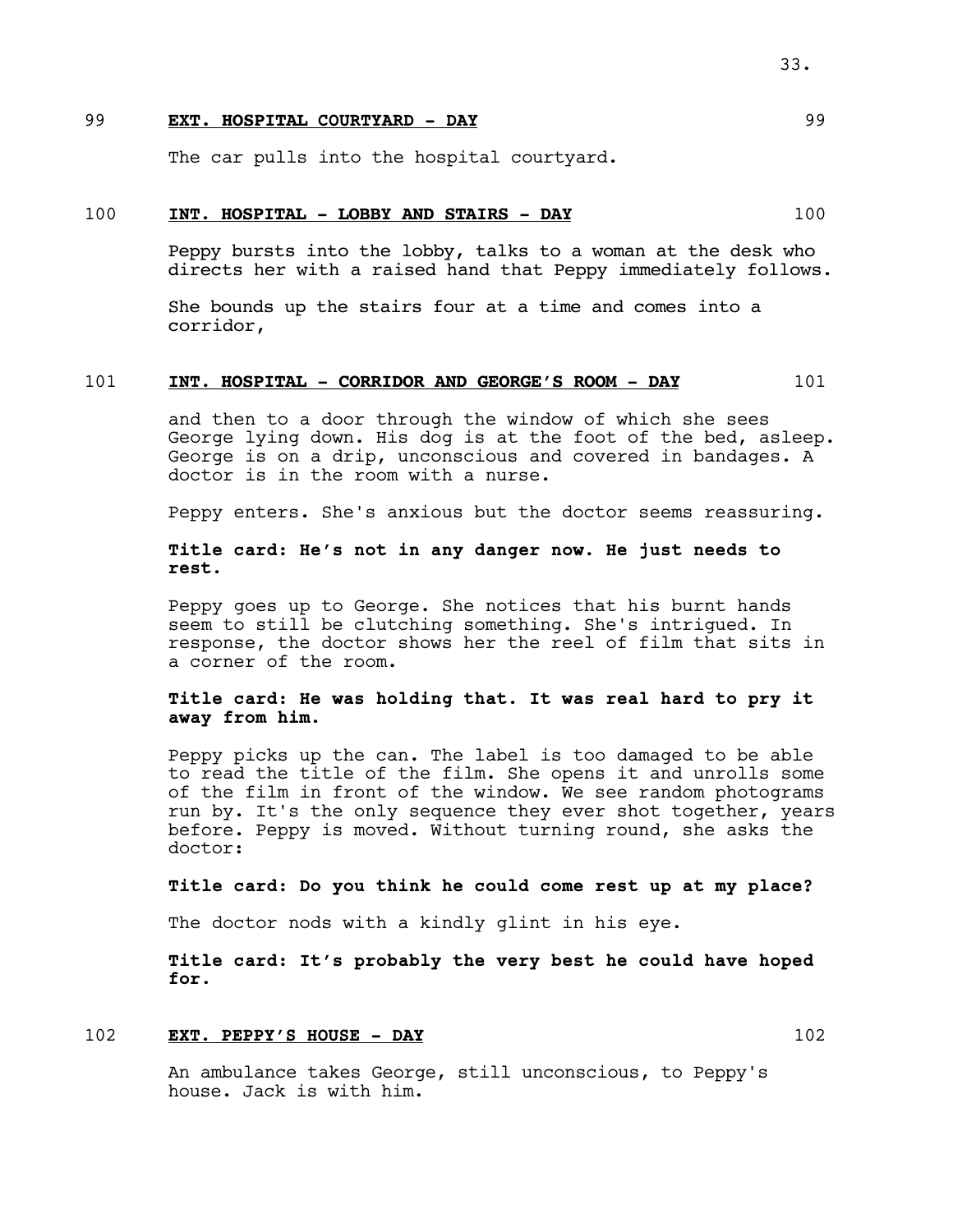It's a large, beautiful house, very expensive and very Hollywood. But it's also very inviting.

#### 103 **INT. PEPPY'S HOUSE - GEORGE'S BEDROOM & CORRIDOR - NIGHT** 103

It's night time. George is in bed. He opens one eye. Then he wakes up and looks around, not understanding where he is.

Jack wakes up and barks, wags his tail. A nurse who had been dozing in an armchair facing the bed awakes with a start, then goes over to George. She reassures him, motions to him not to get upset, then slowly leaves the room before running off down the corridor. She knocks at a door then goes back to George's room. Peppy is close on her heels. She comes into the room in her nightgown. When he sees her, George smiles and she rushes over to the bed and puts her arms tight around him. She is terribly moved but, when she releases him from her arms to talk to him, she realizes that he has lost consciousness again and so was not sharing the same special moment as she. She pulls a face, afraid she might have done something wrong, glances over at the nurse, then lays George's head back on his pillow.

# 104 **INT. PEPPY'S HOUSE - GEORGE'S BEDROOM - DAY** 104

The next morning, Peppy brings breakfast into George's room and they eat it together. She laughs, talks, eats, drinks and is as vivacious as he had dreamed she would be all those years before. He looks at her with a smile on his face. Then she looks at her watch and realizes she needs to hurry.

# **Title card: I've got to go. I have to be on set for nine o'clock.**

George smiles kindly at her. She returns the smile but we can tell that maybe reality has just reminded them that she is working, and he is not. They exchange a last glance before she leaves the room.

George, now alone, gets up with some difficulty. He picks up a pile of folded clothes from an armchair. It's his jacket and pants, both half burned. On the floor, his shoes are in exactly the same state of disrepair.

# 105 **INT. PEPPY'S HOUSE - DAY** 105

A little later, and alone, he's exploring the house. It's richly and tastefully decorated, highly personal. He goes along a corridor and down a wide stairway. Jack begins sniffing outside of one door, as though he wants to go inside.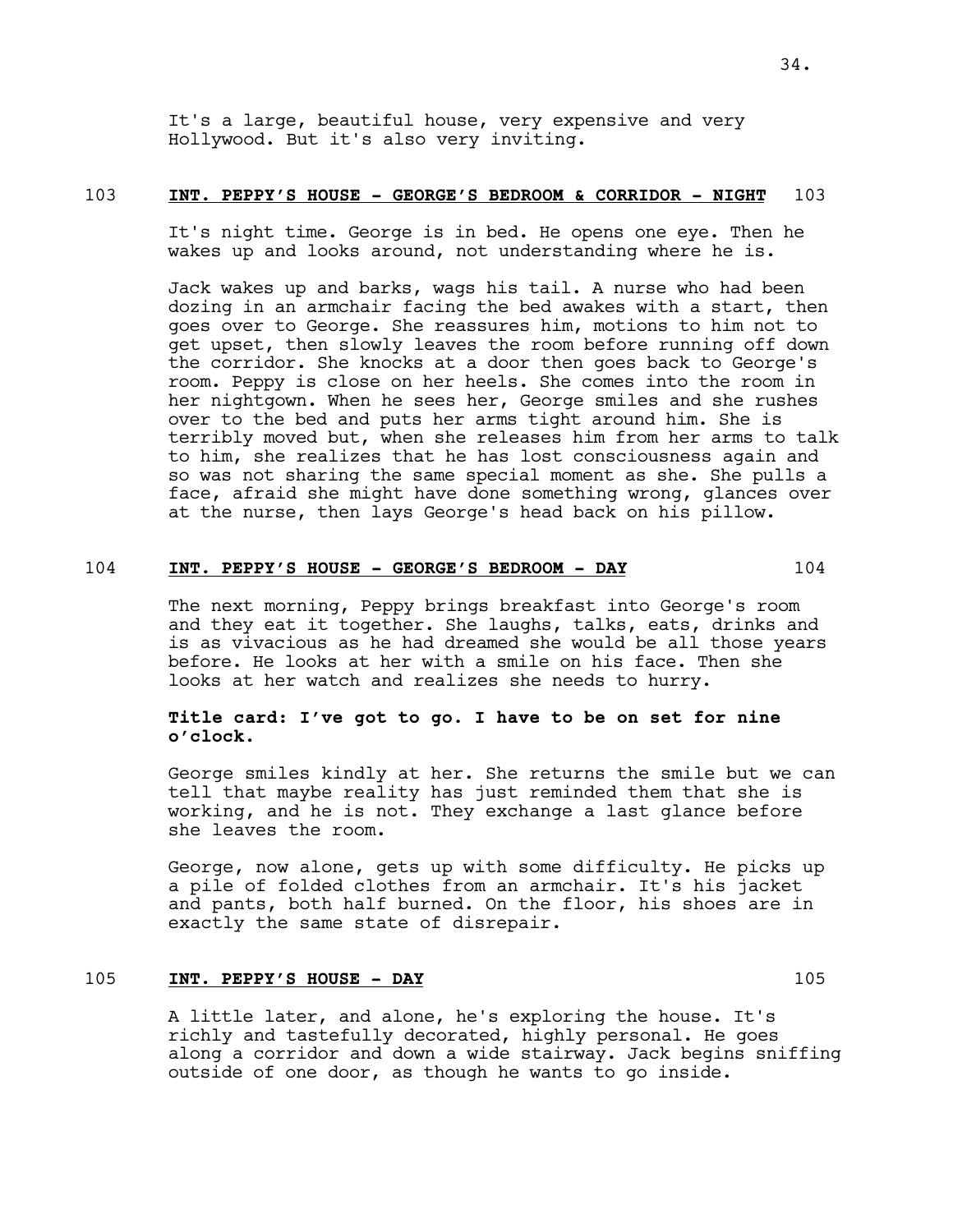# 106 **INT. PEPPY'S HOUSE - STOREROOM - DAY** 106

George opens the door and goes into the room, it's a kind of storeroom in which everything is covered up with sheets. He closes the door behind him. The room has a ghostly quality to it. Jack sniffs about everywhere. George too seems troubled by the strange pervading atmosphere. His curiosity is spurred by a convoluted object that is covered in a thin cloth. A ray of light surges into the room. The door has opened and, standing against the daylight, is a maid.

# **Title card: You should go back to your room, Sir.**

George nods with a smile. The maid leaves pretty swiftly, we haven't seen her face, the whole moment seems rather strange. George is intrigued but leaves the room. He has to call Jack to him. Jack is reluctant to go but finally obeys his master.

#### 107 **INT. KINOGRAPH STUDIOS - PEPPY SET - 1931 - DAY** 107

A screenplay lies on a table. Peppy and Zimmer are seated either side of the table and are talking animatedly. We're on the set we saw the previous day, and Peppy seems to be trying to convince Zimmer of something. She seems to be describing a film poster or the façade of a movie theater she'd love to see. He doesn't seem too enthusiastic from the looks of the negative shakes of his head and his apologetic air as he listens to Peppy. She finally stops talking and gives him a determined look. Zimmer, uncomfortable and sorry, calmly replies.

# **Title card: George is a silent movie actor. He belongs to the past. Today he's a nobody.**

As Zimmer's speaking, she removes her accessories and hat. Zimmer is so intrigued he stops talking.

#### **Title card: What are you doing?**

She looks him straight in the eyes, and answers:

#### **Title card: I'm stopping work. It's him or me.**

She looks determined. He's looking unsure of himself. He visibly isn't sure he's understood properly. She drives her point home.

# **Title card: What I mean is it's either him AND me! Or neither of us!**

Zimmer still isn't sure he's understood. He just looks at her.

**Title card: I'm blackmailing you, get it?!**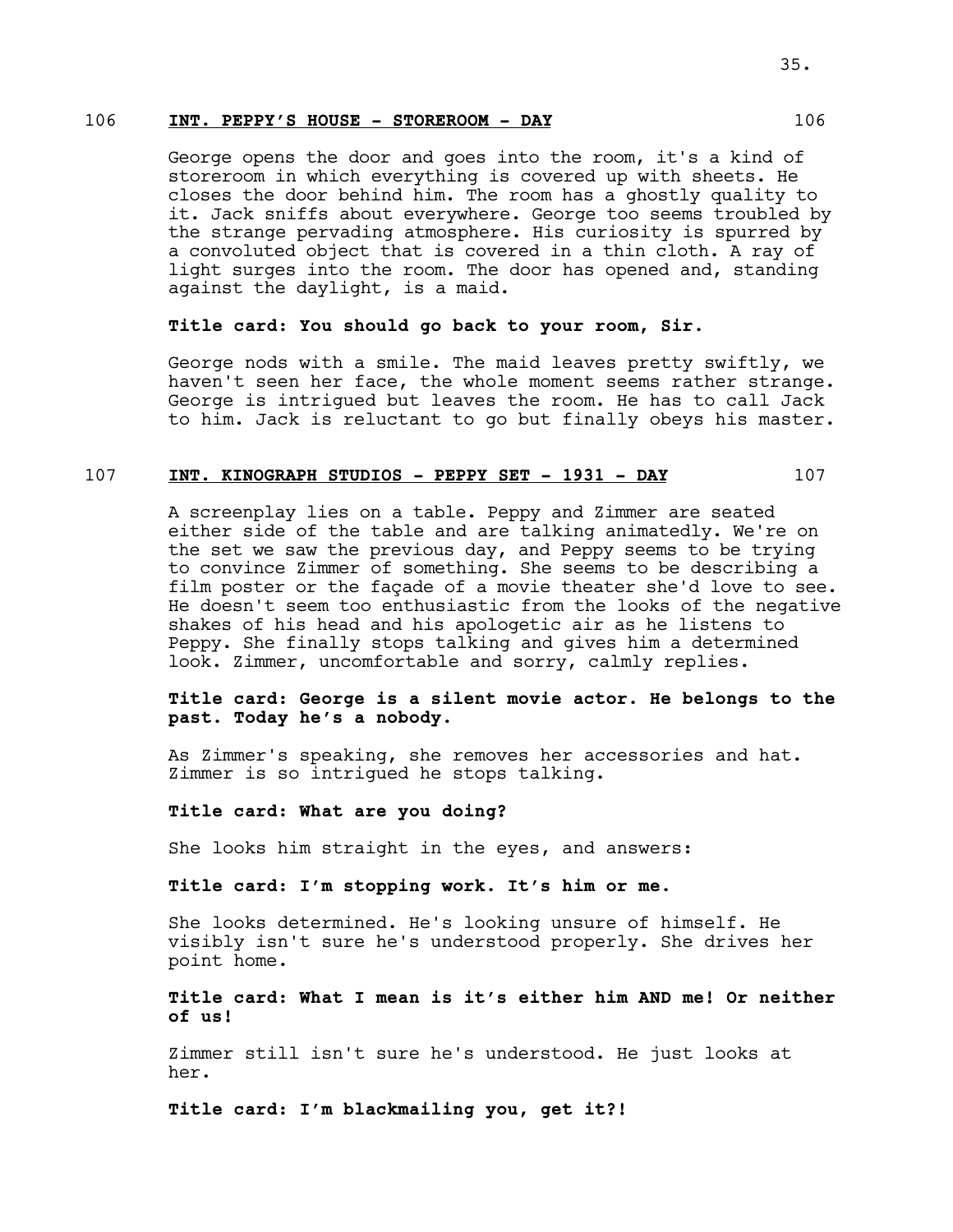Even when she's blackmailing, she's still pretty, and Zimmer looks at her totally at a loss but at the same time it's obvious that he's going to back down. The people around them are listening in on their conversation and seem to be waiting for his decision. There's an element of déjà-vu to the situation, and Zimmer, who already backed down a few years before, gives in.

#### **Title card: And why not...**

She smiles at him, picks up the screenplay with delight, and leaves. As he moves away she whistles at him. He turns round and she vigorously blows him a kiss.

#### 108 **INT. PEPPY'S CAR (DRIVING) - DAY** 108

The screenplay lies on the front seat of a car. The camera pulls back, it's Clifton who is in the driving seat.

#### 109 **INT. PEPPY'S HOUSE - GEORGE'S BEDROOM - DAY** 109

George is lying in bed when his former chauffeur comes in. At first, he's delighted to see him, but this turns into astonishment and he seems to ask the man a question. The chauffeur answers:

# **Title card: I work for Miss Miller now.**

George visibly doesn't know what to think and, although he remains pleasant, becomes somewhat reserved. It's as though something has come between them. The chauffeur places the screenplay on the bedside table. George seems to greet it with mistrust, certainly not with enthusiasm.

The chauffeur also has a box of cakes with him that he puts on a plate for George. George doesn't want any, it's all too much...

Before he leaves, the chauffeur overcomes his habitual reserve for the first time and says to George:

# **Title card: She's been good to you. She's always looked out for you.**

The chauffeur leaves without trying to convince George further, as the other looks on full of pride and doubt.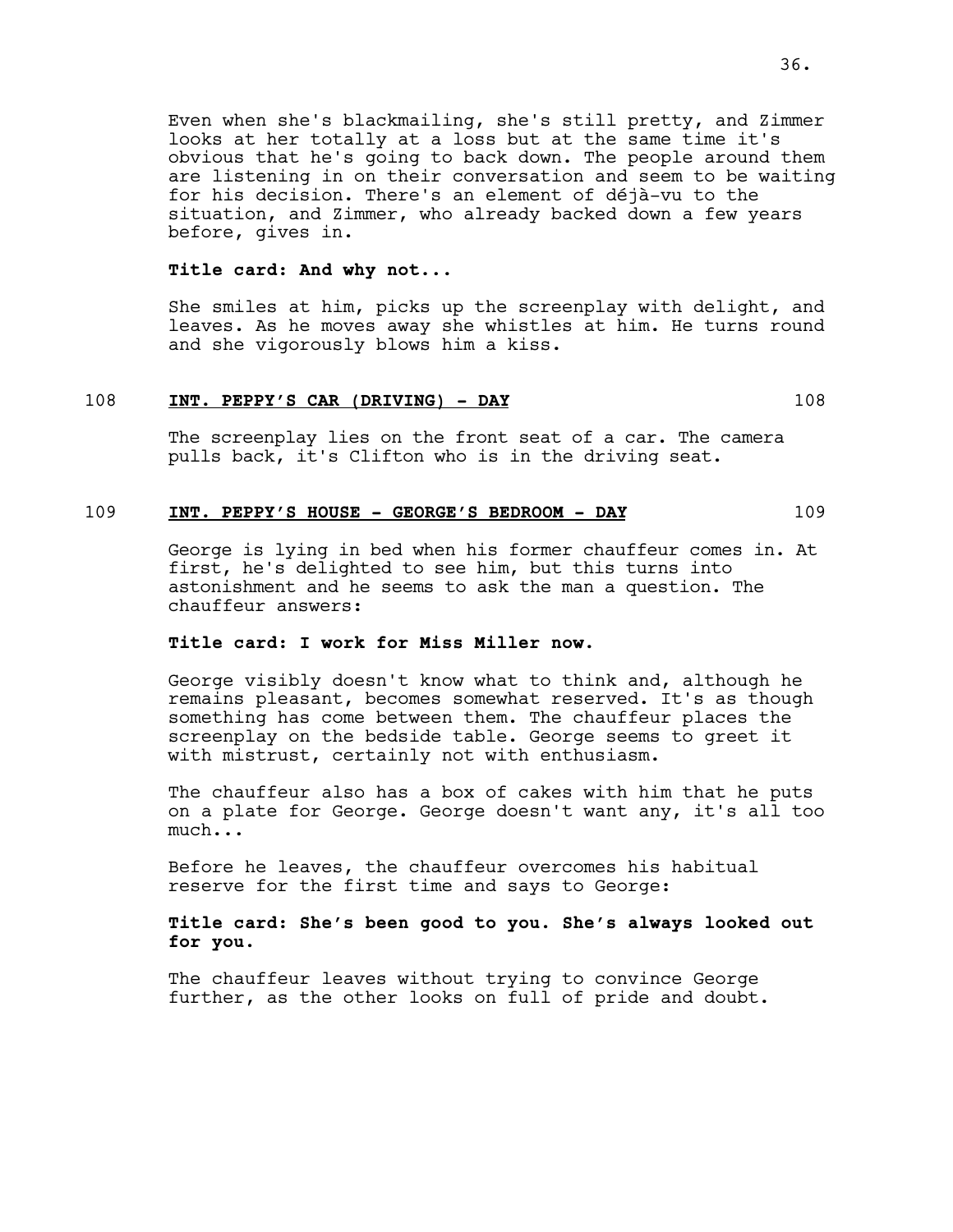#### 110 **EXT. PEPPY'S HOUSE - DAY** 110

From the window, we see the chauffeur get into the car and drive off. We recognize the car as being the one that belonged to George.

**(109)** At the window, George watches him leave. Then he seems to have an idea or, more exactly, an intuition.

# 111 **INT. PEPPY'S HOUSE - STOREROOM - DAY** 111

George goes into the room that's full of sheets. He goes straight over to the object with the bizarre shape and lifts up the sheet. Underneath he finds his former objet d'art, the three monkeys "hear no evil", "speak no evil" and "see no evil". He thinks for a moment, then pulls of another sheet to reveal a piece of furniture. Once again it's a piece that used to belong to him and we recognize it from having seen it at the auction room.

After taking off several other sheets, George realizes that she bought everything he had put up for sale: furniture, paintings, objets d'art, souvenirs, etc. He rips off sheets one after the other and the objects appear, even down to his suits and tuxedos. He continues and discovers the painting depicting him in a tux, waving and smiling. George looks stunned at the sight of himself looking so full of life. He's interrupted by the same ray of light which surges into the room once more. This time, at the door, are the butler and the maid.

George walks towards them when he sees them. The closer he gets to them, however, the more his expression tightens. We realize that the butler is none other than the distinguished-looking man who purchased everything at the auction, and that the maid is the woman who was bidding against him to raise the sale prices. George is looking at them as he leaves the room. He has recognized them, but doesn't say anything to them. He walks off, still shocked by what he's just realized.

#### 112 **INT. PEPPY'S HOUSE - GEORGE'S BEDROOM - DAY** 112

He finishes putting on his burnt suit in his room, and leaves.

# 113 **INT. PEPPY'S HOUSE - DAY** 113

He goes down the stairs and flees the house.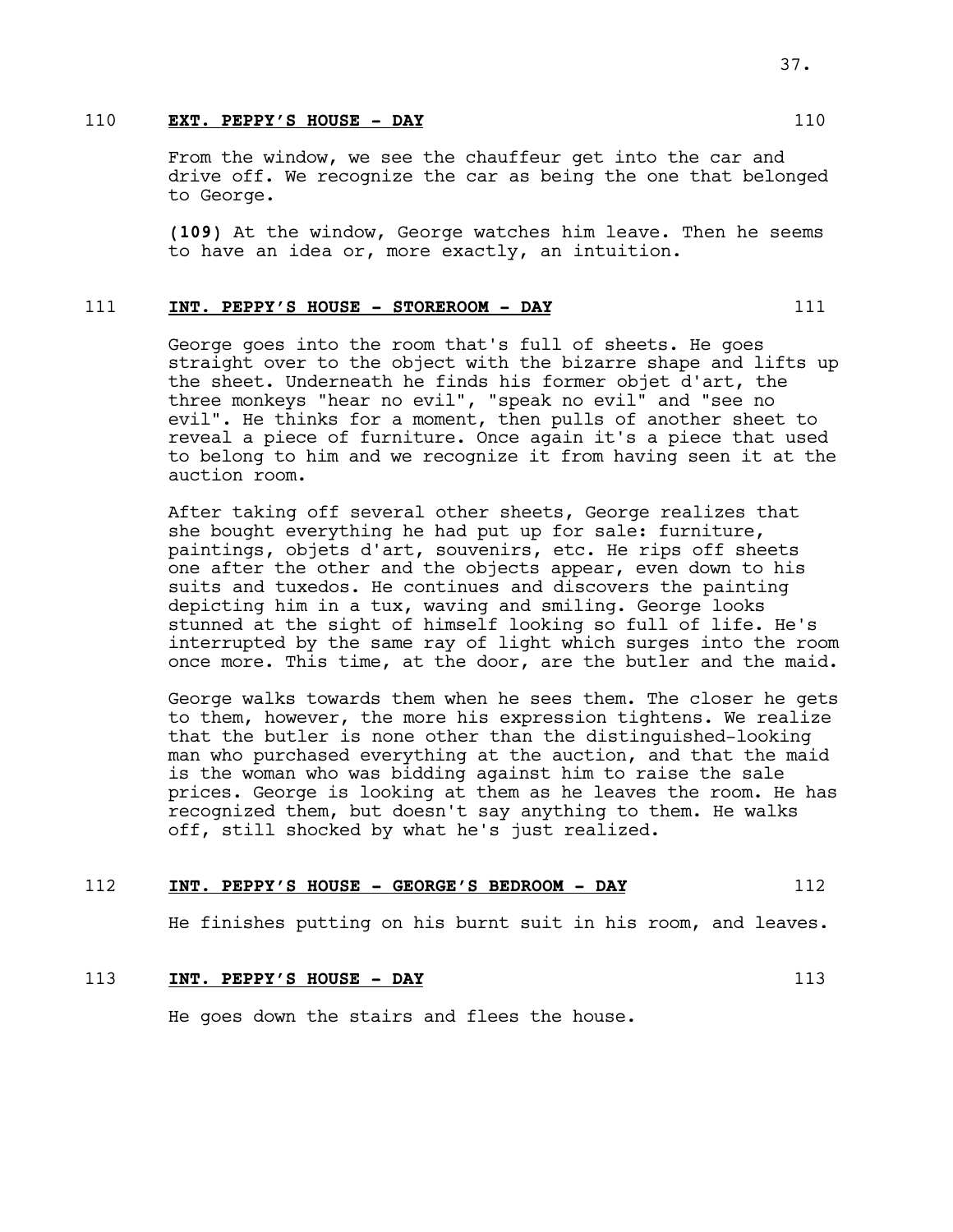#### 114 **EXT. BEGGAR STREET - DAY** 114

George is in the street wearing his burnt suit and damaged shoes. He is shirtless. With Jack by his side, he walks along the sidewalk. There are a few other people walking along. About twenty yards ahead of him a man is begging. He holds out his hand to passers-by. George approaches and, when there are no other passers-by between him and George, the beggar glances at him and lowers his hand. He doesn't raise it as George approaches. George stops in front of him and looks at him, but the beggar motions to him to scram. George continues on his way. For that moment at least, he has become one of them.

He buttons up the collar of his suit in an attempt to hide the fact that he doesn't have a shirt then, heads off and loses himself in the crowd. Some distance later, he stops to check his reflection in a shop window. The image he sees is that of a bum. It's even more striking because the in the window there is a young male mannequin wearing a tux, top hat and white scarf. The image of the mannequin and that of George are superimposed.

A cop comes up to George and begins talking to him in a friendly manner. He speaks but we don't know what about. There is not Title card. George visibly has no idea what the cop is talking about. The cop seems to be talking about nothing important, just chatting... He talks and talks... George doesn't understand what he's saying, and doesn't understand why he's talking to him. He's lost.

#### **Title card: What did you say?**

The cop smiles, carries on talking, then stops. He thinks he's talking to a madman. He doesn't persist, merely sizes George up and, once he's decided that he's harmless, the cop walks off. George, totally bewildered by the incident, seems to lose his grip on himself a little more.

#### 115 **INT. PEPPY'S HOUSE - DAY** 115

Peppy gets home in the evening, arms laden with flowers. She's happy.

She quickly goes up the stairs and into George's bedroom. He's not there. She looks for him but can't find him. The maid says that he has left. She drops the flowers.

# 116 **INT. GEORGE'S BURNT HOUSE - DAY** 116

George goes into his house that has been disfigured by the fire. The flames have changed everything and the atmosphere, here again, seems ghostly and sad.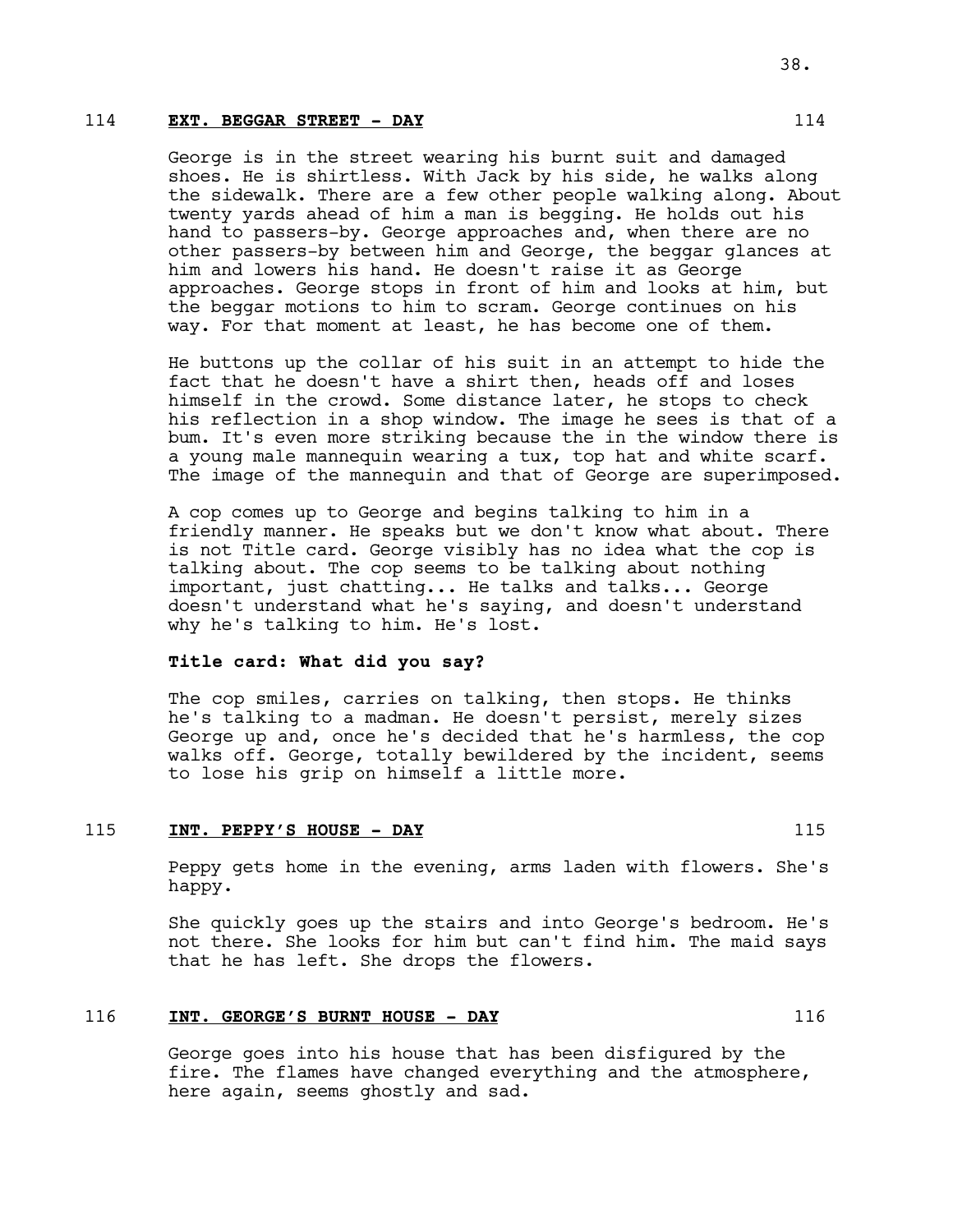George sits down in an armchair in the darkness. Jack sits down facing him. He wags his tail and it thumps on the ground.

#### 117 **INT. PEPPY'S HOUSE - STOREROOM - DAY** 117

In the room with all the sheets, Peppy is with the maid. The maid seems to be telling her what happened with George, how he removed all the sheets, etc. Peppy listens with an inscrutable expression on her face. Then, suddenly overcome by a terrible thought, she rushes outside.

#### 118 **EXT. PEPPY'S HOUSE - DAY** 118

She runs out of the house and over to the car, but the chauffeur isn't there. She honks the horn to call him but there's no response. She honks the horn again, then, not wanting to wait any longer, and seeing the keys on the dashboard, she gets behind the wheel, starts the engine and pulls off in a series of kangaroo hops. It's obvious that she doesn't know how to drive all that well, but still goes at full speed - more or less successfully. Just as she passes through the gate, the chauffeur turns up. Too late. He sees her drive away.

#### 119 **EXT. PEPPY'S CAR (DRIVING) - DAY** 119

Peppy is driving as fast as she can through town, but she's pretty reckless and almost causes an accident.

#### 120 **INT. GEORGE'S BURNT HOUSE - DAY** 120

Outside George's house, the wind is slamming one of the shutters with the regularity of a metronome. George takes a gulp of liquor, then puts down the glass, opens a cardboard box and takes out a pistol that he places on the table in front of him. He picks up the glass for another gulp. Jack doesn't like what he sees. He barks.

**(119)** As for Peppy, she's speeding along, totally ignoring even the most basic of road safety requirements.

**(120)** George puts down his glass and picks up the pistol. Jack isn't happy at all. He barks and bites George's trouser leg, pulling on it.

**(119)** Peppy speeding along.

**(120)** George puts the pistol into his mouth. Jack is barking like mad. George, still in the same position, closes his eyes.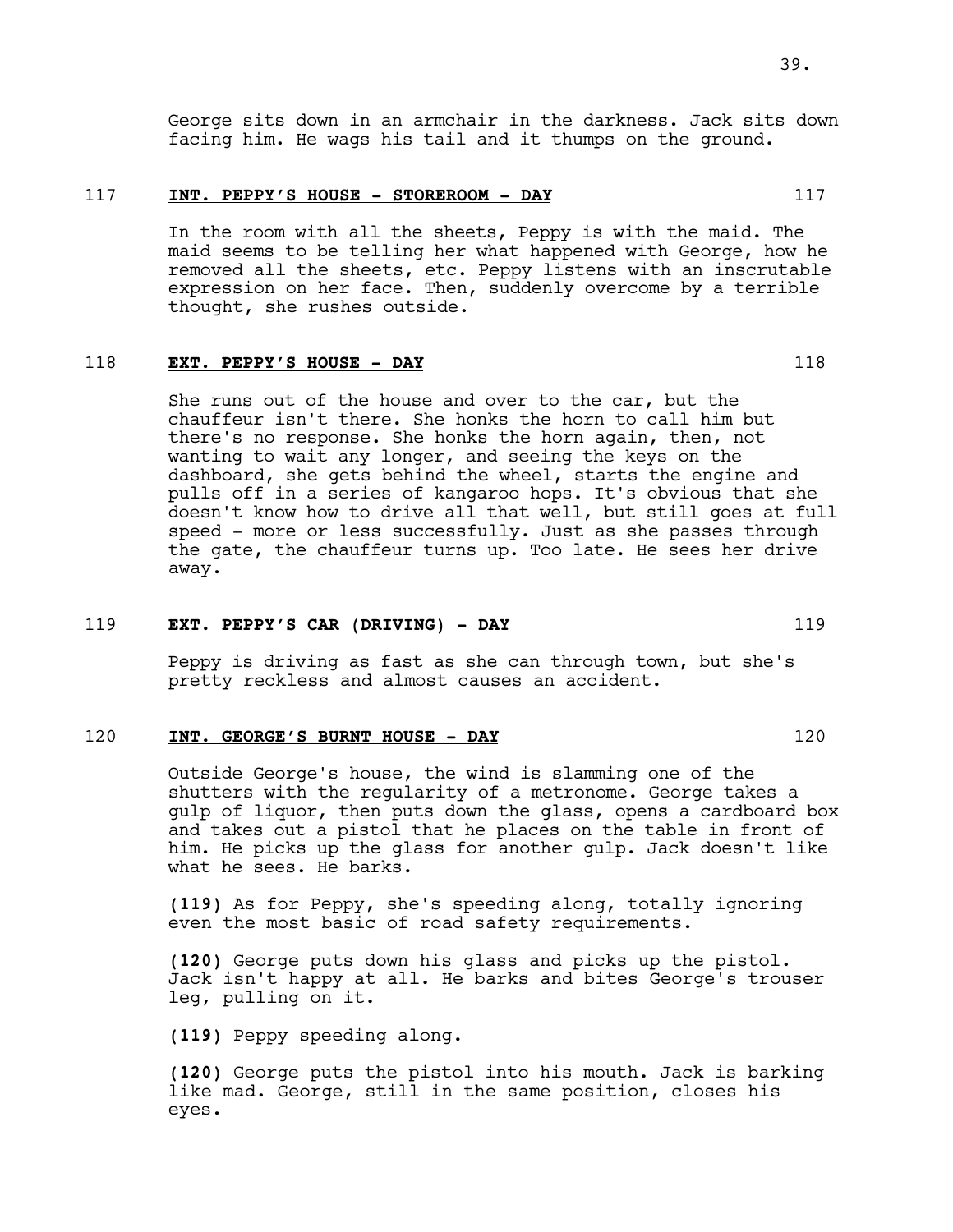#### **Title card: "BANG!"**

George is in the same position. He still has the pistol in his mouth. Visibly, he's heard a BANG from outside, because he takes the pistol out of his mouth and looks out the window.

#### 121 **EXT. GEORGE'S BURNT HOUSE - DAY** 121

Outside, we see Peppy's car has rammed into the gate and is still shuddering. Peppy didn't brake in time, but she doesn't care. She jumps out the car and runs into the house.

#### 122 **INT. GEORGE'S BURNT HOUSE - DAY** 122

She rushes into the living room and stops for a moment to look at George. George awkwardly tries to hide the pistol behind him. She bursts into tears.

# **Title card: I feel so awful. I only wanted to help you. To take care of you...**

He seems to reply that no, it's not her fault, she's got nothing to feel bad about. He opens his arms towards her, still holding the pistol and the gun fires itself. Fortunately no one is hurt, but the incident makes Peppy laugh and, between sobs and gasps of laughter she throws herself into George's arms. They hug for a long time. Peppy says into his ear,

# **Title card: You've got so much that no one else has...**

And into her ear, George replies:

# **Title card: No, I'm nothing but a shadow. No good for anything but silence.**

Peppy doesn't reply. She just holds him tighter still and closes her eyes. Jack is sitting close by, watching them and wagging his tail.

Outside, the shutter is still slamming and the car is still shuddering. Peppy opens her eyes. Visibly, she's had an idea.

Jack wags his tail and thumps it on the ground. The shutter slams. The car shudders. Peppy smiles at George.

# **Title card: I know what you have that no one else does.**

Peppy moves away from George and motions to him to listen. The shutter slams. Jacks tail thumps. The car shudders… Peppy does a few tap steps. George doesn't understand.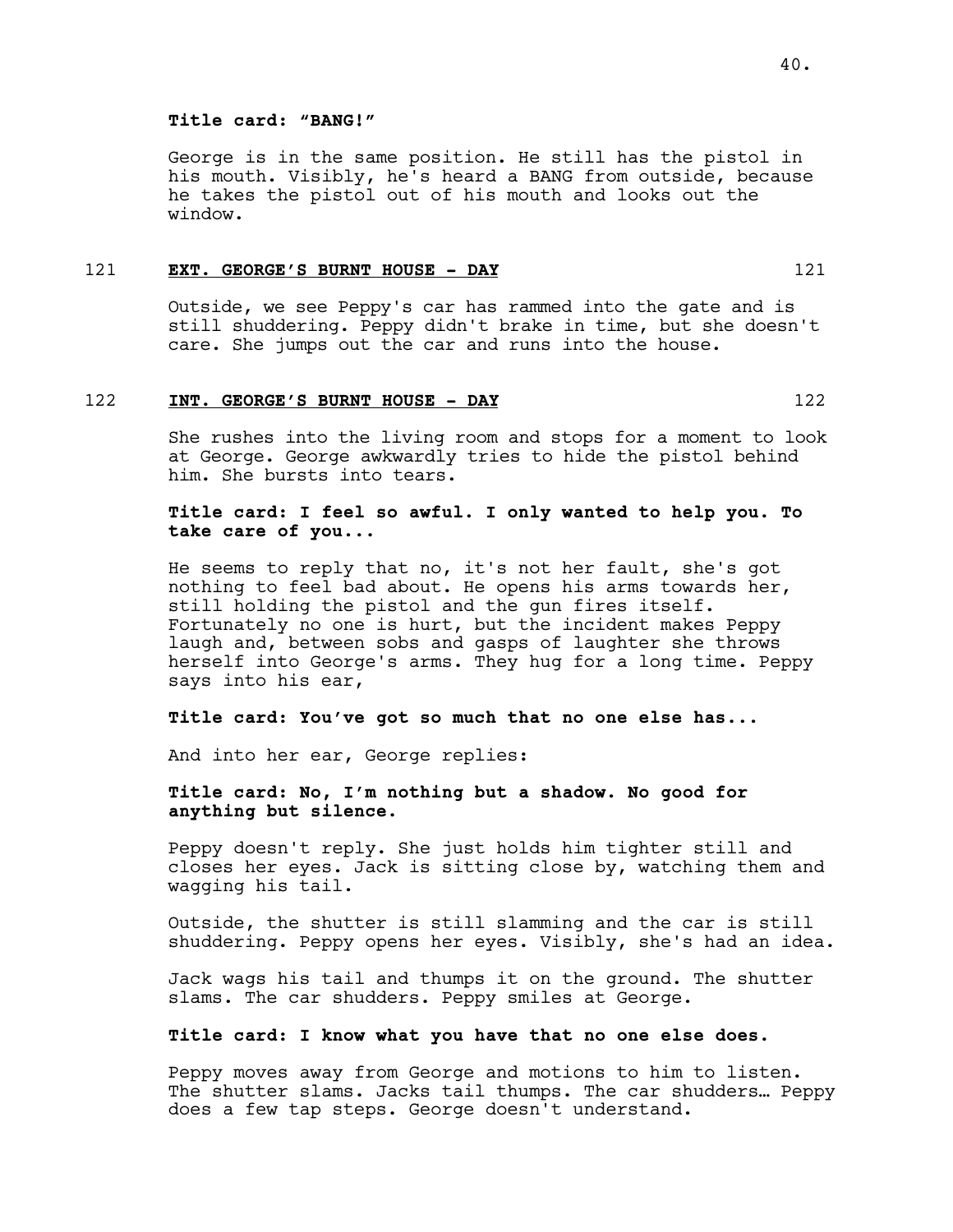Peppy starts again, with a beaming smile, waiting for his response. George does a few tap steps himself, basic ones, without any great enthusiasm. She smiles at him and does a few more complex steps that are a lot livelier. He smiles back finally understanding the golden gift that he has in his feet. He looks at Peppy lovingly with a beaming smile on his face.

# 123 **INT. KINOGRAPH STUDIOS (1931) - ZIMMER'S OFFICE - DAY** 123

Music suddenly begins to play and we see feet dancing in another decor. Except that from now on we actually hear the sound of the tap steps. We pull back to find Peppy and George in Zimmer's office. They're dancing for him. Little by little, Zimmer is convinced by them, and, when they finish their demonstration, he has a broad smile on his face.

# 124 **INT. STUDIO - PEPPY & GEORGE - DAY** 124

We find Peppy and George on a film set, still dancing. The piece of jazz they are dancing to has gone so crazy that now everyone wants to get up and dance! They are dancing a tap number facing the camera, in a décor representing a stylized New York. The choreography is incredible, in the grand style of the old Hollywood musicals and they finish with a knee slide that brings them right up to us with big smiles on their faces. The music stops on a powerful blast from the brass instruments that leaves everyone bursting with energy. In the ensuing silence, Peppy and George stay exactly where they were, facing the camera, with the smile stuck on their faces. It goes on for a little too long, they are out of breath.

Then they look at someone off-shot. They are facing a film crew (from their era of course). The director smiles. Zimmer, sitting next to him, seems ecstatic. The director speaks and we hear what he says.

> DIRECTOR Cut! Excellent!

Zimmer has both his thumbs up. The director says to Peppy and George.

> DIRECTOR (CONT'D) Once more? Please?

George laughs and replies, and we hear him too.

**GEORGE** With pleasure!